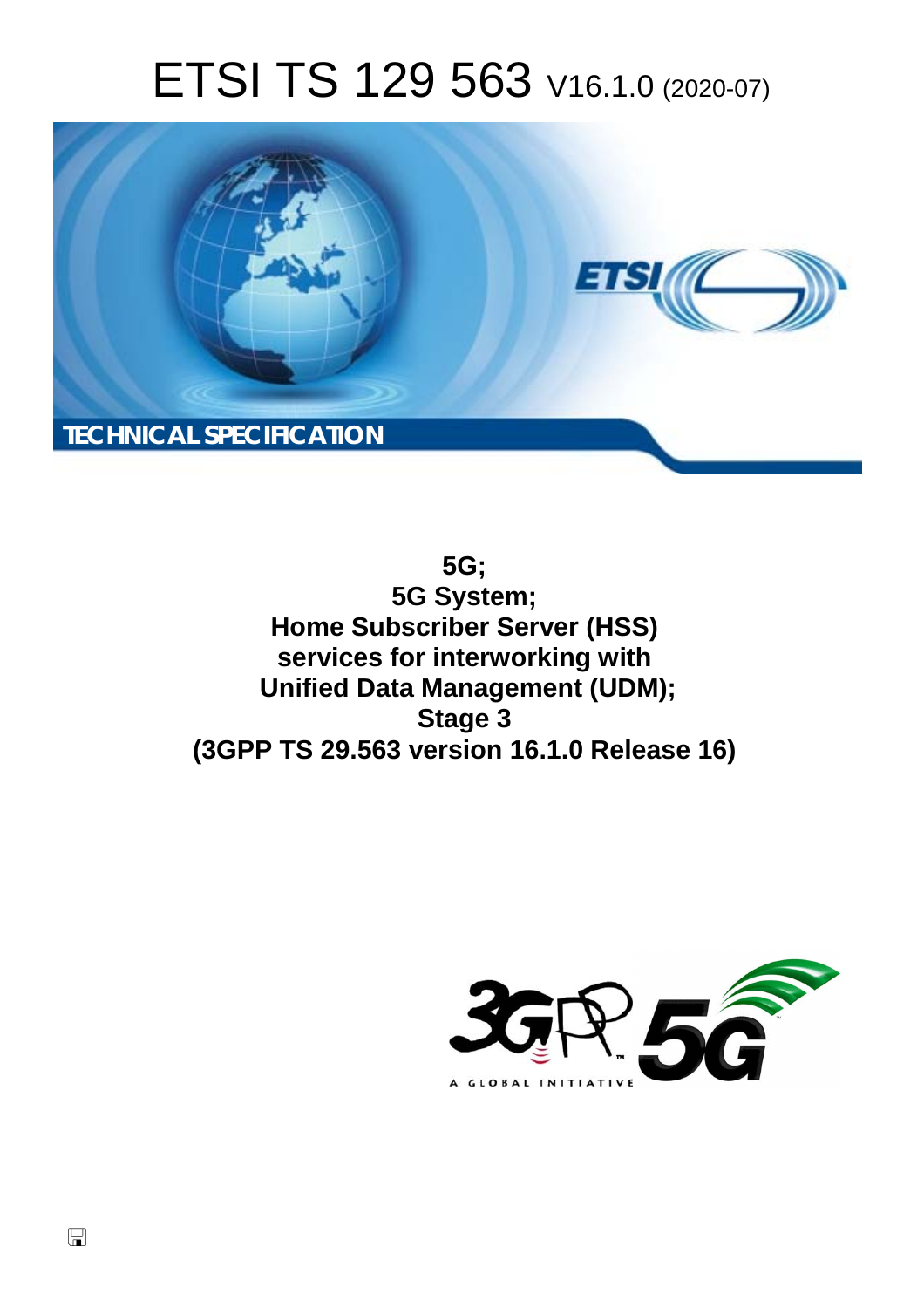Reference DTS/TSGC-0429563vg10

Keywords

 $5G$ 

#### *ETSI*

#### 650 Route des Lucioles F-06921 Sophia Antipolis Cedex - FRANCE

Tel.: +33 4 92 94 42 00 Fax: +33 4 93 65 47 16

Siret N° 348 623 562 00017 - NAF 742 C Association à but non lucratif enregistrée à la Sous-Préfecture de Grasse (06) N° 7803/88

#### *Important notice*

The present document can be downloaded from: <http://www.etsi.org/standards-search>

The present document may be made available in electronic versions and/or in print. The content of any electronic and/or print versions of the present document shall not be modified without the prior written authorization of ETSI. In case of any existing or perceived difference in contents between such versions and/or in print, the prevailing version of an ETSI deliverable is the one made publicly available in PDF format at [www.etsi.org/deliver](http://www.etsi.org/deliver).

Users of the present document should be aware that the document may be subject to revision or change of status. Information on the current status of this and other ETSI documents is available at <https://portal.etsi.org/TB/ETSIDeliverableStatus.aspx>

If you find errors in the present document, please send your comment to one of the following services: <https://portal.etsi.org/People/CommiteeSupportStaff.aspx>

#### *Copyright Notification*

No part may be reproduced or utilized in any form or by any means, electronic or mechanical, including photocopying and microfilm except as authorized by written permission of ETSI. The content of the PDF version shall not be modified without the written authorization of ETSI.

The copyright and the foregoing restriction extend to reproduction in all media.

© ETSI 2020. All rights reserved.

**DECT™**, **PLUGTESTS™**, **UMTS™** and the ETSI logo are trademarks of ETSI registered for the benefit of its Members. **3GPP™** and **LTE™** are trademarks of ETSI registered for the benefit of its Members and of the 3GPP Organizational Partners. **oneM2M™** logo is a trademark of ETSI registered for the benefit of its Members and of the oneM2M Partners.

**GSM®** and the GSM logo are trademarks registered and owned by the GSM Association.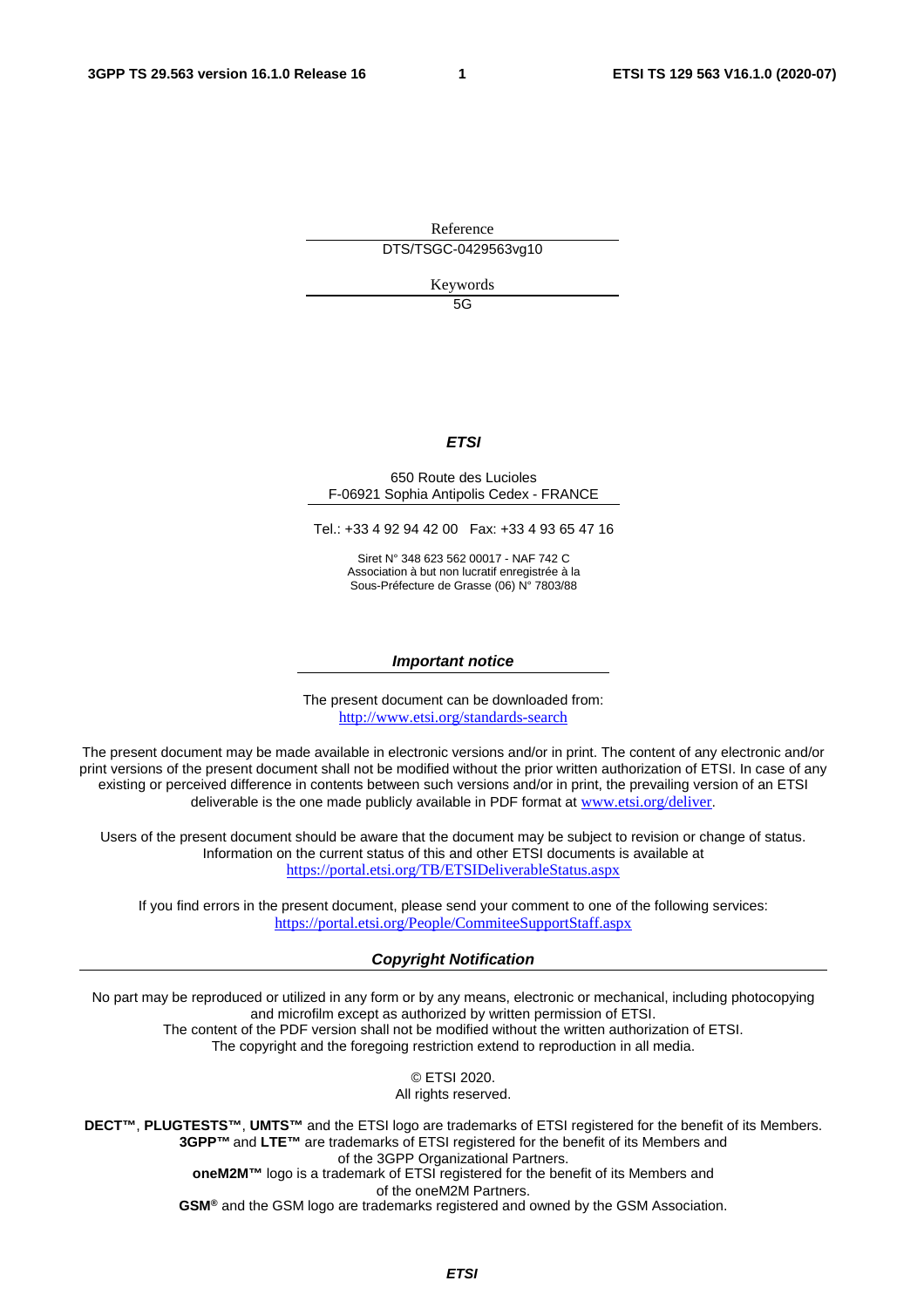## Intellectual Property Rights

#### Essential patents

IPRs essential or potentially essential to normative deliverables may have been declared to ETSI. The information pertaining to these essential IPRs, if any, is publicly available for **ETSI members and non-members**, and can be found in ETSI SR 000 314: *"Intellectual Property Rights (IPRs); Essential, or potentially Essential, IPRs notified to ETSI in respect of ETSI standards"*, which is available from the ETSI Secretariat. Latest updates are available on the ETSI Web server [\(https://ipr.etsi.org/](https://ipr.etsi.org/)).

Pursuant to the ETSI IPR Policy, no investigation, including IPR searches, has been carried out by ETSI. No guarantee can be given as to the existence of other IPRs not referenced in ETSI SR 000 314 (or the updates on the ETSI Web server) which are, or may be, or may become, essential to the present document.

#### **Trademarks**

The present document may include trademarks and/or tradenames which are asserted and/or registered by their owners. ETSI claims no ownership of these except for any which are indicated as being the property of ETSI, and conveys no right to use or reproduce any trademark and/or tradename. Mention of those trademarks in the present document does not constitute an endorsement by ETSI of products, services or organizations associated with those trademarks.

## Legal Notice

This Technical Specification (TS) has been produced by ETSI 3rd Generation Partnership Project (3GPP).

The present document may refer to technical specifications or reports using their 3GPP identities. These shall be interpreted as being references to the corresponding ETSI deliverables.

The cross reference between 3GPP and ETSI identities can be found under<http://webapp.etsi.org/key/queryform.asp>.

## Modal verbs terminology

In the present document "**shall**", "**shall not**", "**should**", "**should not**", "**may**", "**need not**", "**will**", "**will not**", "**can**" and "**cannot**" are to be interpreted as described in clause 3.2 of the [ETSI Drafting Rules](https://portal.etsi.org/Services/editHelp!/Howtostart/ETSIDraftingRules.aspx) (Verbal forms for the expression of provisions).

"**must**" and "**must not**" are **NOT** allowed in ETSI deliverables except when used in direct citation.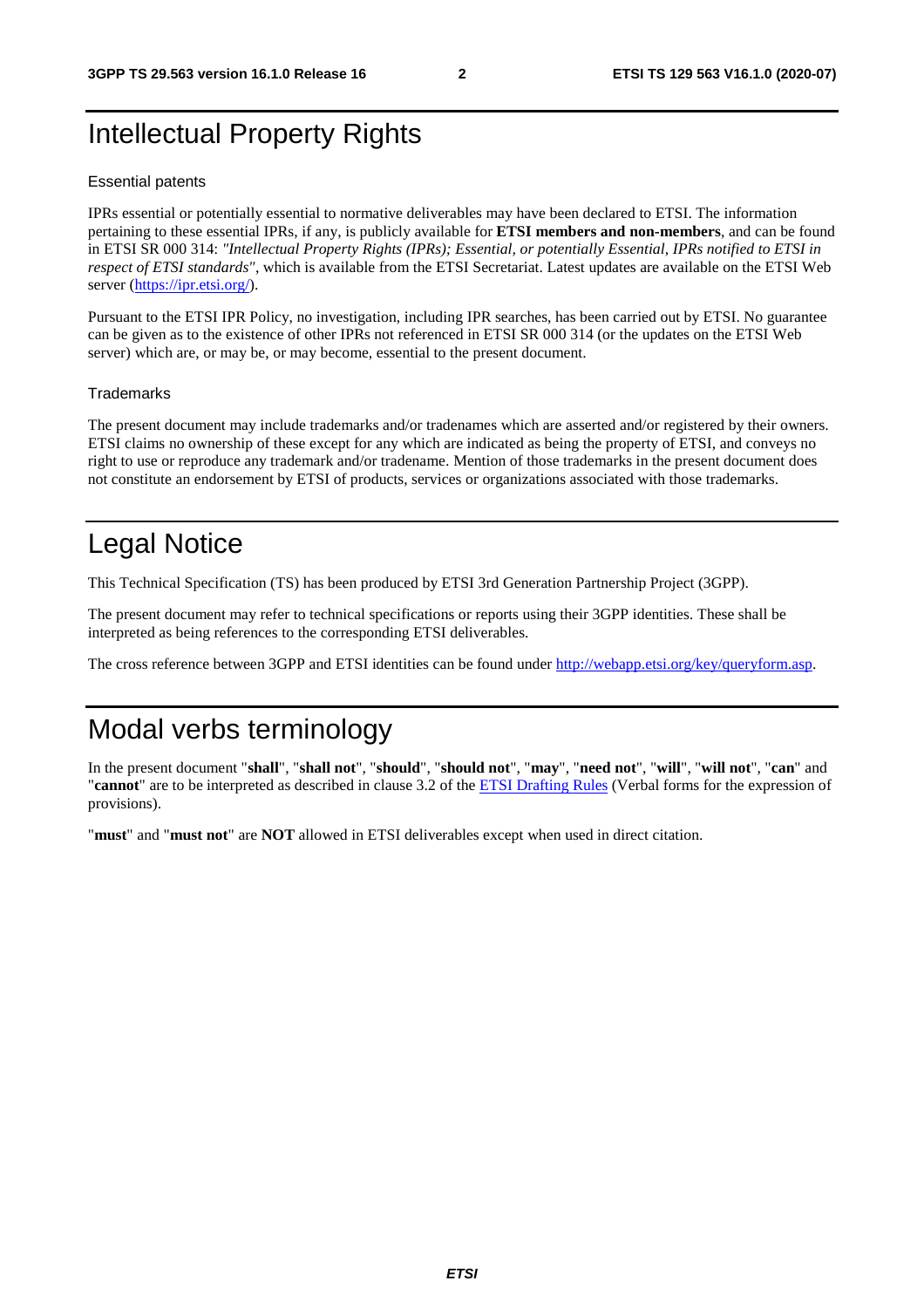$\mathbf{3}$ 

## Contents

| 1                    |  |
|----------------------|--|
| 2                    |  |
| 3                    |  |
| 3.1                  |  |
| 3.2                  |  |
| 3.3                  |  |
| 4                    |  |
| 4.1                  |  |
| 5                    |  |
| 5.1                  |  |
| 5.2                  |  |
| 5.2.1                |  |
| 5.2.2                |  |
| 5.2.2.1              |  |
| 5.2.2.2              |  |
| 5.2.2.2.1            |  |
| 5.2.2.2.2            |  |
| 5.3                  |  |
| 5.3.1<br>5.3.2       |  |
| 5.3.2.1              |  |
| 5.3.2.2              |  |
| 5.3.2.2.1            |  |
| 5.3.2.2.2            |  |
| 5.3.2.3              |  |
| 5.3.2.3.1            |  |
| 5.3.2.3.2            |  |
| 5.3.2.4              |  |
| 5.3.2.4.1            |  |
| 5.3.2.4.2            |  |
| 5.3.2.5              |  |
| 5.3.2.5.1            |  |
| 5.3.2.5.2<br>5.4     |  |
| 5.4.1                |  |
| 5.4.2                |  |
| 5.4.2.1              |  |
| 5.4.2.2              |  |
| 5.4.2.2.1            |  |
| 5.4.2.2.2            |  |
| 5.4.2.2.3            |  |
| 5.5                  |  |
| 5.5.1                |  |
| 5.5.2                |  |
| 5.5.2.1              |  |
| 5.5.2.2<br>5.5.2.2.1 |  |
| 5.5.2.2.2            |  |
| 5.5.2.3              |  |
|                      |  |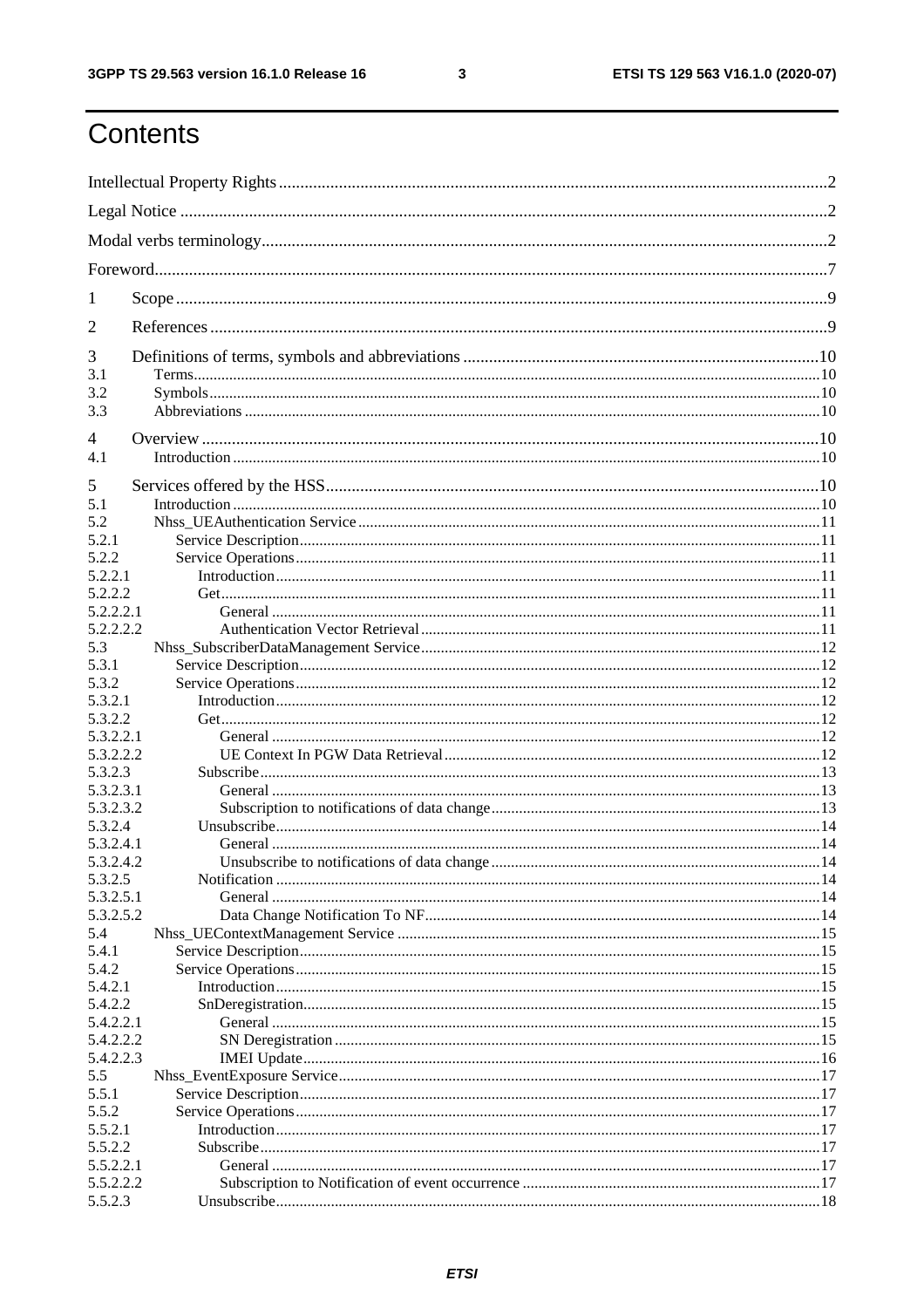$\overline{\mathbf{4}}$ 

| 5.5.2.3.1   |    |
|-------------|----|
| 5.5.2.3.2   |    |
| 5.5.2.4     |    |
| 5.5.2.4.1   |    |
| 5.5.2.4.2   |    |
| 5.5.2.5     |    |
| 5.5.2.5.1   |    |
| 5.5.2.5.2   |    |
|             |    |
| 6           |    |
| 6.1         |    |
| 6.1.1       |    |
| 6.1.2       |    |
| 6.1.2.1     |    |
| 6.1.2.2     |    |
| 6.1.2.2.1   |    |
| 6.1.2.2.2   |    |
| 6.1.2.3     |    |
| 6.1.2.3.1   |    |
| 6.1.3       |    |
| 6.1.3.1     |    |
| 6.1.4       |    |
| 6.1.4.1     |    |
| 6.1.4.2     |    |
| 6.1.4.2.1   |    |
| 6.1.4.2.2   |    |
| 6.1.5       |    |
| 6.1.6       |    |
| 6.1.6.1     |    |
| 6.1.6.2     |    |
| 6.1.6.2.1   |    |
| 6.1.6.2.2   |    |
| 6.1.6.2.3   |    |
| 6.1.6.3     |    |
| 6.1.6.3.1   |    |
| 6.1.6.3.2   |    |
| 6.1.7       |    |
| 6.1.7.1     |    |
| 6.1.7.2     |    |
| 6.1.7.3     |    |
| 6.1.8       |    |
| 6.2         |    |
| 6.2.1       |    |
| 6.2.2       |    |
| 6.2.2.1     |    |
| 6.2.2.2     |    |
| 6.2.2.2.1   |    |
| 6.2.2.2.2   |    |
| 6.2.2.3     |    |
| 6.2.2.3.1   |    |
| 6.2.3       |    |
| 6.2.3.1     | 25 |
| 6.2.3.2     |    |
| 6.2.3.2.1   |    |
| 6.2.3.2.2   |    |
| 6.2.3.2.3   |    |
| 6.2.3.2.3.1 |    |
| 6.2.3.3     |    |
| 6.2.3.3.1   |    |
| 6.2.3.3.2   |    |
| 6.2.3.3.3   |    |
| 6.2.3.3.3.1 |    |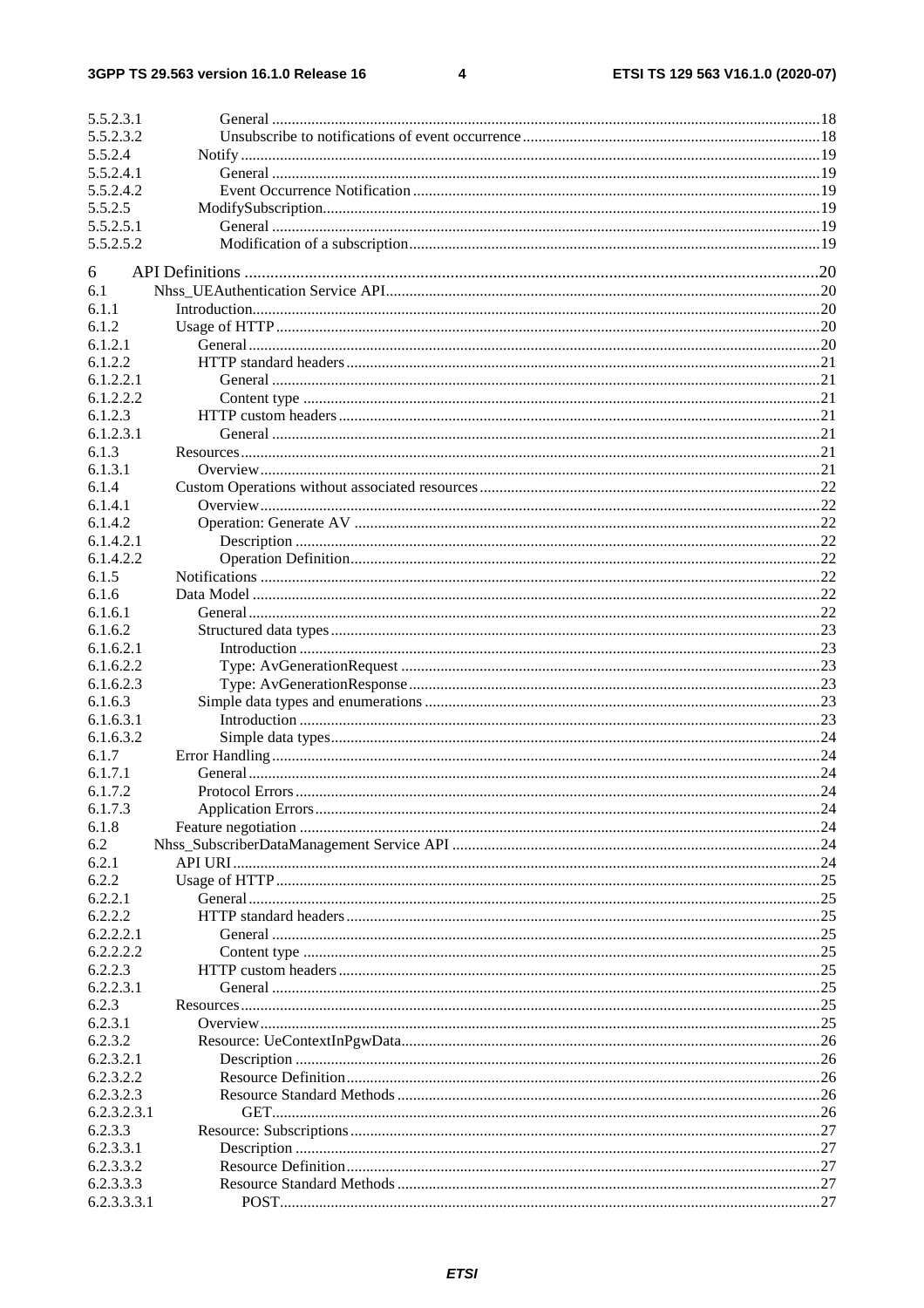#### $5\phantom{a}$

| 6.2.3.4     |  |
|-------------|--|
| 6.2.3.4.1   |  |
| 6.2.3.4.2   |  |
| 6.2.3.4.3   |  |
| 6.2.3.4.3.1 |  |
| 6.2.3.4.3.2 |  |
| 6.2.5.1     |  |
| 6.2.5.2     |  |
| 6.2.6       |  |
| 6.2.6.1     |  |
| 6.2.6.2     |  |
| 6.2.6.2.1   |  |
| 6.2.6.2.2   |  |
| 6.2.6.3     |  |
| 6.2.6.3.1   |  |
| 6.2.6.3.2   |  |
| 6.2.7       |  |
| 6.2.7.1     |  |
| 6.2.7.2     |  |
| 6.2.7.3     |  |
| 6.2.8       |  |
| 6.3         |  |
| 6.3.1       |  |
|             |  |
| 6.3.2       |  |
| 6.3.2.1     |  |
| 6.3.2.2     |  |
| 6.3.2.2.1   |  |
| 6.3.2.2.2   |  |
| 6.3.2.3     |  |
| 6.3.2.3.1   |  |
| 6.3.3       |  |
| 6.3.3.1     |  |
| 6.3.4       |  |
| 6.3.4.1     |  |
| 6.3.4.2     |  |
| 6.3.4.2.1   |  |
| 6.3.4.2.2   |  |
| 6.3.4.3     |  |
| 6.3.4.3.1   |  |
| 6.3.4.3.2   |  |
| 6.3.5       |  |
| 6.3.6       |  |
| 6.3.6.1     |  |
| 6.3.6.2     |  |
| 6.3.6.2.1   |  |
| 6.3.6.2.2   |  |
| 6.3.6.2.3   |  |
| 6.3.6.3     |  |
| 6.3.6.3.1   |  |
| 6.3.6.3.2   |  |
| 6.3.6.3.3   |  |
| 6.3.7       |  |
| 6.3.7.1     |  |
| 6.3.7.2     |  |
| 6.3.7.3     |  |
| 6.3.8       |  |
| 6.4         |  |
|             |  |
| 6.4.1       |  |
| 6.4.2       |  |
| 6.4.2.1     |  |
| 6.4.2.2     |  |
| 6.4.2.2.1   |  |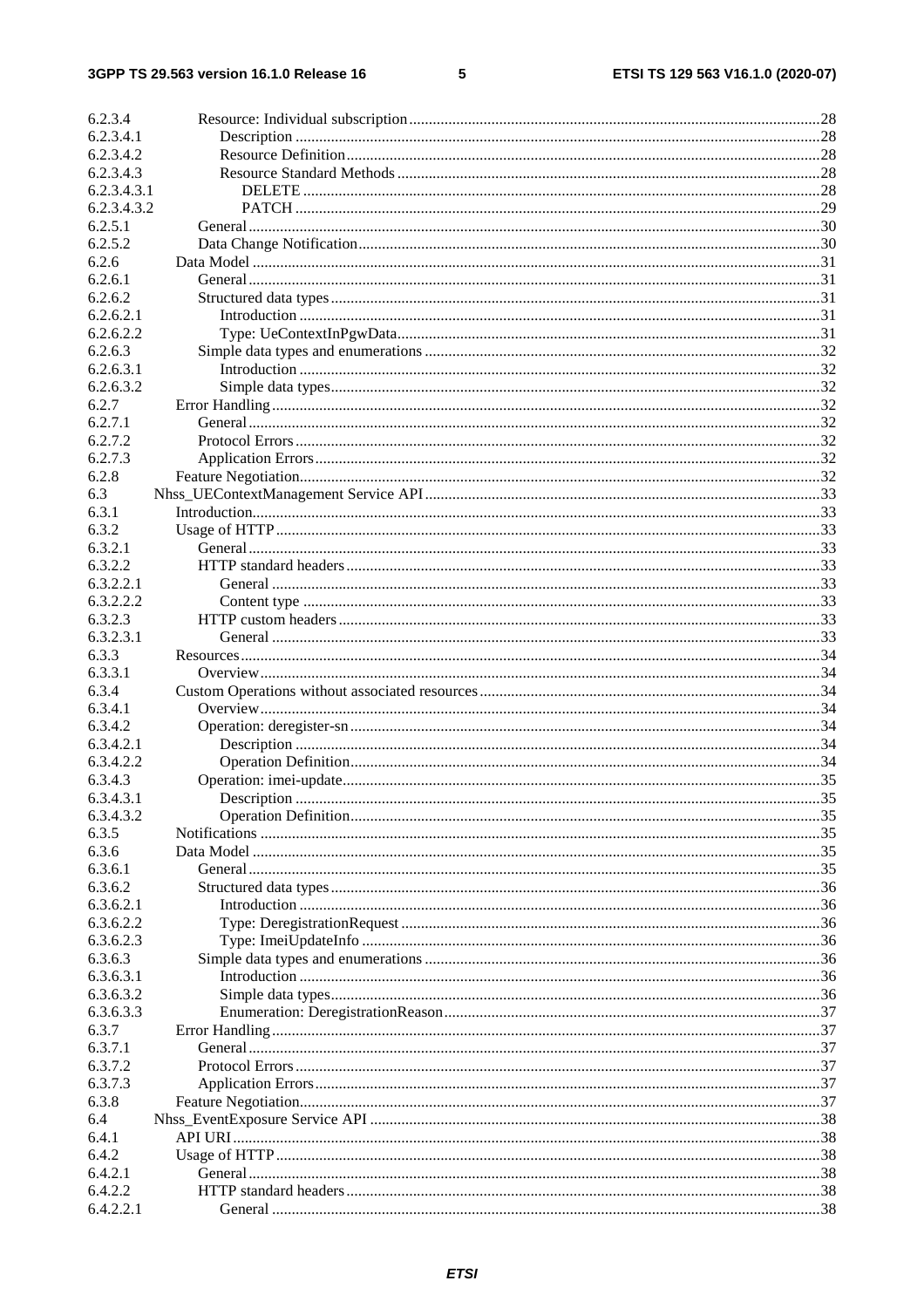#### $\bf 6$

| 6.4.2.2.2   |                               |  |  |
|-------------|-------------------------------|--|--|
| 6.4.2.3     |                               |  |  |
| 6.4.2.3.1   |                               |  |  |
| 6.4.3       |                               |  |  |
| 6.4.3.1     |                               |  |  |
| 6.4.3.2     |                               |  |  |
| 6.4.3.2.1   |                               |  |  |
| 6.4.3.2.2   |                               |  |  |
| 6.4.3.2.3   |                               |  |  |
| 6.4.3.2.3.1 |                               |  |  |
| 6.4.3.3     |                               |  |  |
| 6.4.3.3.1   |                               |  |  |
| 6.4.3.3.2   |                               |  |  |
| 6.4.3.3.2.1 |                               |  |  |
| 6.4.3.3.2.2 |                               |  |  |
| 6.4.4       |                               |  |  |
| 6.4.5       |                               |  |  |
| 6.4.5.1     |                               |  |  |
| 6.4.5.2     |                               |  |  |
| 6.4.6       |                               |  |  |
| 6.4.6.1     |                               |  |  |
| 6.4.6.2     |                               |  |  |
| 6.4.6.2.1   |                               |  |  |
| 6.4.6.2.2   |                               |  |  |
| 6.4.6.2.3   |                               |  |  |
| 6.4.6.2.4   |                               |  |  |
| 6.4.6.2.5   |                               |  |  |
| 6.4.6.2.6   |                               |  |  |
| 6.4.6.3     |                               |  |  |
| 6.4.6.3.1   |                               |  |  |
| 6.4.6.3.2   |                               |  |  |
| 6.4.7       |                               |  |  |
| 6.4.7.1     |                               |  |  |
| 6.4.7.2     |                               |  |  |
| 6.4.7.3     |                               |  |  |
| 6.4.8       |                               |  |  |
| 6.4.9       |                               |  |  |
|             | <b>Annex A (normative):</b>   |  |  |
| A.1         |                               |  |  |
| A.2         |                               |  |  |
| A.3         |                               |  |  |
| A.4         |                               |  |  |
| A.5         |                               |  |  |
|             | <b>Annex B</b> (informative): |  |  |
| B.1         |                               |  |  |
|             | <b>Annex C</b> (informative): |  |  |
|             |                               |  |  |
|             |                               |  |  |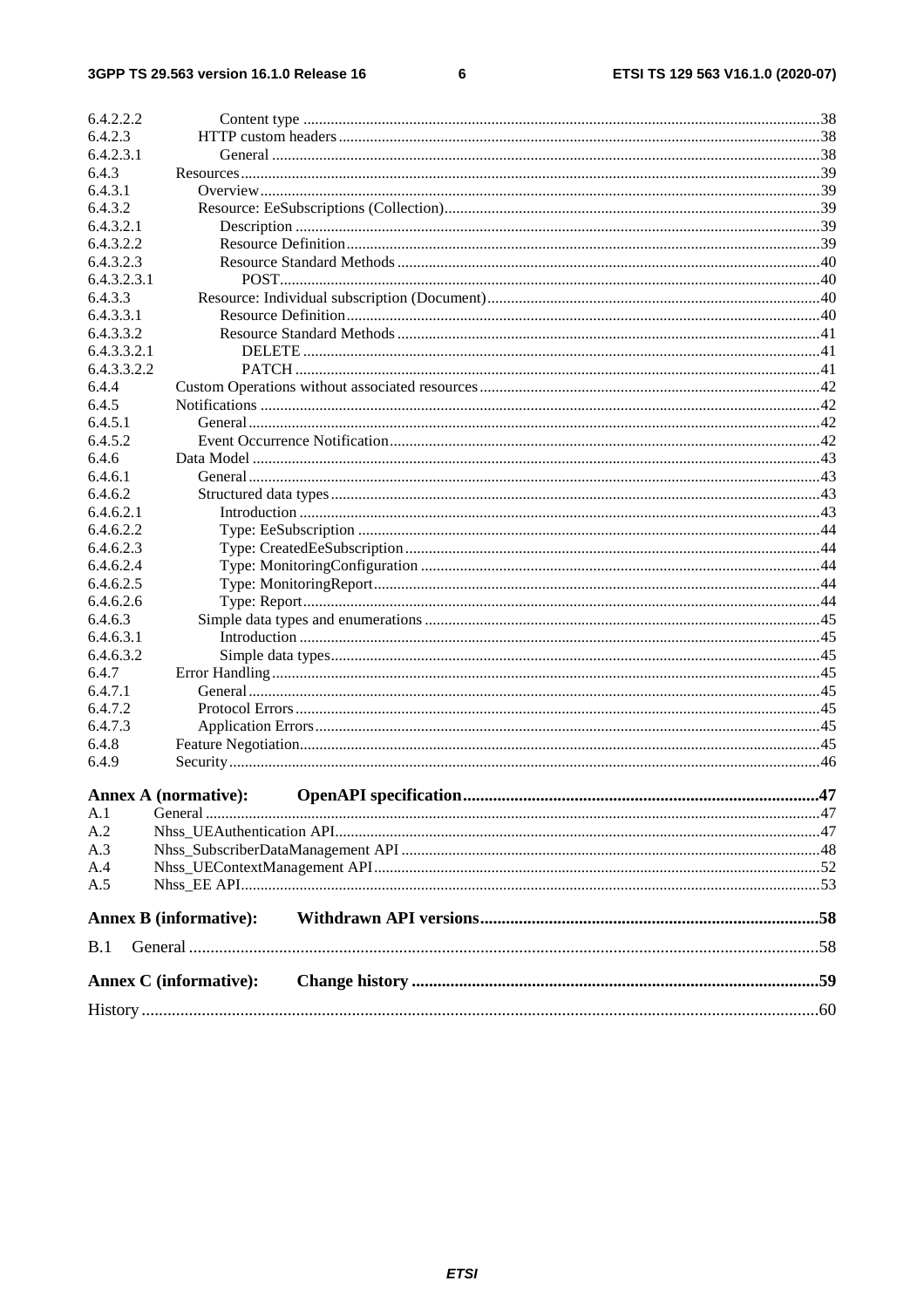## Foreword

This Technical Specification has been produced by the 3rd Generation Partnership Project (3GPP).

The contents of the present document are subject to continuing work within the TSG and may change following formal TSG approval. Should the TSG modify the contents of the present document, it will be re-released by the TSG with an identifying change of release date and an increase in version number as follows:

Version x.y.z

where:

- x the first digit:
	- 1 presented to TSG for information;
	- 2 presented to TSG for approval;
	- 3 or greater indicates TSG approved document under change control.
- y the second digit is incremented for all changes of substance, i.e. technical enhancements, corrections, updates, etc.
- z the third digit is incremented when editorial only changes have been incorporated in the document.

In the present document, modal verbs have the following meanings:

**shall** indicates a mandatory requirement to do something

**shall not** indicates an interdiction (prohibition) to do something

The constructions "shall" and "shall not" are confined to the context of normative provisions, and do not appear in Technical Reports.

The constructions "must" and "must not" are not used as substitutes for "shall" and "shall not". Their use is avoided insofar as possible, and they are not used in a normative context except in a direct citation from an external, referenced, non-3GPP document, or so as to maintain continuity of style when extending or modifying the provisions of such a referenced document.

| should     | indicates a recommendation to do something     |
|------------|------------------------------------------------|
| should not | indicates a recommendation not to do something |
| may        | indicates permission to do something           |
| need not   | indicates permission not to do something       |

The construction "may not" is ambiguous and is not used in normative elements. The unambiguous constructions "might not" or "shall not" are used instead, depending upon the meaning intended.

| can    | indicates that something is possible   |
|--------|----------------------------------------|
| cannot | indicates that something is impossible |

The constructions "can" and "cannot" are not substitutes for "may" and "need not".

| will     | indicates that something is certain or expected to happen as a result of action taken by an agency<br>the behaviour of which is outside the scope of the present document     |
|----------|-------------------------------------------------------------------------------------------------------------------------------------------------------------------------------|
| will not | indicates that something is certain or expected not to happen as a result of action taken by an<br>agency the behaviour of which is outside the scope of the present document |
| might    | indicates a likelihood that something will happen as a result of action taken by some agency the<br>behaviour of which is outside the scope of the present document           |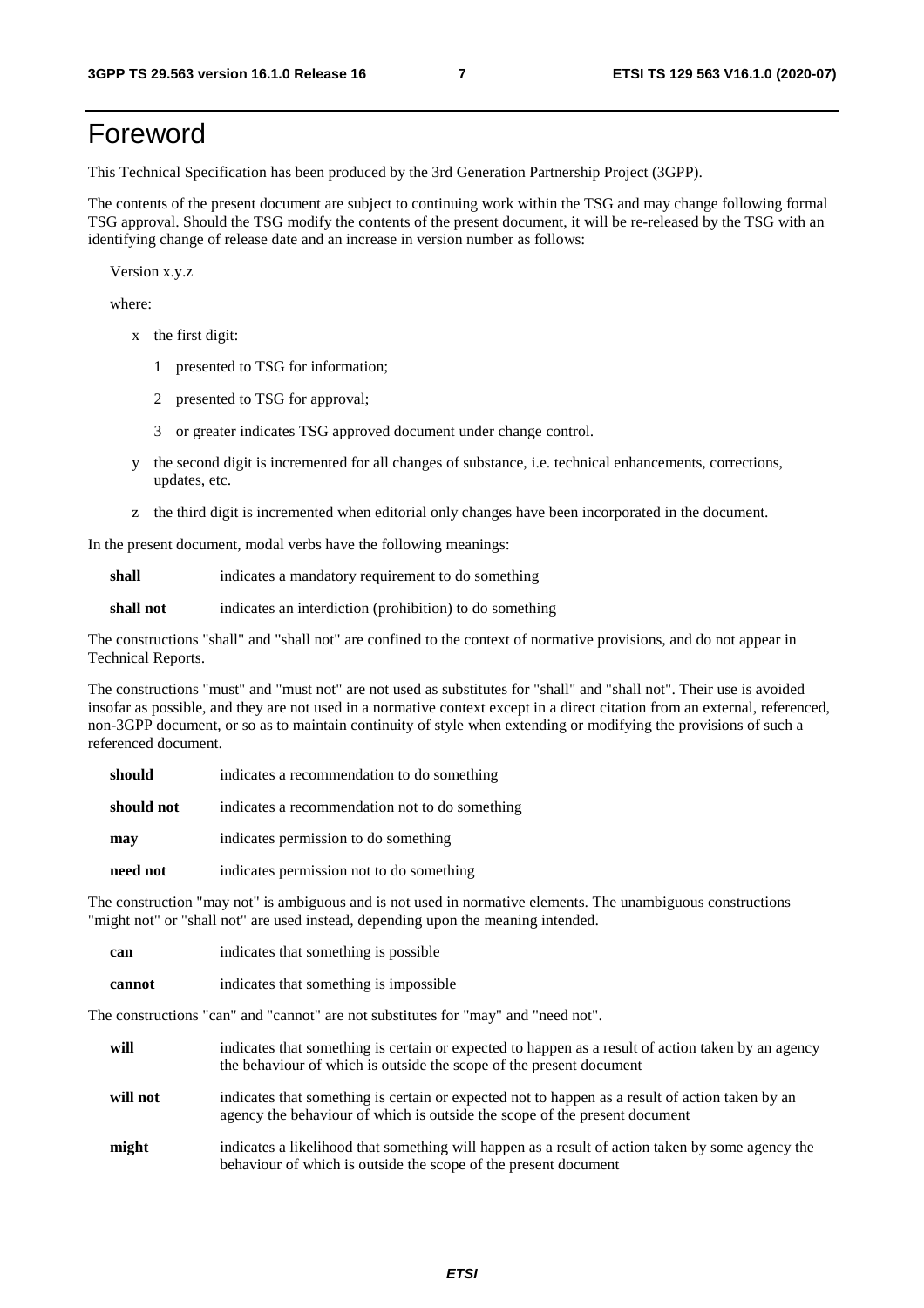| 3GPP TS 29.563 version 16.1.0 Release 16 |  |  |  |  |  |  |
|------------------------------------------|--|--|--|--|--|--|
|------------------------------------------|--|--|--|--|--|--|

**might not** indicates a likelihood that something will not happen as a result of action taken by some agency the behaviour of which is outside the scope of the present document

In addition:

- is (or any other verb in the indicative mood) indicates a statement of fact
- **is not** (or any other negative verb in the indicative mood) indicates a statement of fact

The constructions "is" and "is not" do not indicate requirements.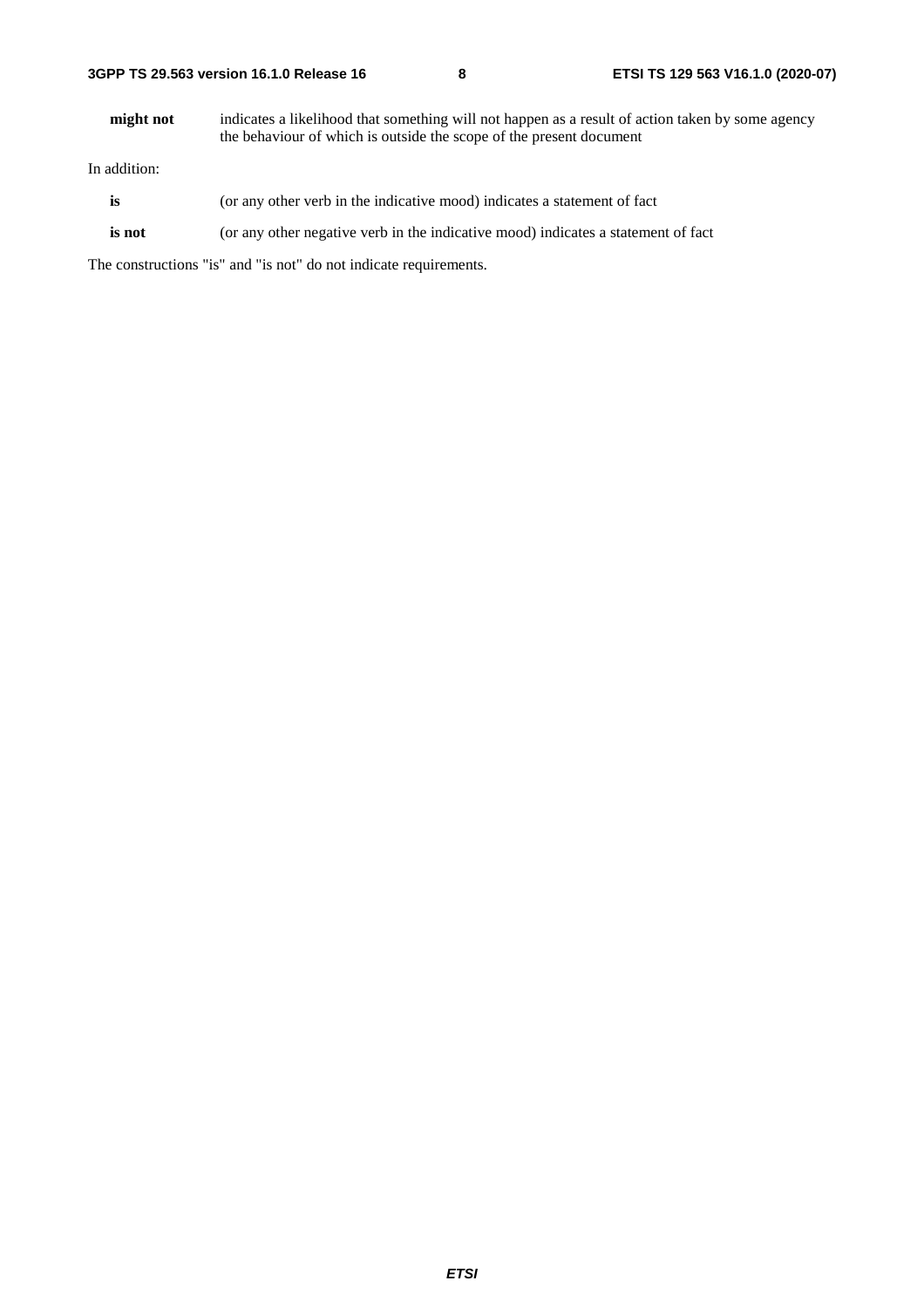## 1 Scope

The present document specifies the stage 3 protocol, including message flows and API specification details, for the Nhss services, as part of the 5G Service-Based Architecture, offered by the HSS for interworking with the 5G UDM Network Function.

The 5G System stage 2 architecture and procedures are specified in 3GPP TS 23.501 [2] and 3GPP TS 23.502 [3].

The User Data Interworking, Coexistence and Migration stage 2 architecture and procedures are specified in 3GPP TS 23.632 [8].

The Technical Realization of the Service Based Architecture and the Principles and Guidelines for Services Definition are specified in 3GPP TS 29.500 [4] and 3GPP TS 29.501 [5].

## 2 References

The following documents contain provisions which, through reference in this text, constitute provisions of the present document.

- References are either specific (identified by date of publication, edition number, version number, etc.) or non-specific.
- For a specific reference, subsequent revisions do not apply.
- For a non-specific reference, the latest version applies. In the case of a reference to a 3GPP document (including a GSM document), a non-specific reference implicitly refers to the latest version of that document *in the same Release as the present document*.
- [1] 3GPP TR 21.905: "Vocabulary for 3GPP Specifications".
- [2] 3GPP TS 23.501: "System Architecture for the 5G System; Stage 2".
- [3] 3GPP TS 23.502: "Procedures for the 5G System; Stage 2".
- [4] 3GPP TS 29.500: "5G System; Technical Realization of Service Based Architecture; Stage 3".
- [5] 3GPP TS 29.501: "5G System; Principles and Guidelines for Services Definition; Stage 3".
- [6] 3GPP TS 23.335: "User Data Convergence (UDC); Technical realization and information flows".
- [7] 3GPP TS 29.335: "User Data Convergence (UDC); User Data Repository Access Protocol over the Ud interface".
- [8] 3GPP TS 23.632: "User Data Interworking, Coexistence and Migration".
- [9] IETF RFC 7540: "Hypertext Transfer Protocol Version 2 (HTTP/2)".
- [10] OpenAPI Initiative, "OpenAPI 3.0.0 Specification", [https://github.com/OAI/OpenAPI](https://github.com/OAI/OpenAPI-Specification/blob/master/versions/3.0.0.md)-[Specification/blob/master/versions/3.0.0.md](https://github.com/OAI/OpenAPI-Specification/blob/master/versions/3.0.0.md)
- [11] IETF RFC 8259: "The JavaScript Object Notation (JSON) Data Interchange Format".
- [12] IETF RFC 7807: "Problem Details for HTTP APIs".
- [13] 3GPP TS 29.503: "5G System; Unified Data Management Services; Stage 3".
- [14] 3GPP TR 21.900: "Technical Specification Group working methods".
- [15] 3GPP TS 23.003: "Numbering, addressing and identification".
- [16] 3GPP TS 29.303: "Domain Name System Procedures; Stage 3".
- [17] 3GPP TS 29.272: "Evolved Packet System; MME and SGSN Related Interfaces Based on Diameter Protocol".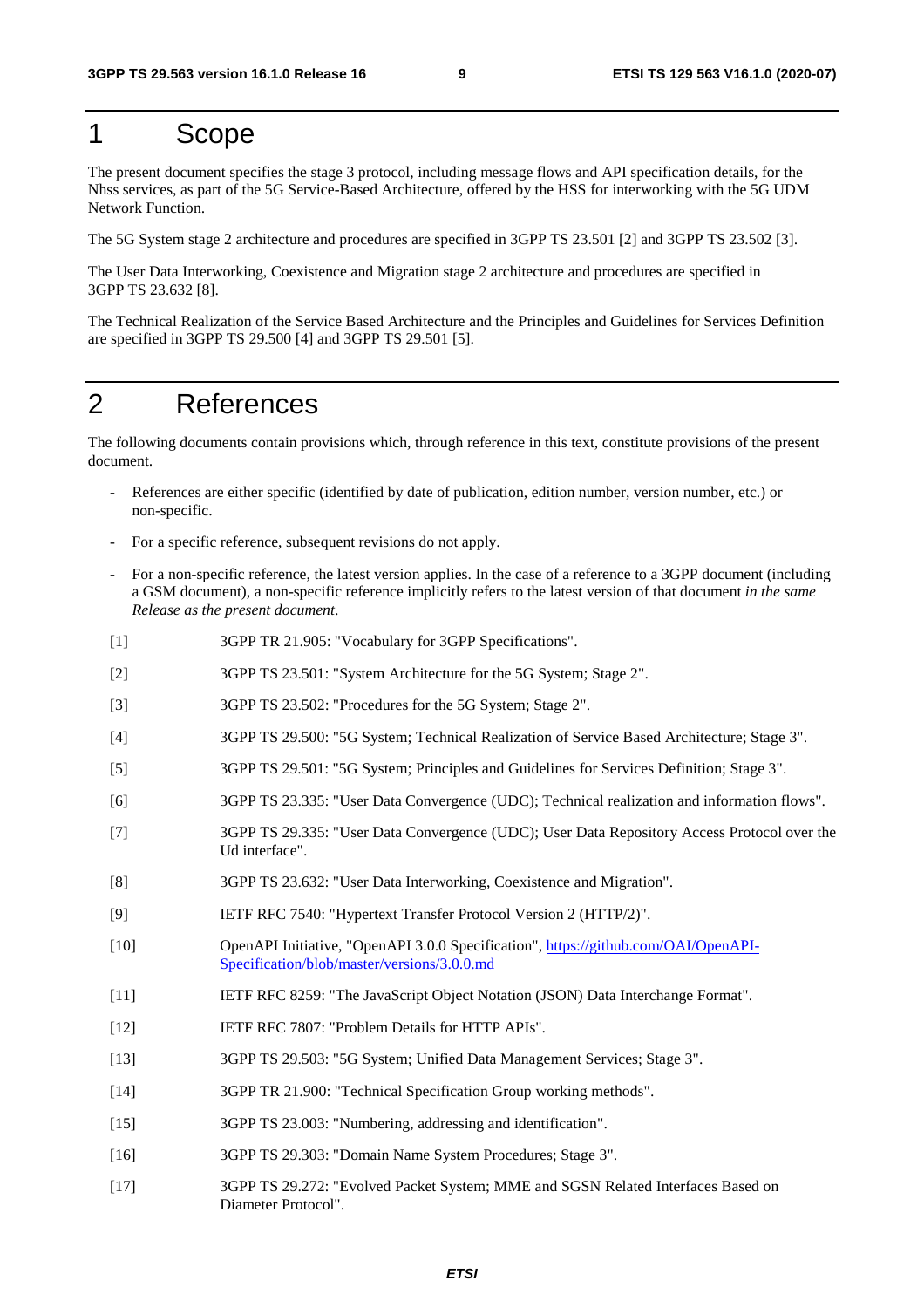## 3 Definitions of terms, symbols and abbreviations

3.1 Terms

Void.

### 3.2 Symbols

Void.

### 3.3 Abbreviations

For the purposes of the present document, the abbreviations given in 3GPP TR 21.905 [1] and the following apply. An abbreviation defined in the present document takes precedence over the definition of the same abbreviation, if any, in 3GPP TR 21.905 [1].

| 5GC         | 5G Core Network                |
|-------------|--------------------------------|
| <b>HSS</b>  | Home Subscriber Server         |
| <b>JSON</b> | Javascript Object Notation     |
| <b>SBI</b>  | Service Based Interface        |
| <b>UDM</b>  | Unified Data Management        |
| <b>UDR</b>  | <b>Unified Data Repository</b> |

## 4 Overview

### 4.1 Introduction

Within the 5GC, the HSS offers services to the UDM via the Nhss service-based interface (see 3GPP TS 23.501 [2], 3GPP TS 23.502 [3] and 3GPP TS 23.632 [8]).

Figure 4.1-1 provides the reference model in service-based interface representation with focus on the HSS.



**Figure 4.1-1: Reference model – HSS** 

## 5 Services offered by the HSS

### 5.1 Introduction

The HSS offers the following services via the Nhss interface:

- Nhss UEAuthentication Service
- Nhss\_SubscriberDataManagement Service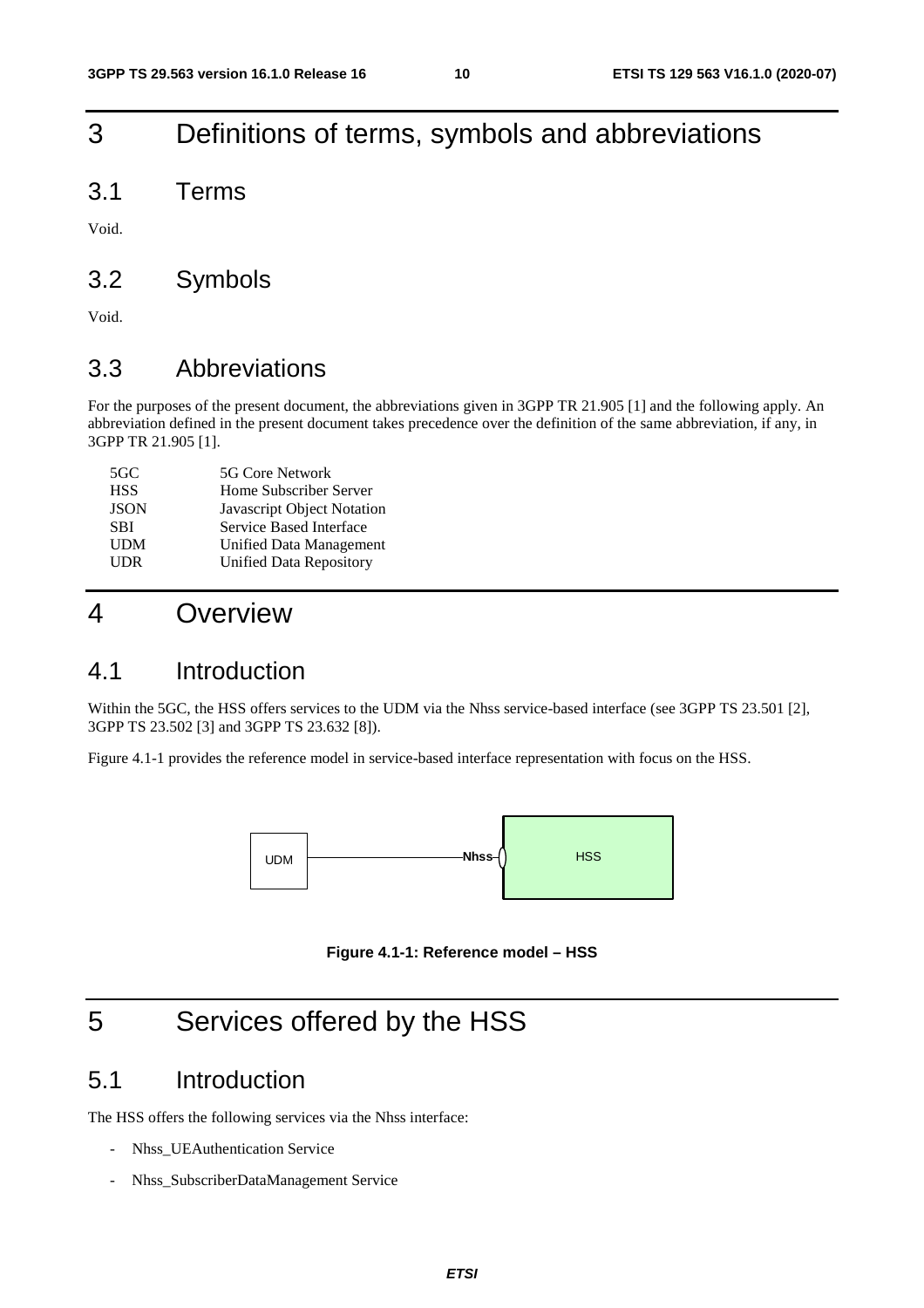- Nhss\_UEContextManagement service

All scenarios shown in the following clauses assume that the HSS is stateful and stores information in local memory. However, the HSS may be stateless and stores information externally in the EPS-UDR. If so, the stateless HSS makes use of Ud interface as specified in 3GPP TS 23.335 [6] and 3GPP TS 29.335 [7] to retrieve required data from the EPS-UDR and store them locally before processing an incoming request. Processing the incoming request may then include updating data in the EPS-UDR or subscribing to data change notifications at the EPS-UDR by using the Ud interface. After processing the incoming request, the HSS may delete the locally stored data.

Table 5.1-1 summarizes the corresponding APIs defined for this specification.

#### **Table 5.1-1: API Descriptions**

| <b>Service Name</b>                       | <b>Clause</b> | <b>Description</b>                       | <b>OpenAPI Specification File</b> | apiName   | Annex |
|-------------------------------------------|---------------|------------------------------------------|-----------------------------------|-----------|-------|
| Nhss UEAuthentication<br>Service          | 6.1           | <b>HSS UE Authentication</b><br>Service  | TS29563 Nhss UEAU.yaml            | nhss-ueau | A.2   |
| Nhss SubscriberDataMana<br>gement Service | 6.2           | <b>HSS Subscriber Data</b><br>Management | TS29563_Nhss_SDM.yaml             | nhss-sdm  | A.3   |
| Nhss UEContextManagem<br>ent Service      | 6.3           | <b>HSS UE Context</b><br>Management      | TS29563 Nhss UECM.yaml            | nhss-uecm | A.4   |

## 5.2 Nhss\_UEAuthentication Service

### 5.2.1 Service Description

The Nhss\_UEAuthentication service allows a NF consumer (UDM) to request calculation of a fresh Authentication Vector (AV) for 5G\_AKA or EAP\_AKA\_PRIME and provide the calculated AV to the requesting NF.

### 5.2.2 Service Operations

#### 5.2.2.1 Introduction

For the Nhss\_UEAuthentication service the following service operation is defined:

- Get

The Nhss\_UEAuthentication service is used by the UDM to request the HSS to, calculate a fresh authentication vector (AV) for authentication the method 5G\_AKA or EAP\_AKA\_PRIME, and provide it to the UDM by means of the Get service operation. See 3GPP TS 23.632 [8] clause 4.2.2.

#### 5.2.2.2 Get

#### 5.2.2.2.1 General

The following procedure using the Get service operation is supported:

- Authentication Vector Retrieval

#### 5.2.2.2.2 Authentication Vector Retrieval

Figure 5.2.2.2.2-1 shows a scenario where the NF service consumer (UDM) retrieves an Authentication Vector for the UE from the HSS (see also 3GPP TS 23.632 [8] clause 4.2.2). The request contains the UE's identity (imsi), the serving network name, the authentication method (5G\_AKA or EAP\_AKA\_PRIME) and may contain resynchronization info.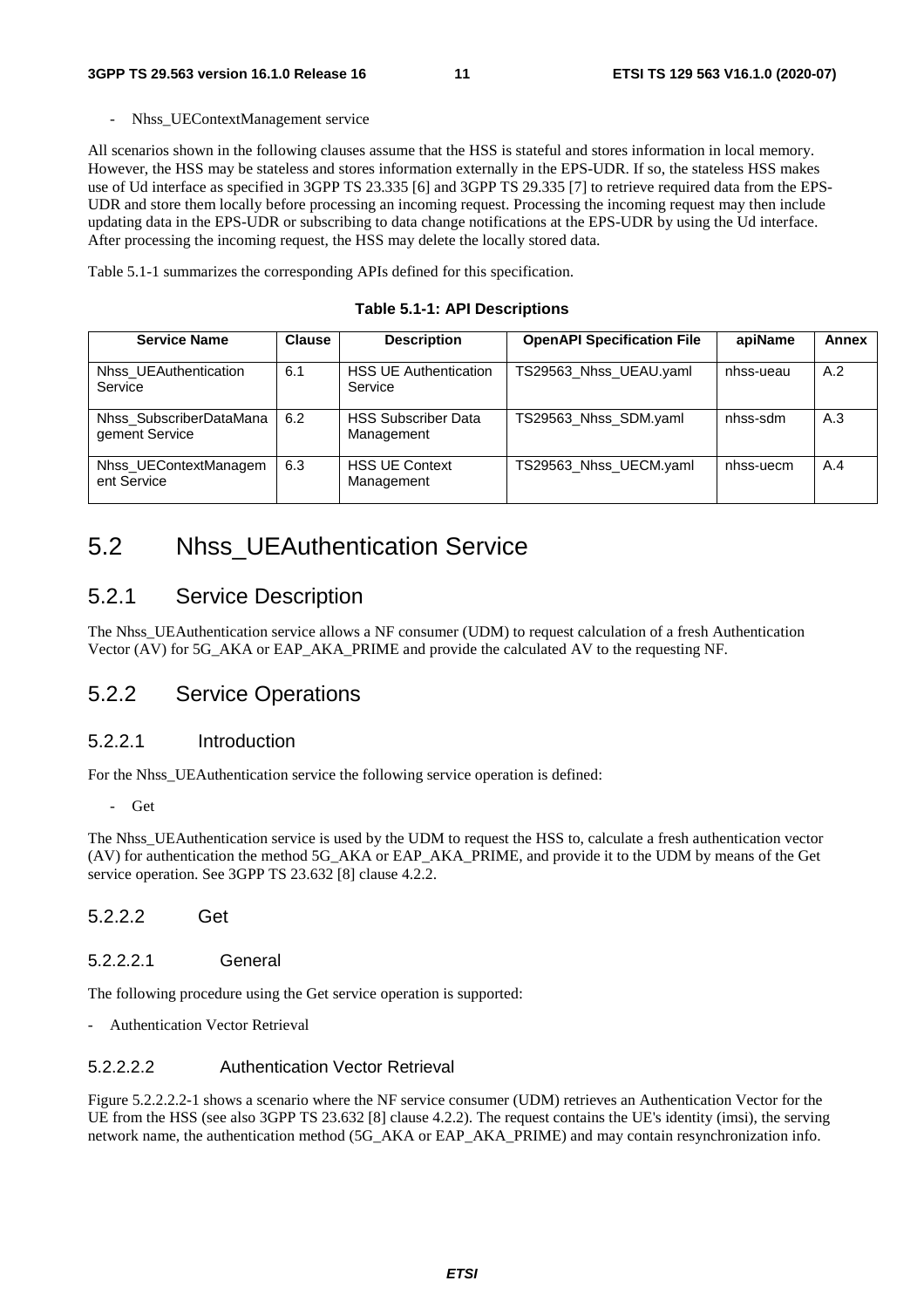

**Figure 5.2.2.2.2-1: NF service consumer requesting an Authentication Vector** 

- 1. The NF service consumer sends a POST request (custom method: generate-av) to the HSS.
- 2a. The HSS responds with "200 OK" with the message body containing the authentication vector.
- 2b. If the operation cannot be authorized due to e.g. UE does not have required subscription data, HTTP status code "403 Forbidden" should be returned including additional error information in the response body (in "ProblemDetails" element).

On failure, the appropriate HTTP status code indicating the error shall be returned and appropriate additional error information should be returned in the POST response body.

## 5.3 Nhss\_SubscriberDataManagement Service

### 5.3.1 Service Description

This service is used to retrieve the subscriber data indicated by the requested data type from HSS. In this release, only the PGW-C+SMF FQDN for S5/S8 interface information is supported as requested data type. See 3GPP TS 23.632 [8], clause 6.1.4.

### 5.3.2 Service Operations

#### 5.3.2.1 Introduction

For the Nhss\_SubscriberDataManagement service the following service operations are defined:

- Get

The Nhss SubscriberDataManagement service is used by Consumer NF (UDM) to retrieve the UE data from the HSS due to IRAT mobility.

- 5.3.2.2 Get
- 5.3.2.2.1 General

The following procedure using the Get service operation is supported:

- UE Context In PGW Data Retrieval

### 5.3.2.2.2 UE Context In PGW Data Retrieval

Figure 5.3.2.2.2-1 shows a scenario where the NF service consumer (UDM) sends a request to the HSS to retrieve the UE's Context In PGW data. The request contains the UE's identity (which shall be an IMSI) and the requested information.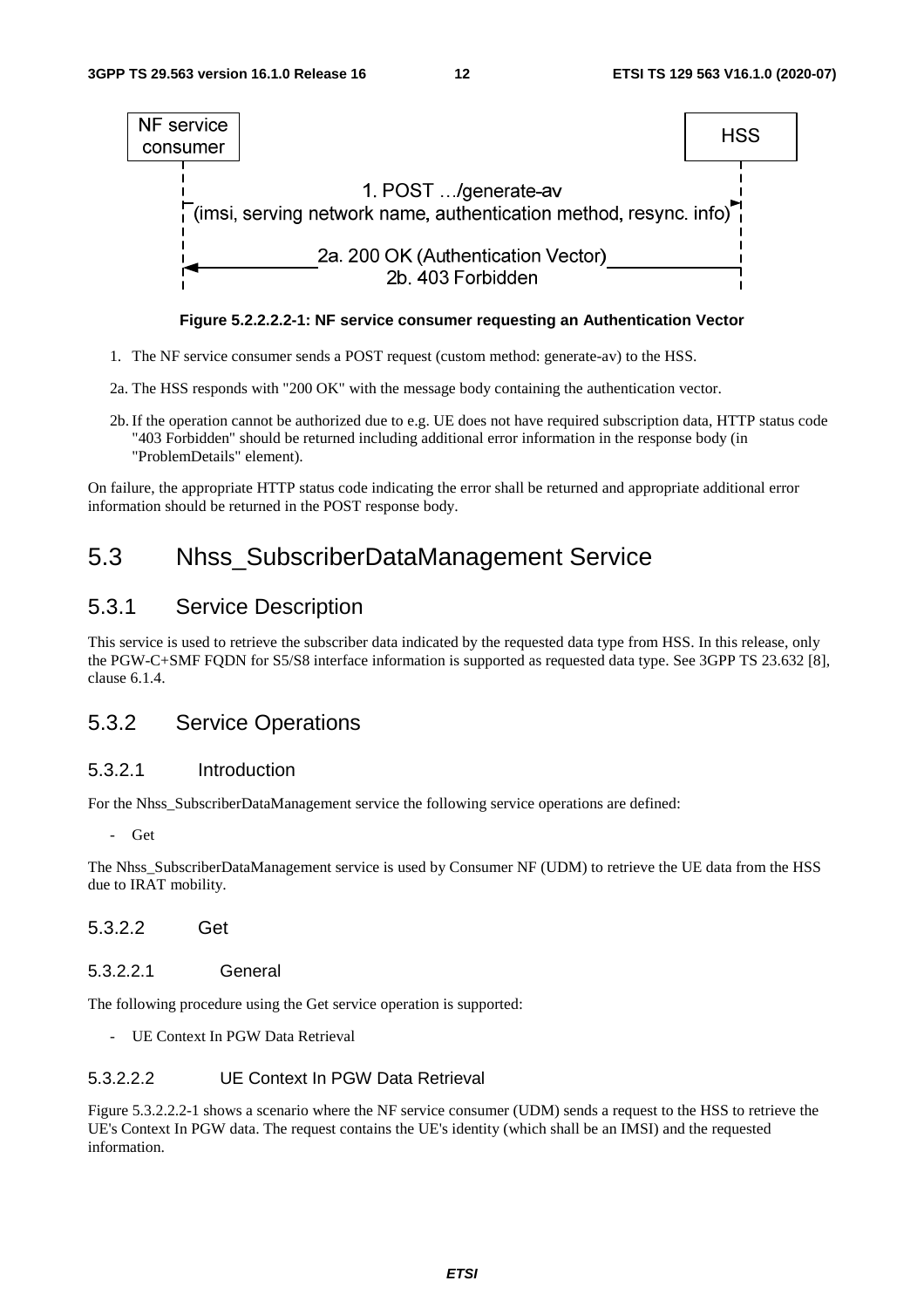

#### **Figure 5.3.2.2.2-1: Requesting a UE's Context in PGW Data**

1. The NF service consumer (e.g. UDM) shall send a GET request to the resource representing the UE's Context In PGW Data.

2a. On Success, the HSS shall respond with "200 OK" with the message body containing the UE's Context In PGW Data as relevant for the requesting NF service consumer.

2b. If there is no valid data for the UE, HTTP status code "404 Not Found" shall be returned including additional error information in the response body (in the "ProblemDetails" element).

On failure, the appropriate HTTP status code indicating the error shall be returned and appropriate additional error information should be returned in the GET response body.

#### 5.3.2.3 Subscribe

#### 5.3.2.3.1 General

The following procedures using the Subscribe service operation are supported:

Subscription to notification of data change

#### 5.3.2.3.2 Subscription to notifications of data change

Figure 5.3.2.3.2-1 shows a scenario where the NF service consumer (e.g. UDM) sends a request to the HSS to subscribe to notifications of data change. The request contains a callback URI and the URI of the monitored resource.



#### **Figure 5.3.2.3.2-1: NF service consumer subscribes to notifications**

- 1. The NF service consumer sends a POST request to the parent resource (collection of subscriptions) (.../{ueId}/subscriptions), to create a subscription as present in message body.
- 2a. On success, the HSS responds with "201 Created" with the message body containing a representation of the created subscription. The Location HTTP header shall contain the URI of the created subscription.
- 2b. If there is no valid subscription data for the UE, HTTP status code "404 Not Found" shall be returned including additional error information in the response body (in the "ProblemDetails" element).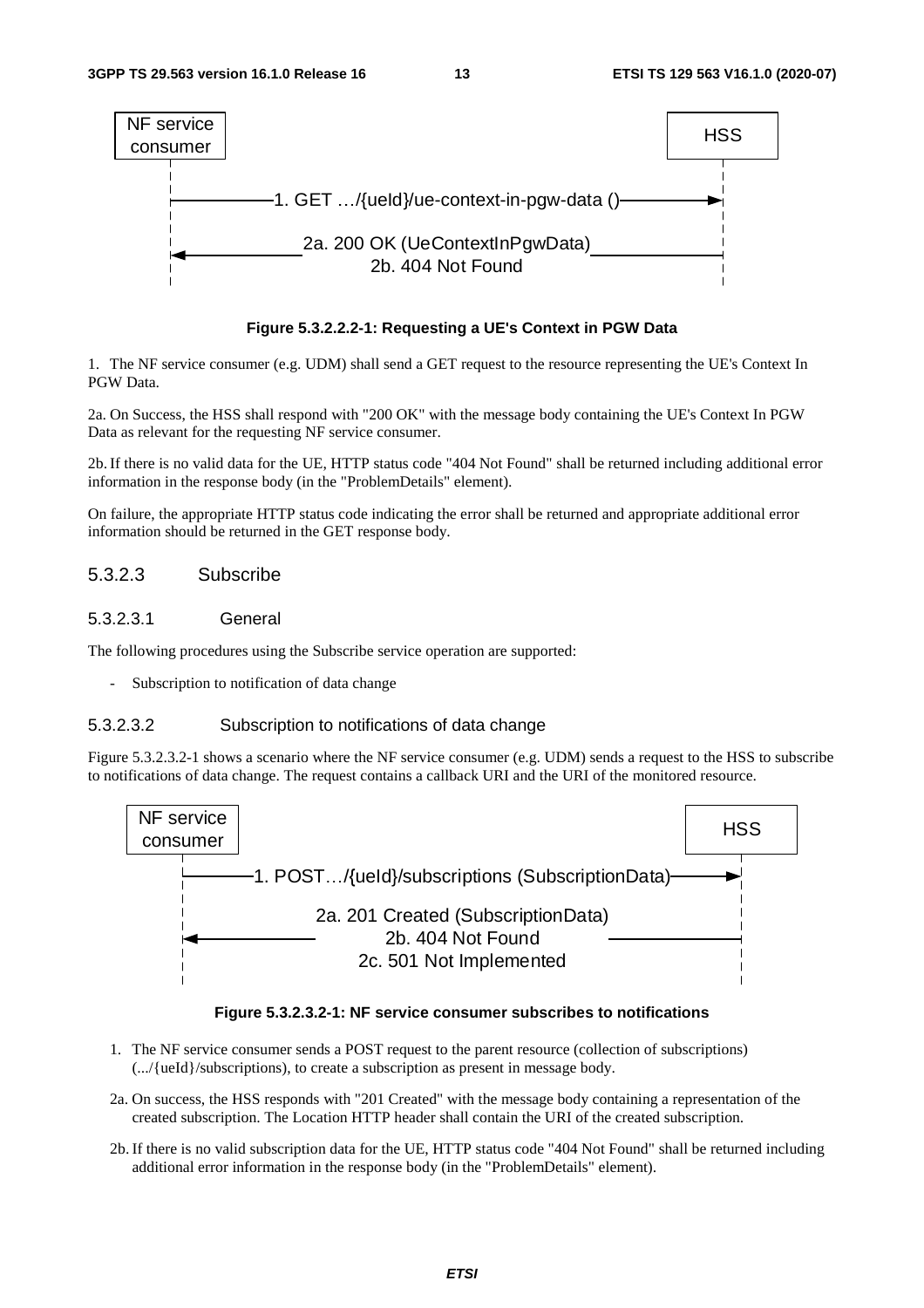2c. If the UE subscription data exist, but the requested subscription to data change notification cannot be created (e.g. due to an invalid/unsupported data reference to be monitored, contained in the SubscriptionData parameter), HTTP status code "501 Not Implemented" shall be returned including additional error information in the response body (in the "ProblemDetails" element).

On failure, the appropriate HTTP status code indicating the error shall be returned and appropriate additional error information should be returned in the POST response body.

#### 5.3.2.4 Unsubscribe

#### 5.3.2.4.1 General

The following procedures using the Unsubscribe service operation are supported:

Unsubscribe to notification of data change

#### 5.3.2.4.2 Unsubscribe to notifications of data change

Figure 5.3.2.4.2-1 shows a scenario where the NF service consumer sends a request to the HSS to unsubscribe from notifications of data changes. The request contains the URI previously received in the Location HTTP header of the response to the subscription.



**Figure 5.3.2.4.2-1: NF service consumer unsubscribes to notifications** 

- 1. The NF service consumer sends a DELETE request to the resource identified by the URI previously received during subscription creation.
- 2a. On success, the HSS responds with "204 No Content".
- 2b. If there is no valid subscription available (e.g. due to an unknown subscriptionId value), HTTP status code "404 Not Found" should be returned including additional error information in the response body (in the "ProblemDetails" element).

On failure, the appropriate HTTP status code indicating the error shall be returned and appropriate additional error information should be returned in the DELETE response body.

#### 5.3.2.5 Notification

#### 5.3.2.5.1 General

The following procedures using the Notification service operation are supported:

Data change notification to NF.

#### 5.3.2.5.2 Data Change Notification To NF

Figure 5.3.2.5.2-1 shows a scenario where the HSS notifies the NF service consumer (that has subscribed to receive such notification) about subscription data change. The request contains the callbackReference URI as previously received in the SubscriptionData.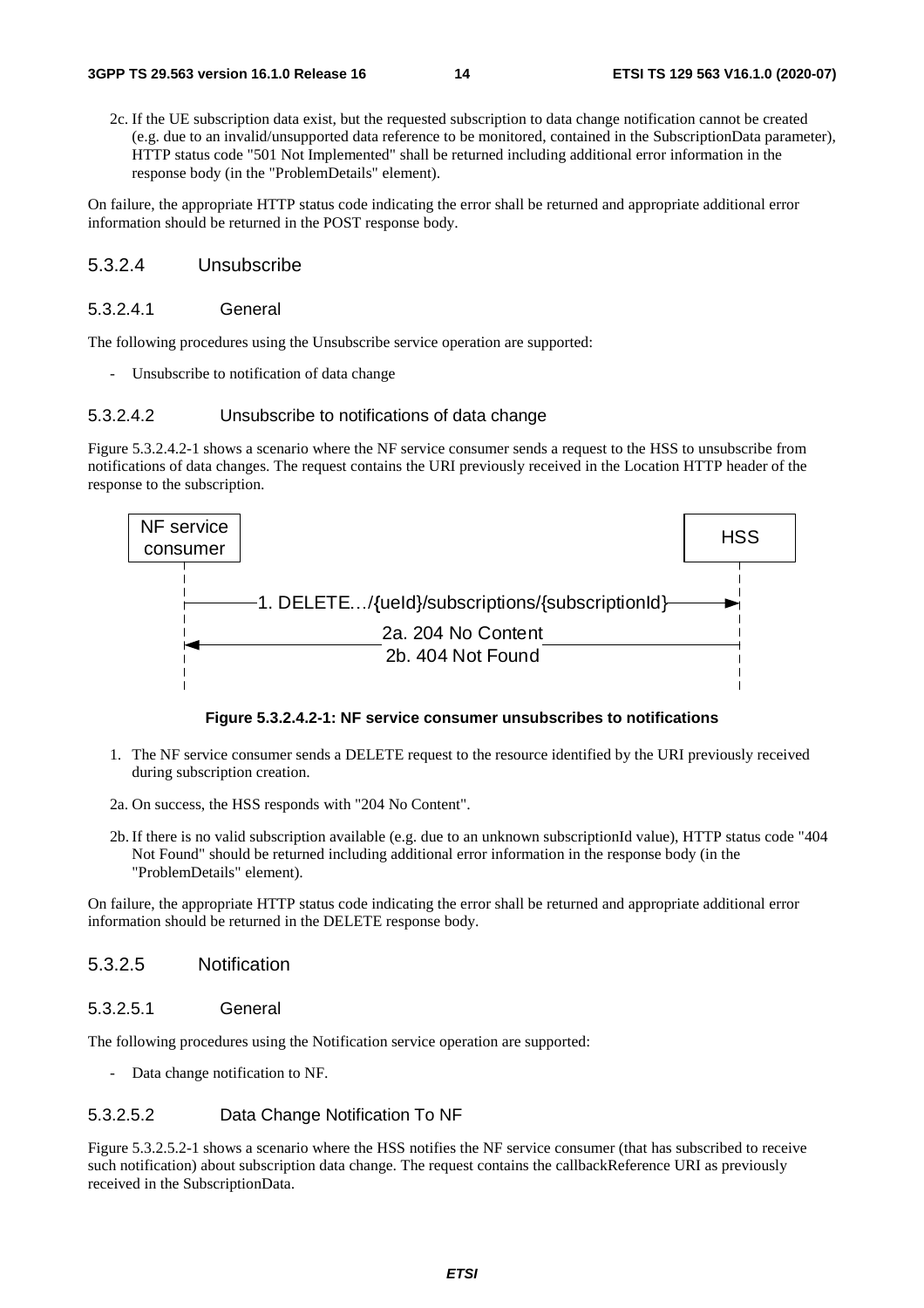



- 1. The HSS sends a POST request to the callbackReference as provided by the NF service consumer during the subscription.
- 2. The NF service consumer responds with "204 No Content".

On failure, the appropriate HTTP status code indicating the error shall be returned and appropriate additional error information should be returned in the POST response body.

## 5.4 Nhss\_UEContextManagement Service

### 5.4.1 Service Description

The service allows an NF consumer (UDM) to trigger the cancellation of any previous registered serving node due to IRAT mobility. See 3GPP TS 23.632 [8], clause 6.1.3.

### 5.4.2 Service Operations

#### 5.4.2.1 Introduction

For the Nhss UEContextManagement service the following service operations are defined:

- SnDeregistration
- ImeiUpdate

The Nhss\_UEContextManagement service is used by Consumer NF (UDM) to request HSS to deregister the MME/SGSN via cancel location procedure and to update the IMEI of the UE in the HSS.

#### 5.4.2.2 SnDeregistration

#### 5.4.2.2.1 General

The following procedure using the SnDeregistration service operation is supported:

- SN Deregistration

#### 5.4.2.2.2 SN Deregistration

Figure 5.4.2.2.2-1 shows a scenario where the NF service consumer (UDM) requests HSS to initiate Cancel Location procedure towards the MME/SGSN due to IRAT mobility. The request contains the UE's identity which shall be an IMSI.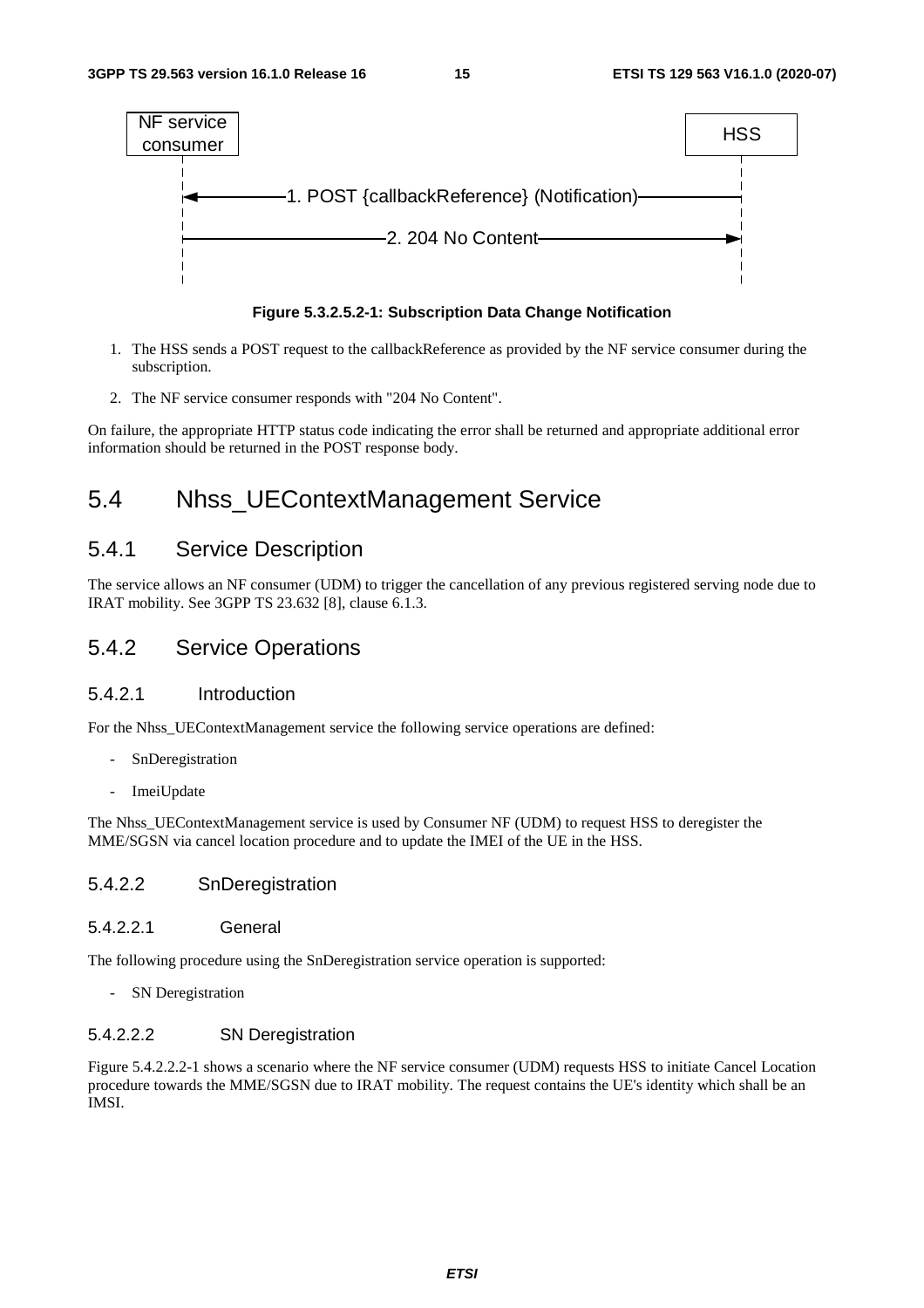

**Figure 5.4.2.2.2-1: SN Deregistration** 

1. The NF service consumer sends a POST request (custom method: deregister-sn) to the HSS; the request body contains the UE identity (IMSI) and the deregistration reason.

 The HSS, based on the value indicated in the deregistration reason, initiates a Cancel Location towards the serving node, including a Cancellation Type value (see 3GPP TS 29.272 [17]) as follows:

- "UE\_INITIAL\_AND\_SINGLE\_REGISTRATION": S6a/S6d Cancel Location sent towards MME/SGSN, with a Cancellation-Type set to INITIAL\_ATTACH\_PROCEDURE;
- "UE\_INITIAL\_AND\_DUAL\_REGISTRATION": S6d Cancel Location sent towards SGSN, with a Cancellation-Type set to INITIAL\_ATTACH\_PROCEDURE;
- "EPS\_TO\_5GS\_MOBILITY": S6a Cancel Location sent towards MME, with a Cancellation-Type set to MME\_UPDATE\_PROCEDURE; the HSS shall delete the stored MME address and MME number;
- "EPS\_TO\_5GS\_MOBILITY": S6d Cancel Location sent towards SGSN, with a Cancellation-Type set to SGSN\_UPDATE\_PROCEDURE; the HSS shall delete the stored SGSN address and SGSN number.
- 2a. On success, the HSS responds with "204 No Content".
- 2b. If there is no valid subscription data for the UE, or the UE is not registered in EPS network for 3GPP access, HTTP status code "404 Not Found" should be returned including additional error information in the response body (in the "ProblemDetails" element).

On failure, the appropriate HTTP status code indicating the error shall be returned and appropriate additional error information should be returned in the POST response body.

#### 5.4.2.2.3 IMEI Update

Figure 5.4.2.2.3-1 shows a scenario where the NF service consumer (UDM) requests HSS to update the IMEI of the UE stored in the HSS. The request contains the UE's identity which shall be an IMSI, and the new IMEI of the UE.



#### **Figure 5.4.2.2.3-1: IMEI Update**

- 1. The NF service consumer sends a POST request (custom method: imei-update) to the HSS; the request body contains the UE identity (IMSI) and the new IMEI of the UE.
- 2a. On success, the HSS responds with "204 No Content".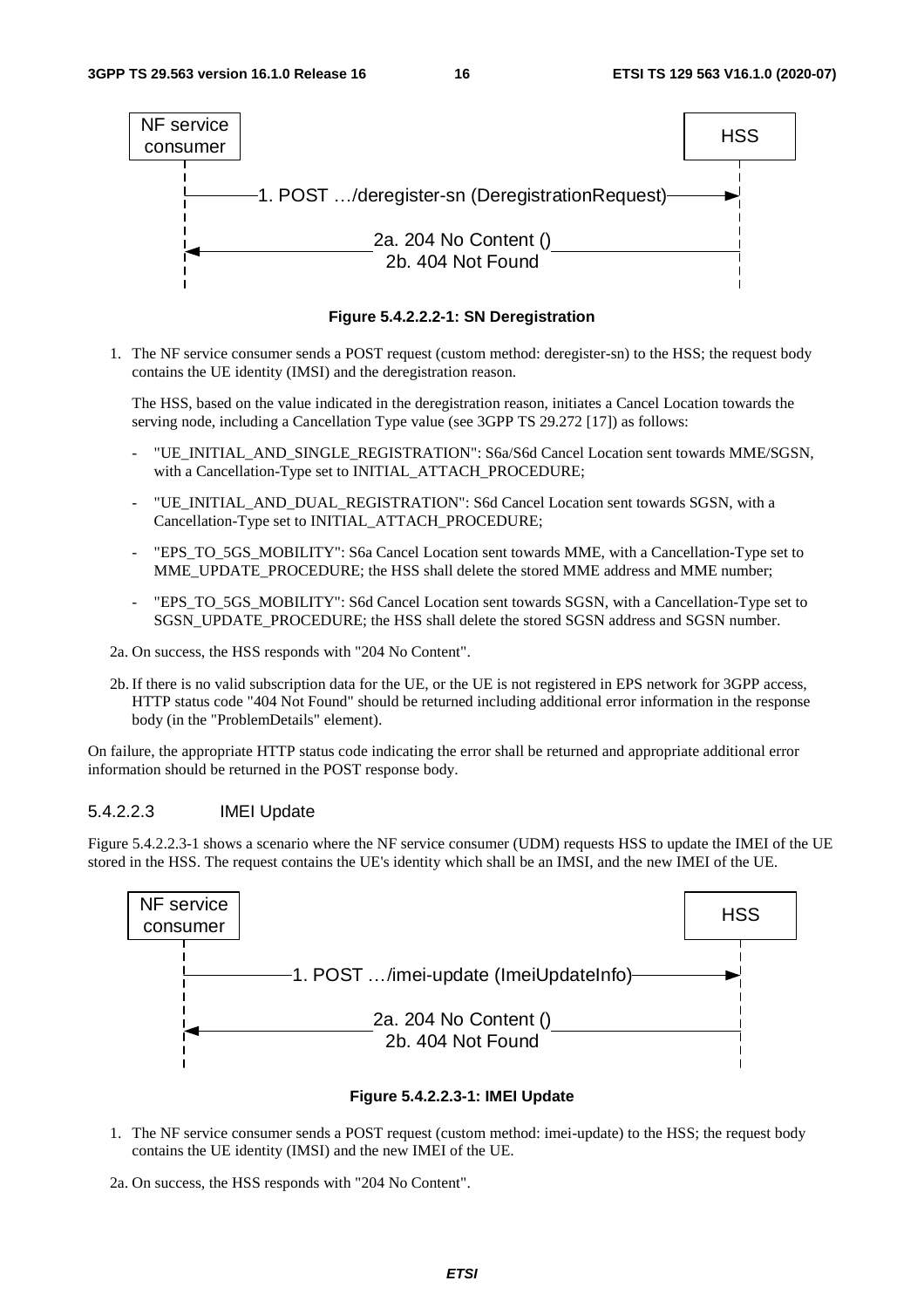2b. If there is no valid subscription data for the UE, or the UE is not registered in EPS network for 3GPP access, HTTP status code "404 Not Found" should be returned including additional error information in the response body (in the "ProblemDetails" element).

On failure, the appropriate HTTP status code indicating the error shall be returned and appropriate additional error information should be returned in the POST response body.

### 5.5 Nhss\_EventExposure Service

### 5.5.1 Service Description

See 3GPP TS 23.632 [8].

### 5.5.2 Service Operations

#### 5.5.2.1 Introduction

For the Nhss\_EventExposure service the following service operations are defined:

- **Subscribe**
- Unsubscribe
- Notify
- ModifySubscription

The Nhss\_EventExposure service is used by consumer NFs (e.g. UDM) to subscribe to notifications of event occurrence by means of the Subscribe service operation.

The Nhss\_EventExposure service is also used by the consumer NFs (e.g. UDM) that have previously subscribed to notifications, to unsubscribe by means of the Unsubscribe service operation.

The Nhss\_EventExposure service is also used by the subscribed consumer NFs (e.g. UDM) to modify an existing subscription by means of the ModifySubscription service operation.

#### 5.5.2.2 Subscribe

#### 5.5.2.2.1 General

The following procedures using the Subscribe service operation are supported:

Subscribe to Notification of event occurrence

#### 5.5.2.2.2 Subscription to Notification of event occurrence

Figure 5.5.2.2.2-1 shows a scenario where the NF service consumer sends a request to the HSS to subscribe to notifications of event occurrence. The request contains a callback URI, the type of event that is monitored and additional information e.g. SCEF Id, event filters and reporting options.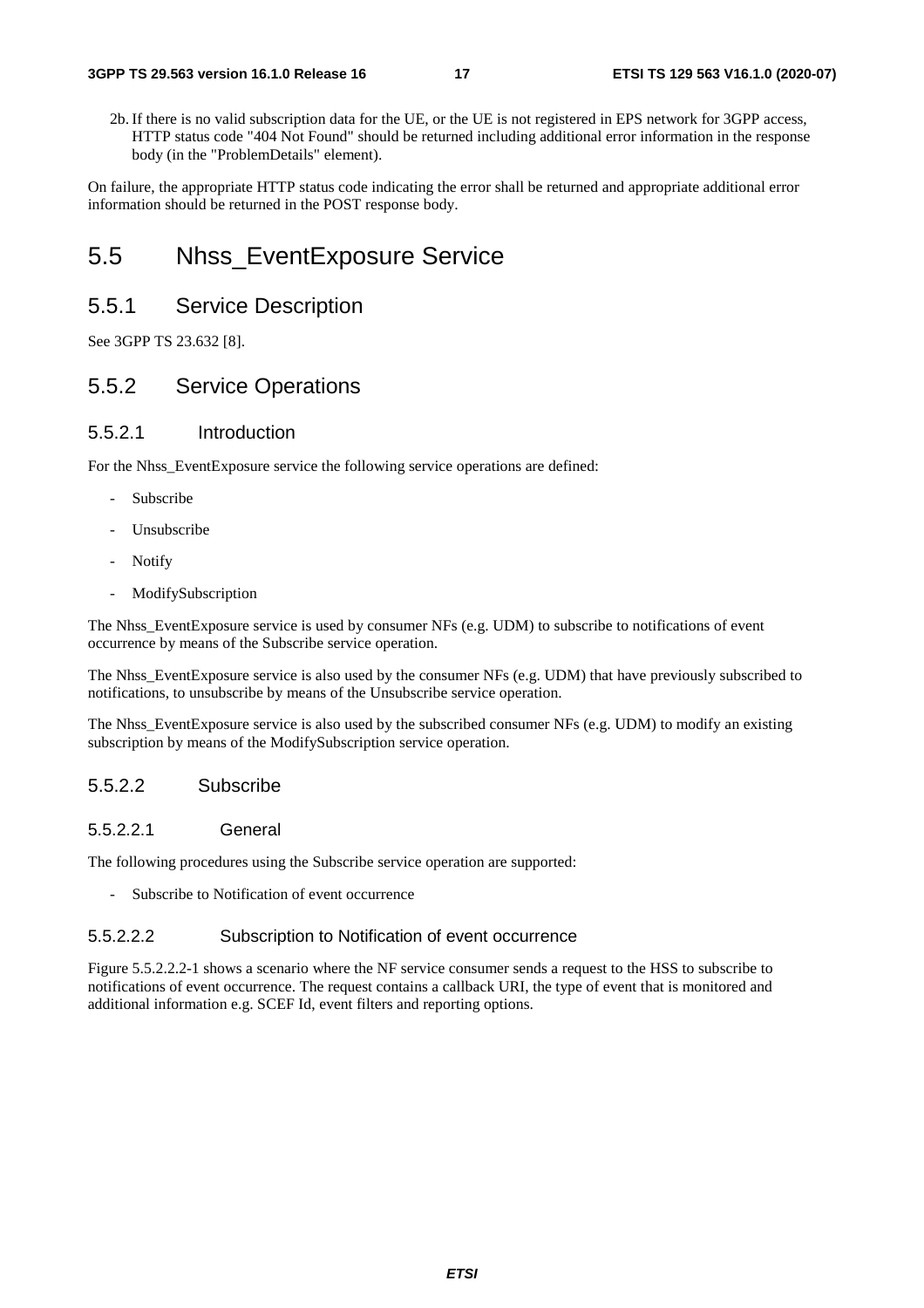

**Figure 5.5.2.2.2-1: NF service consumer subscribes to notifications** 

- 1. The NF service consumer sends a POST request to the parent resource (collection of subscriptions) (.../{ueId}/ee-subscriptions), to create a subscription as present in message body. The request may contain an expiry time, suggested by the NF Service Consumer, representing the time upto which the subscription is desired to be kept active and the time after which the subscribed event(s) shall stop generating notifications. Additionally, the request may include an SCEF Id if Common Network Exposure is used (i.e. if combined SCEF+NEF requested the event(s) to be subscribed/monitored in EPC)
- 2a. On success, the HSS responds with "201 Created" with the message body containing a representation of the created subscription. The Location HTTP header shall contain the URI of the created subscription.
- 2b. If the user does not exist, HTTP status code "404 Not Found" shall be returned including additional error information in the response body (in the "ProblemDetails" element).
- 2c. If there is no valid subscription data for the UE, i.e. based on the UE's subscription information monitoring of the requested EventType is not allowed, or the requested EventType is not supported, HTTP status code "403 Forbidden" shall be returned including additional error information in the response body (in the "ProblemDetails" element).

On failure, the appropriate HTTP status code indicating the error shall be returned and appropriate additional error information should be returned in the POST response body.

#### 5.5.2.3 Unsubscribe

#### 5.5.2.3.1 General

The following procedures using the Unsubscribe service operation are supported:

- Unsubscribe to Notifications of event occurrence

#### 5.5.2.3.2 Unsubscribe to notifications of event occurrence

Figure 5.5.2.3.2-1 shows a scenario where the NF service consumer sends a request to the HSS to unsubscribe from notifications of event occurrence. The request contains the URI previously received in the Location HTTP header of the response to the subscription.



**Figure 5.5.2.3.2-1: NF service consumer unsubscribes to notifications**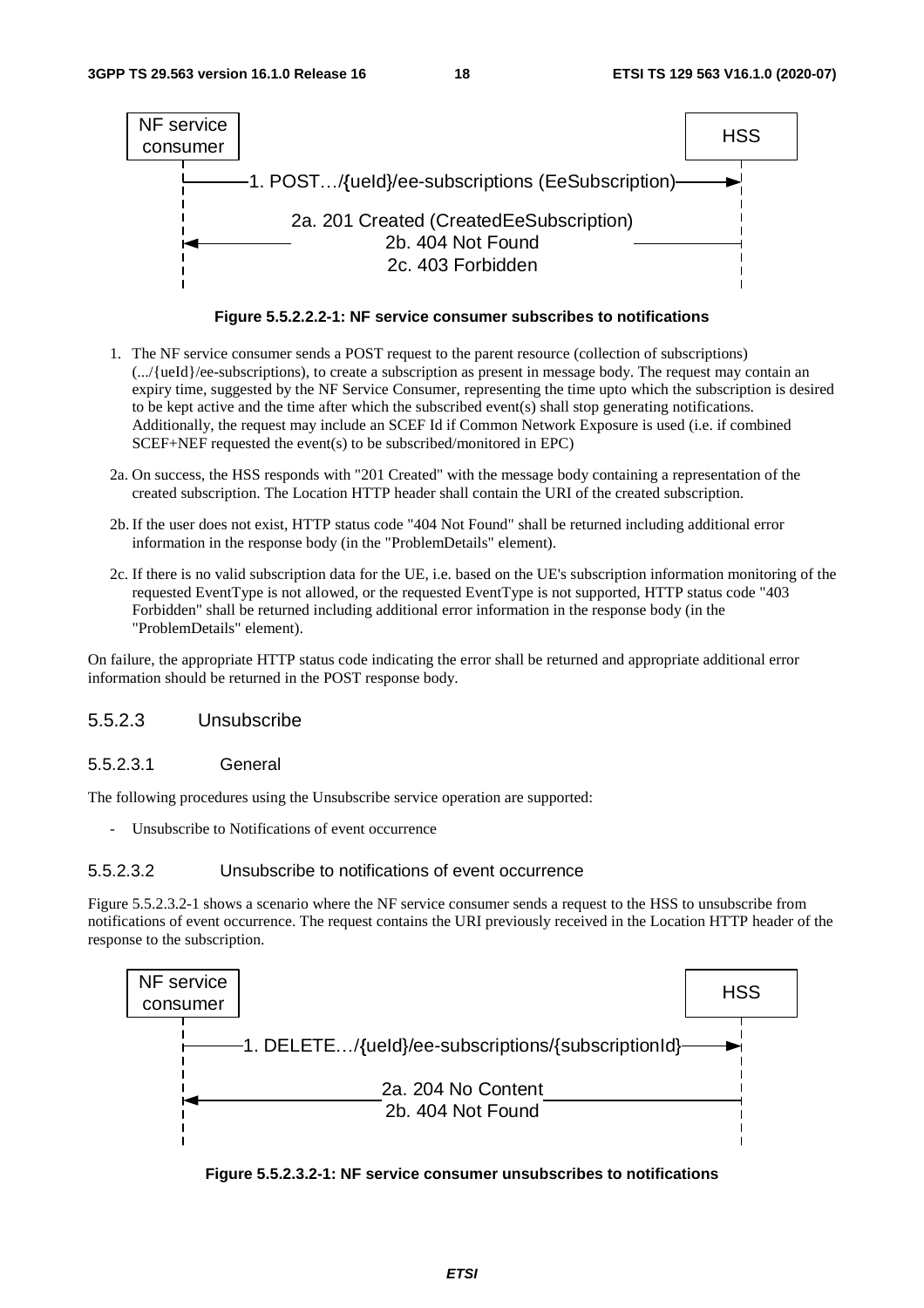- 1. The NF service consumer sends a DELETE request to the resource identified by the URI previously received during subscription creation.
- 2a. On success, the HSS responds with "204 No Content".
- 2b. If there is no valid subscription available (e.g. due to an unknown SubscriptionId value), HTTP status code "404 Not Found" shall be returned including additional error information in the response body (in the "ProblemDetails" element).

On failure, the appropriate HTTP status code indicating the error shall be returned and appropriate additional error information should be returned in the DELETE response body.

#### 5.5.2.4 Notify

#### 5.5.2.4.1 General

The following procedures using the Notify service operation are supported:

- Event Occurrence Notification

#### 5.5.2.4.2 Event Occurrence Notification

Figure 5.5.2.4.2-1 shows a scenario where the HSS notifies the NF service consumer (that has subscribed to receive such notification) about occurrence of an event. The request contains the callbackReference URI as previously received in the EeSubscription.



**Figure 5.5.2.4.2-1: Event Occurrence Notification** 

- 1. The HSS sends a POST request to the callbackReference as provided by the NF service consumer during the subscription.
- 2. The NF Service Consumer responds with "204 No Content".

On failure, the appropriate HTTP status code indicating the error shall be returned and appropriate additional error information should be returned in the POST response body.

#### 5.5.2.5 ModifySubscription

#### 5.5.2.5.1 General

The following procedures using the ModifySubscription service operation are supported:

- Modification of an EE-Subscription to notification of events

#### 5.5.2.5.2 Modification of a subscription

The service operation is invoked by a NF Service Consumer, e.g. UDM, towards the HSS, when it needs to modify an existing subscription previously created by itself at the HSS.

The NF Service Consumer shall modify the subscription by using HTTP method PATCH with the URI of the individual subscription resource to be modified.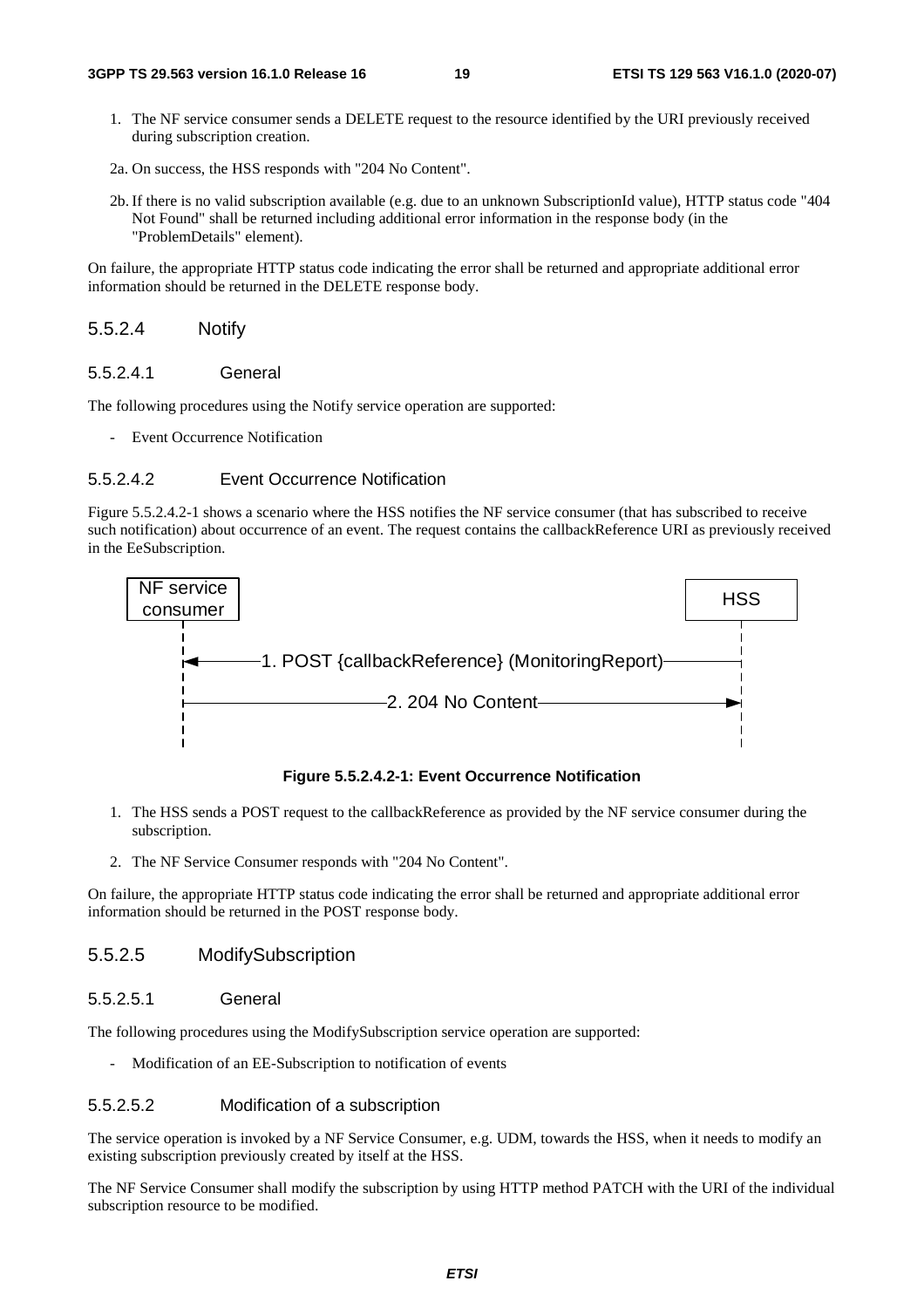



- 1. The NF service consumer (e.g. NEF) shall send a PATCH request to the resource representing a subscription. The modification may be for the events subscribed or for updating the event report options.
- 2a. On success, the request is accepted, the HSS shall respond with "204 No Content".
- 2b. If the resource does not exist e.g. the subscriptionId cannot be found, HTTP status code "404 Not Found" should be returned including additional error information in the response body (in the "ProblemDetails" element).
- 2c. If the modification can't be accepted, HTTP status code "403 Forbidden" should be returned including additional error information in the response body (in the "ProblemDetails" element).

On failure, the appropriate HTTP status code indicating the error shall be returned and appropriate additional error information should be returned in the PATCH response body.

## 6 API Definitions

## 6.1 Nhss\_UEAuthentication Service API

### 6.1.1 Introduction

The Nhss\_UEAuthentication service shall use the Nhss\_UEAuthentication API.

The request URI used in HTTP request from the NF service consumer towards the NF service producer shall have the structure defined in clause 4.4.1 of 3GPP TS 29.501 [5], i.e.:

#### **{apiRoot}/<apiName>/<apiVersion>/<apiSpecificResourceUriPart>**

with the following components:

- The {apiRoot} shall be set as described in 3GPP TS 29.501 [5].
- The <apiName> shall be "nhss-ueau".
- The  $\langle$ apiVersion $>$ shall be "v1".
- The <apiSpecificResourceUriPart> shall be set as described in clause 6.1.

### 6.1.2 Usage of HTTP

#### 6.1.2.1 General

HTTP/2, as defined in IETF RFC 7540 [9], shall be used as specified in clause 5 of 3GPP TS 29.500 [4].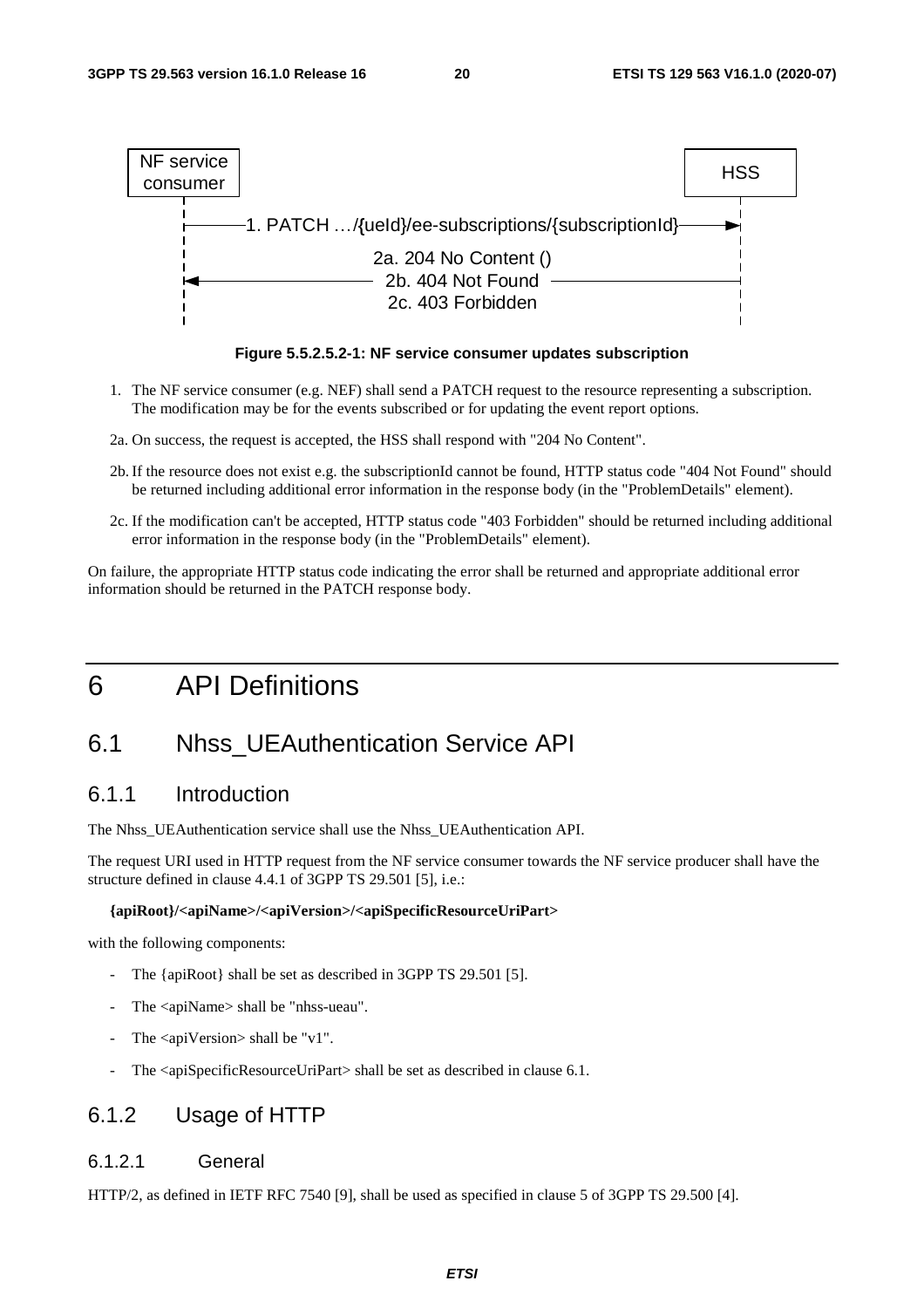#### **3GPP TS 29.563 version 16.1.0 Release 16 21 ETSI TS 129 563 V16.1.0 (2020-07)**

HTTP/2 shall be transported as specified in clause 5.3 of 3GPP TS 29.500 [4].

HTTP messages and bodies for the Nhss\_UEAuthentication service shall comply with the OpenAPI [10] specification contained in Annex A.

#### 6.1.2.2 HTTP standard headers

#### 6.1.2.2.1 General

The usage of HTTP standard headers shall be supported as specified in clause 5.2.2 of 3GPP TS 29.500 [4].

#### 6.1.2.2.2 Content type

The following content types shall be supported:

- JSON, as defined in IETF RFC 8259 [11], signalled by the content type "application/json".
- The Problem Details JSON Object (IETF RFC 7807 [12] signalled by the content type "application/problem+json".

#### 6.1.2.3 HTTP custom headers

#### 6.1.2.3.1 General

In this release of the specification, no specific custom headers are defined for the Nhss\_UEAuthentication service.

For 3GPP specific HTTP custom headers used across all service based interfaces, see clause 5.2.3 of 3GPP TS 29.500 [4].

#### 6.1.3 Resources

6.1.3.1 Overview

### {apiRoot}/nhss-ueau/<apiVersion>



#### **Figure 6.1.3.1-1: Resource URI structure of the nhss-ueau API**

Table 6.1.3.1-1 provides an overview of the resources and applicable HTTP methods.

#### **Table 6.1.3.1-1: Resources and methods overview**

| Resource name | <b>Resource URI</b> | <b>HTTP method or</b><br>custom<br>operation | <b>Description</b>              |
|---------------|---------------------|----------------------------------------------|---------------------------------|
| ln/a          | generate-av         | lgenerate-av<br>(POST                        | IGenerate Authentication Vector |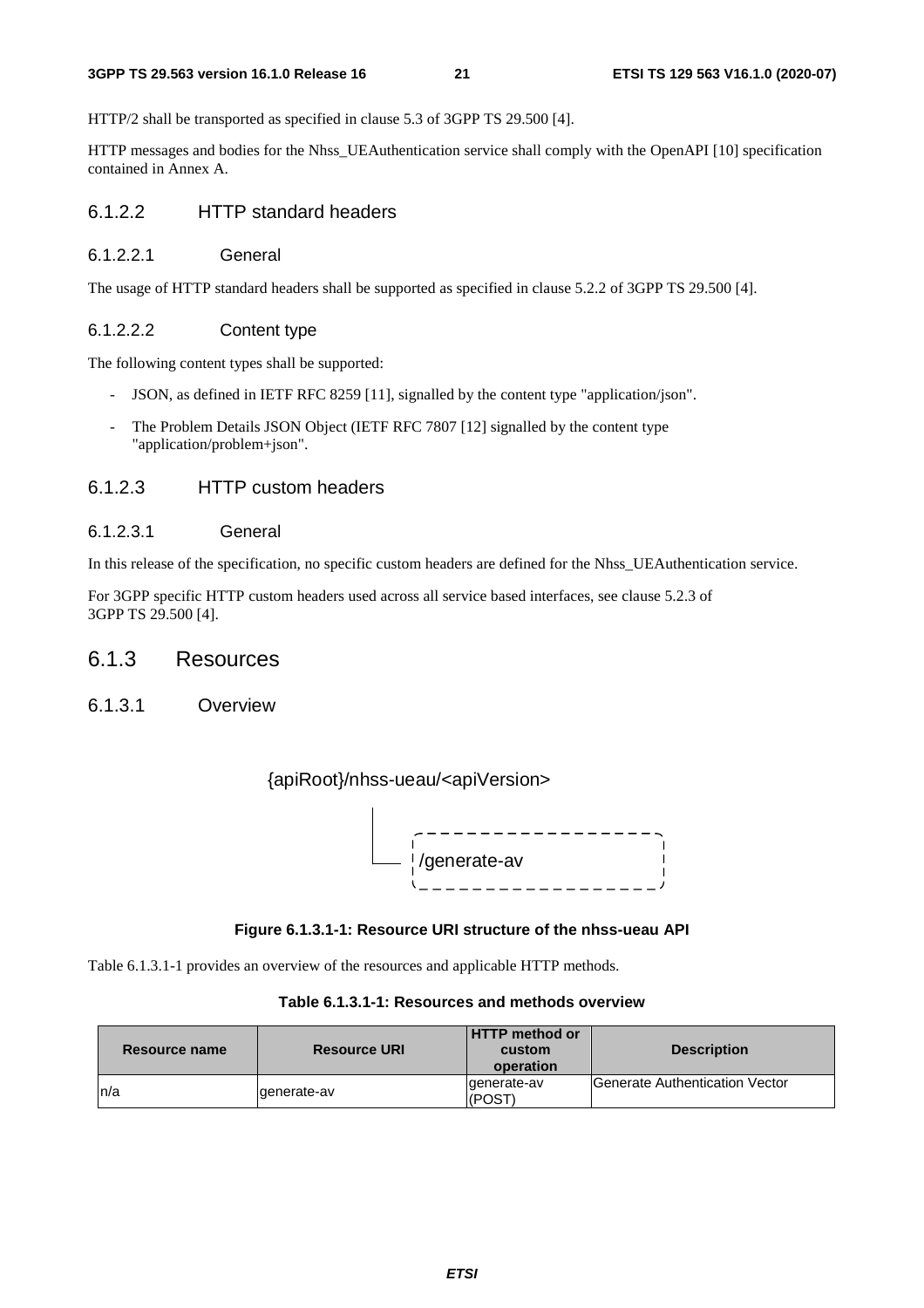### 6.1.4 Custom Operations without associated resources

#### 6.1.4.1 Overview

#### **Table 6.1.4.1-1: Custom operations without associated resources**

| <b>Custom operation URI</b>                  | Mapped HTTP method | <b>Description</b>                        |
|----------------------------------------------|--------------------|-------------------------------------------|
| {apiRoot}/nhss-                              | <b>POST</b>        | The HSS calculates a fresh Authentication |
| lueau/ <apiversion>/generate-av</apiversion> |                    | Vector taking into account the received   |
|                                              |                    | information (imsi, serving network name,  |
|                                              |                    | lauthentication method)                   |

#### 6.1.4.2 Operation: Generate AV

#### 6.1.4.2.1 Description

This custom operation is used by the NF service consumer (UDM) to request calculation of an authentication vector for the provided imsi.

#### 6.1.4.2.2 Operation Definition

This operation shall support the response data structures and response codes specified in tables 6.1.4.2.2-1 and  $6.1.4.\overline{2}.2-2.$ 

#### **Table 6.1.4.2.2-1: Data structures supported by the POST Request Body**

| tyne                        |   | <b>BR</b> | cription                                                                                   |
|-----------------------------|---|-----------|--------------------------------------------------------------------------------------------|
| IAvGeneration'<br>onReauest | M |           | Vector calculation<br>, input<br><b>parameters</b><br>. Authentication<br>Contains<br>tor. |

#### **Table 6.1.4.2.2-2: Data structures supported by the POST Response Body**

| Data type                | Р | <b>Cardinality</b> | <b>Response</b><br>codes | <b>Description</b>                                                                                             |
|--------------------------|---|--------------------|--------------------------|----------------------------------------------------------------------------------------------------------------|
| AvGenerationRes<br>ponse | M |                    | 200 OK                   | Upon success, a response body containing the generated<br>lauthentication vector shall be returned             |
| <b>ProblemDetails</b>    | м |                    | 403 Forbidden            | The "cause" attribute shall be set to one of the following<br>application errors:<br>- AUTHENTICATION_REJECTED |
| <b>ProblemDetails</b>    | М |                    | 404 Not Found            | The "cause" attribute shall be set to the following application<br>error:<br>- USER_NOT_FOUND                  |

### 6.1.5 Notifications

In this release of this specification, no notifications are defined for the Nhss\_UEAuthentication Service.

### 6.1.6 Data Model

#### 6.1.6.1 General

This clause specifies the application data model supported by the API.

Table 6.1.6.1-1 specifies the data types defined for the Nhss service based interface protocol.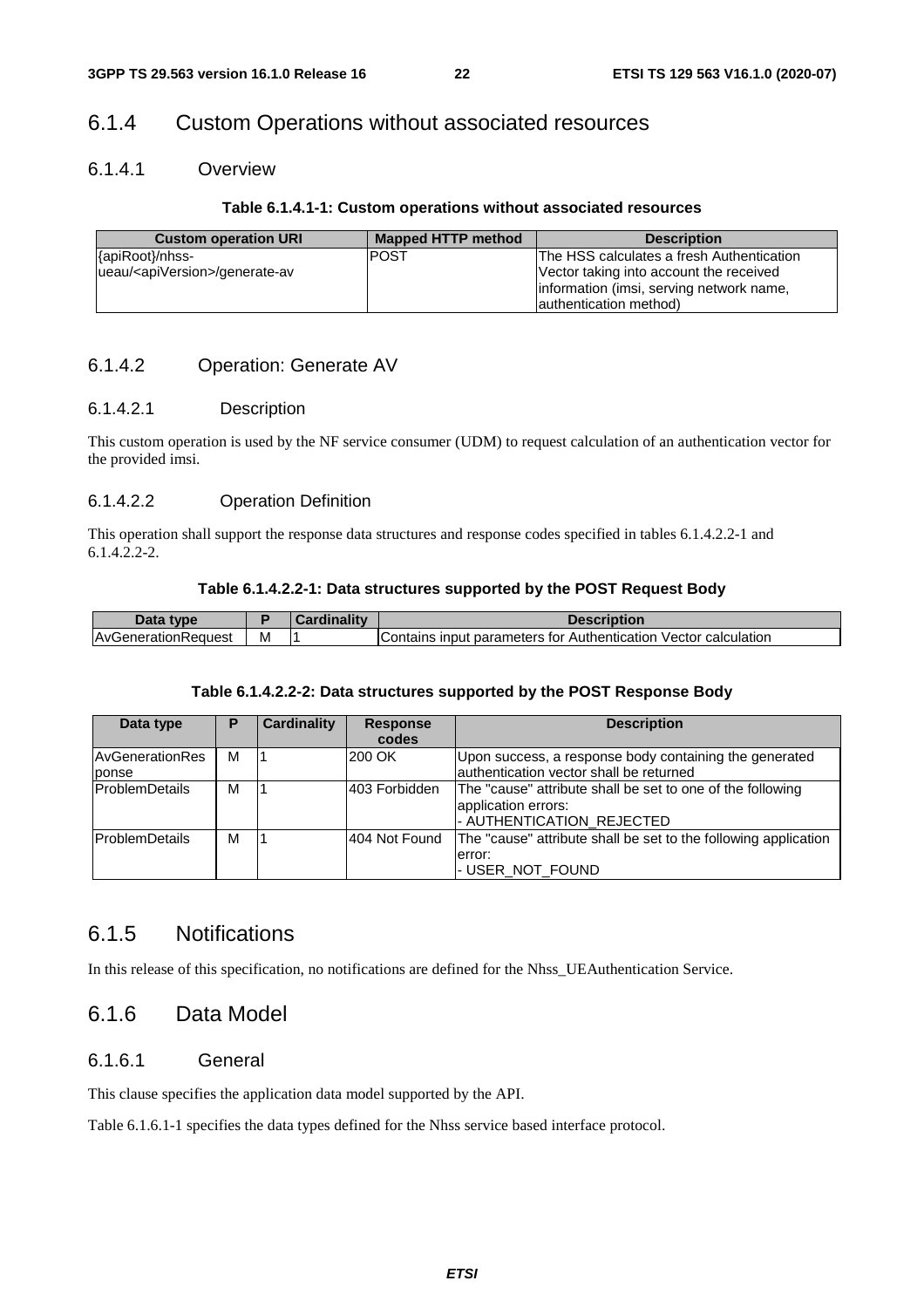| Data type                   | <b>Clause defined</b> | <b>Description</b>                            | <b>Applicability</b> |
|-----------------------------|-----------------------|-----------------------------------------------|----------------------|
| AvGenerationRequest         | 16.1.6.2.2            | Contains imsi, authentication method, serving |                      |
|                             |                       | Inetwork name, resynchronization info         |                      |
| <b>AvGenerationResponse</b> | 6.1.6.2.3             | Contains the calculated Authentication Vector |                      |

| Table 6.1.6.1-1: Nhss specific Data Types |  |  |  |  |  |
|-------------------------------------------|--|--|--|--|--|
|-------------------------------------------|--|--|--|--|--|

Table 6.1.6.1-2 specifies data types re-used by the Nhss service based interface protocol from other specifications, including a reference to their respective specifications and when needed, a short description of their use within the Nhss service based interface.

| Table 6.1.6.1-2: Nhss re-used Data Types |  |  |  |  |
|------------------------------------------|--|--|--|--|
|------------------------------------------|--|--|--|--|

| Data type                 | <b>Reference</b>     | <b>Comments</b> | Applicability |
|---------------------------|----------------------|-----------------|---------------|
| AuthType                  | I3GPP TS 29.503 [13] |                 |               |
| <b>ServingNetworkName</b> | 13GPP TS 29.503 [13] |                 |               |
| ResynchronizationInfo     | 13GPP TS 29.503 [13] |                 |               |
| <b>AvEapAkaPrime</b>      | I3GPP TS 29.503 [13] |                 |               |
| Av5GHeAka                 | I3GPP TS 29.503 [13] |                 |               |

#### 6.1.6.2 Structured data types

#### 6.1.6.2.1 Introduction

This clause defines the structures to be used in resource representations.

#### 6.1.6.2.2 Type: AvGenerationRequest

#### **Table 6.1.6.2.2-1: Definition of type AvGenerationRequest**

| <b>Attribute name</b> | Data type                 |   | <b>Cardinality</b> | <b>Description</b>                                                  | <b>Applicability</b> |
|-----------------------|---------------------------|---|--------------------|---------------------------------------------------------------------|----------------------|
| imsi                  | Istrina                   | М |                    | pattern: "[0-9]{5,15}"                                              |                      |
| authType              | AuthType                  | M |                    | Indicates the authentication method;<br>"EAP AKA PRIME" or "5G AKA" |                      |
| servingNetworkName    | ServingNetwork<br>Name    | м |                    |                                                                     |                      |
| resynchronizationInfo | Resynchronizati<br>onInfo |   | 101                |                                                                     |                      |

#### 6.1.6.2.3 Type: AvGenerationResponse

#### **Table 6.1.6.2.3-1: Definition of type AvGenerationResponse**

| <b>Attribute name</b> | Data type      | <b>Cardinality</b>                          | <b>Description</b>                 | Applicability |
|-----------------------|----------------|---------------------------------------------|------------------------------------|---------------|
| lavEapAkaPrime        | IAvEapAkaPrime | 10                                          | shall be present if av5GHeAka is   |               |
|                       |                |                                             | absent, otherwise shall be absent. |               |
| lav5GHeAka            | Av5GHeAka      | shall be present if avEapAkaPrime is<br>101 |                                    |               |
|                       |                |                                             | absent, otherwise shall be absent. |               |

#### 6.1.6.3 Simple data types and enumerations

#### 6.1.6.3.1 Introduction

This clause defines simple data types and enumerations that can be referenced from data structures defined in the previous clauses.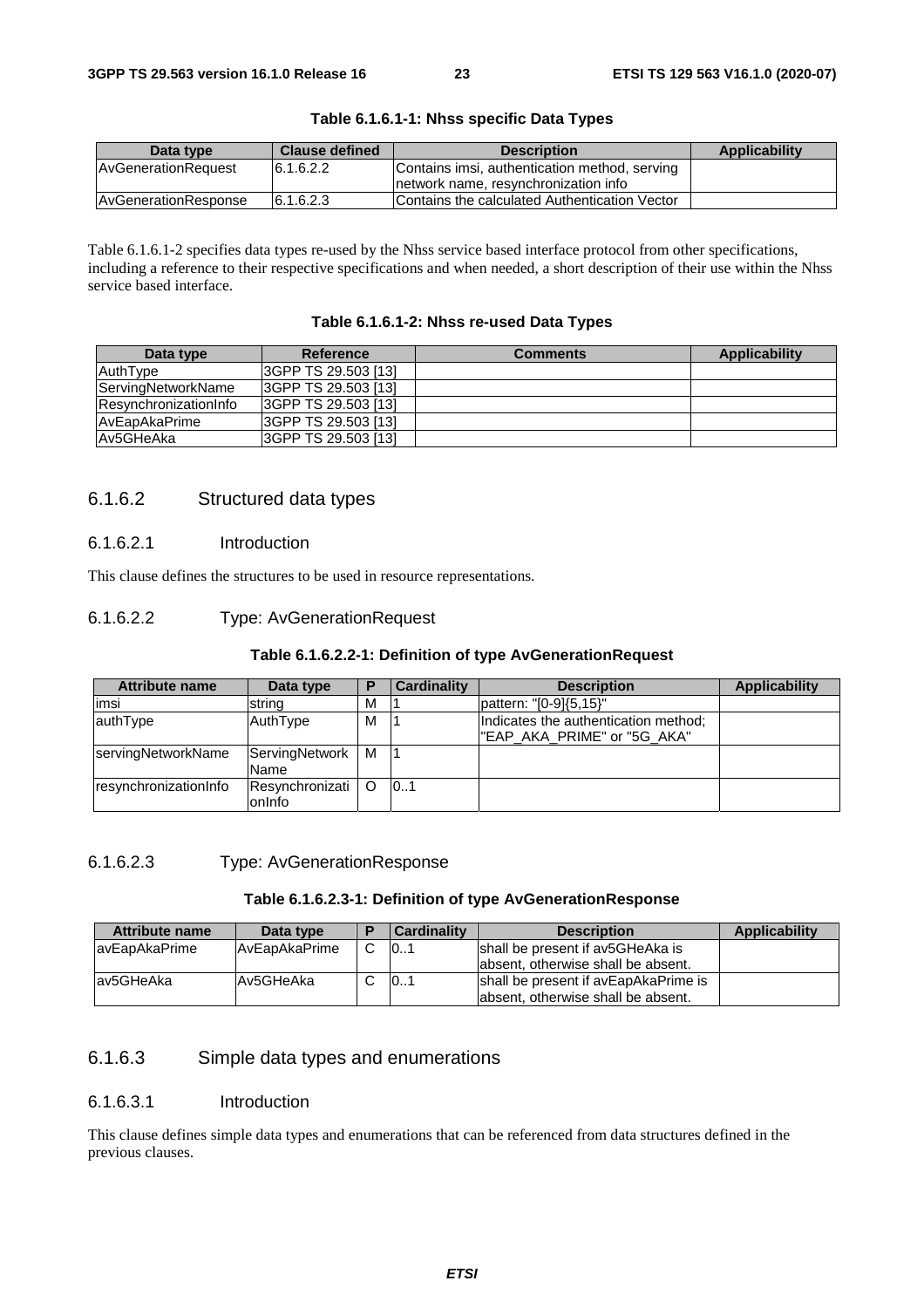#### 6.1.6.3.2 Simple data types

The simple data types defined in table 6.1.6.3.2-1 shall be supported.

#### **Table 6.1.6.3.2-1: Simple data types**

| <b>Name</b><br>Type | <b>Definition</b><br><b>VDA</b> | Description | <b>STEP</b> |
|---------------------|---------------------------------|-------------|-------------|
|                     |                                 |             |             |

### 6.1.7 Error Handling

#### 6.1.7.1 General

HTTP error handling shall be supported as specified in clause 5.2.4 of 3GPP TS 29.500 [4].

#### 6.1.7.2 Protocol Errors

Protocol errors handling shall be supported as specified in clause 5.2.7 of 3GPP TS 29.500 [4].

#### 6.1.7.3 Application Errors

The application errors defined for the Nhss UEAuthentication service are listed in table 6.1.7.3-1.

#### **Table 6.1.7.3-1: Application errors**

| <b>Application Error</b>        | <b>HTTP status code</b> | <b>Description</b>                   |
|---------------------------------|-------------------------|--------------------------------------|
| <b>IAUTHENTICATION REJECTED</b> | 1403 Forbidden          | The user cannot be authenticated     |
| <b>IUSER NOT FOUND</b>          | 1404 Not Found          | The user does not exist in the HPLMN |

### 6.1.8 Feature negotiation

The optional features in table 6.1.8-1 are defined for the Nhss\_UEAuthentication API. They shall be negotiated using the extensibility mechanism defined in clause 6.6 of 3GPP TS 29.500 [4].

#### **Table 6.1.8-1: Supported Features**

| <b>Feature number</b> | Feature Name l | <b>Description</b> |
|-----------------------|----------------|--------------------|
|                       |                |                    |

## 6.2 Nhss\_SubscriberDataManagement Service API

### 6.2.1 API URI

The Nhss\_SubscriberDataManagement service shall use the Nhss\_SubscriberDataManagement API.

The request URI used in HTTP request from the NF service consumer towards the NF service producer shall have the structure defined in clause 4.4.1 of 3GPP TS 29.501 [5], i.e.:

#### **{apiRoot}/<apiName>/<apiVersion>/<apiSpecificResourceUriPart>**

with the following components:

- The {apiRoot} shall be set as described in 3GPP TS 29.501 [5].
- The <apiName> shall be "nhss-sdm".
- The <apiVersion> shall be "v1".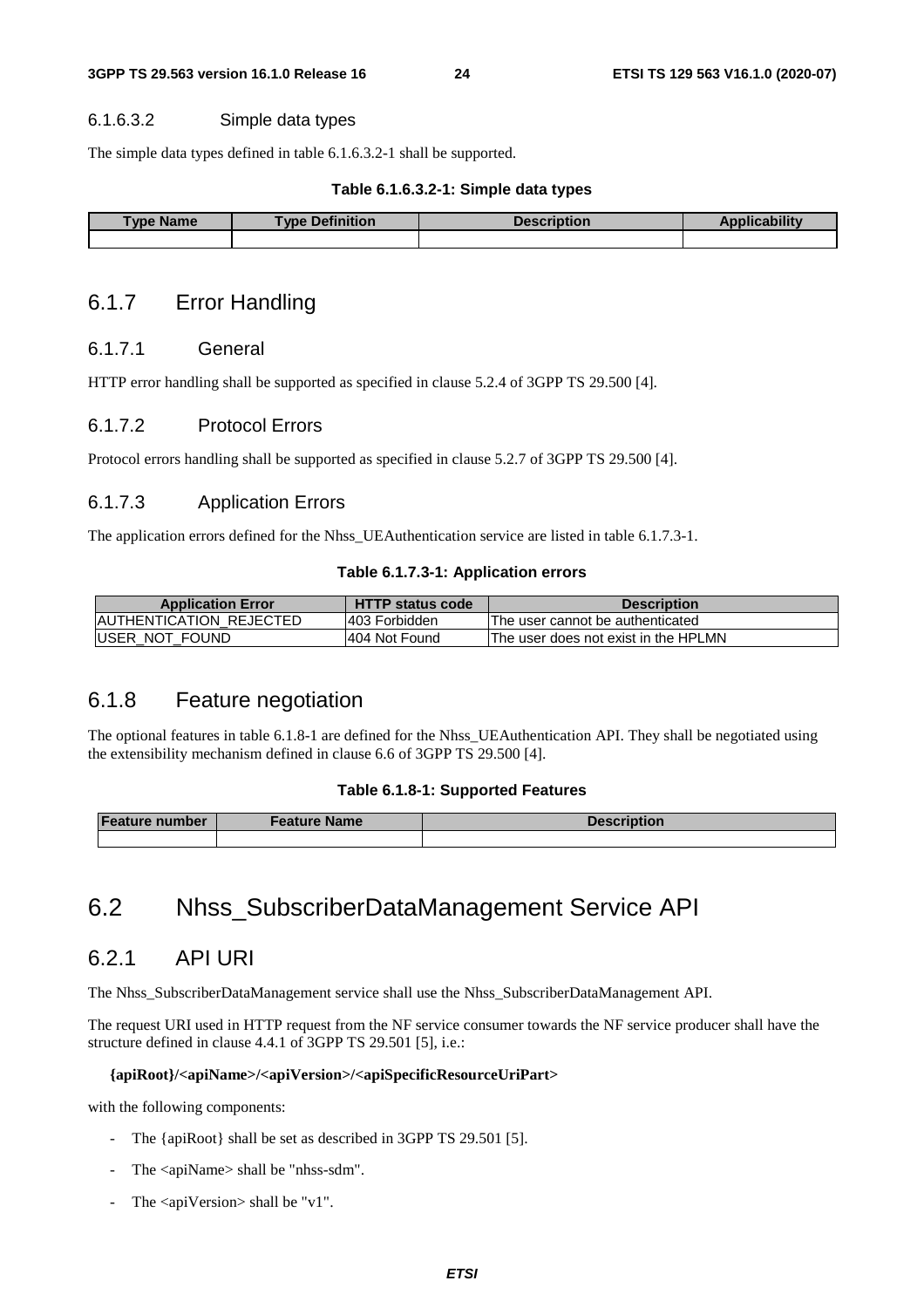The <apiSpecificResourceUriPart> shall be set as described in clause 6.2.3.

### 6.2.2 Usage of HTTP

#### 6.2.2.1 General

HTTP/2, as defined in IETF RFC 7540 [9], shall be used as specified in clause 5 of 3GPP TS 29.500 [4].

HTTP/2 shall be transported as specified in clause 5.3 of 3GPP TS 29.500 [4].

HTTP messages and bodies for the Nhss\_SubscriberDataManagement service shall comply with the OpenAPI [10] specification contained in Annex A.

#### 6.2.2.2 HTTP standard headers

#### 6.2.2.2.1 General

The usage of HTTP standard headers shall be supported as specified in clause 5.2.2 of 3GPP TS 29.500 [4].

#### 6.2.2.2.2 Content type

The following content types shall be supported:

- JSON, as defined in IETF RFC 8259 [11], signalled by the content type "application/json".
- The Problem Details JSON Object (IETF RFC 7807 [12] signalled by the content type "application/problem+json".

#### 6.2.2.3 HTTP custom headers

#### 6.2.2.3.1 General

In this release of the specification, no specific custom headers are defined for the Nhss\_SubscriberDataManagement service.

For 3GPP specific HTTP custom headers used across all service-based interfaces, see clause 5.2.3 of 3GPP TS 29.500 [4].

### 6.2.3 Resources

#### 6.2.3.1 Overview



#### **Figure 6.2.3.1-1: Resource URI structure of the nhss-sdm API**

Table 6.2.3.1-1 provides an overview of the resources and applicable HTTP methods.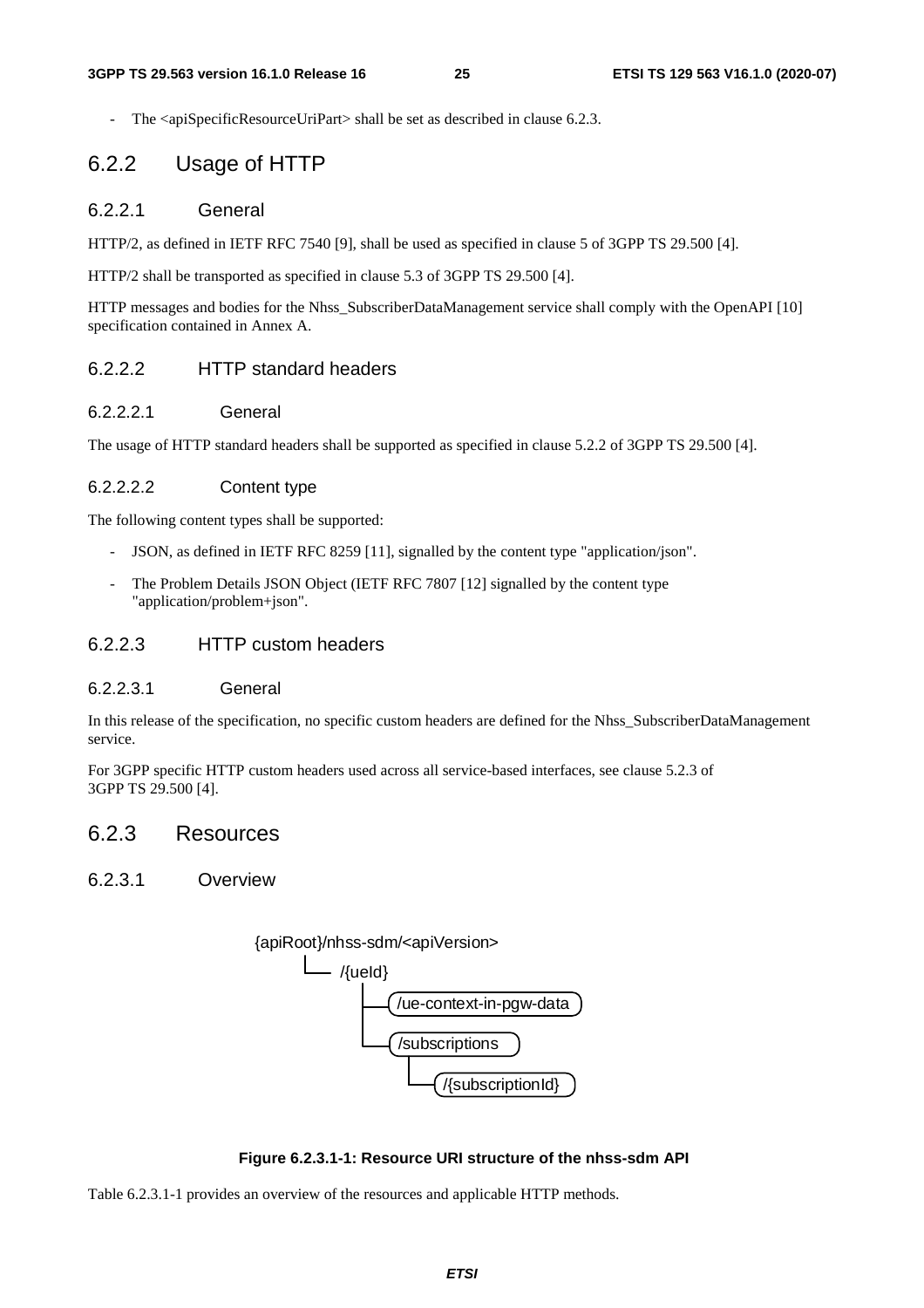| Resource name<br>(Archetype)                 | <b>Resource URI</b>                                | <b>HTTP</b><br>method<br>or<br>custom<br>operation | <b>Description</b>                                                          |
|----------------------------------------------|----------------------------------------------------|----------------------------------------------------|-----------------------------------------------------------------------------|
| UeContextInPgwData<br>(Document)             | /{ueld}/ue-context-in-pgw-data                     | <b>GET</b>                                         | Retrieve the UE's Context in PGW<br>Data                                    |
| <b>Subscriptions</b><br>(Collection)         | /{ueld}/subscriptions                              | <b>POST</b>                                        | Create a subscription                                                       |
| <b>Individual Subscription</b><br>(Document) | /{ueld}/subscriptions/{subscriptio<br>$n d\rangle$ | <b>DELETE</b>                                      | Delete the subscription identified by<br>{subscriptionId}, i.e. unsubscribe |
|                                              |                                                    | <b>PATCH</b>                                       | Modify the subscription identified by<br>{subscriptionId}                   |

#### **Table 6.2.3.1-1: Resources and methods overview**

### 6.2.3.2 Resource: UeContextInPgwData

#### 6.2.3.2.1 Description

This resource represents the allocated PGWs for the UE.

#### 6.2.3.2.2 Resource Definition

Resource URI: {apiRoot}/nhss-sdm/{apiVersion}/{ueId}/ue-context-in-pgw-data

This resource shall support the resource URI variables defined in table 6.2.3.2.2-1.

#### **Table 6.2.3.2.2-1: Resource URI variables for this resource**

| <b>Name</b> | <b>Definition</b>                                                                   |
|-------------|-------------------------------------------------------------------------------------|
| lapiRoot    | See clause 6.2.1                                                                    |
| apiVersion  | See clause 6.2.1                                                                    |
| lueld       | Represents the UE identifier with type IMSI.<br>pattern: "^(imsi-[0-9]{5,15}].+)\$" |

#### 6.2.3.2.3 Resource Standard Methods

#### 6.2.3.2.3.1 GET

This method shall support the URI query parameters specified in table 6.2.3.2.3.1-1.

#### **Table 6.2.3.2.3.3-1: URI query parameters supported by the GET method on this resource**

| . .<br>Name | Data type | $\mathcal{L}$ ardinality | <b>Description</b> |
|-------------|-----------|--------------------------|--------------------|
| ln/a        |           |                          |                    |

This method shall support the request data structures specified in table 6.2.3.2.3.1-2 and the response data structures and response codes specified in table 6.2.3.2.3.1-3.

#### **Table 6.2.3.2.3.1-2: Data structures supported by the GET Request Body on this resource**

| <b>Data</b><br>type | <b>Cordinality</b> | Descri<br>ULIUIL |
|---------------------|--------------------|------------------|
| n/a                 |                    |                  |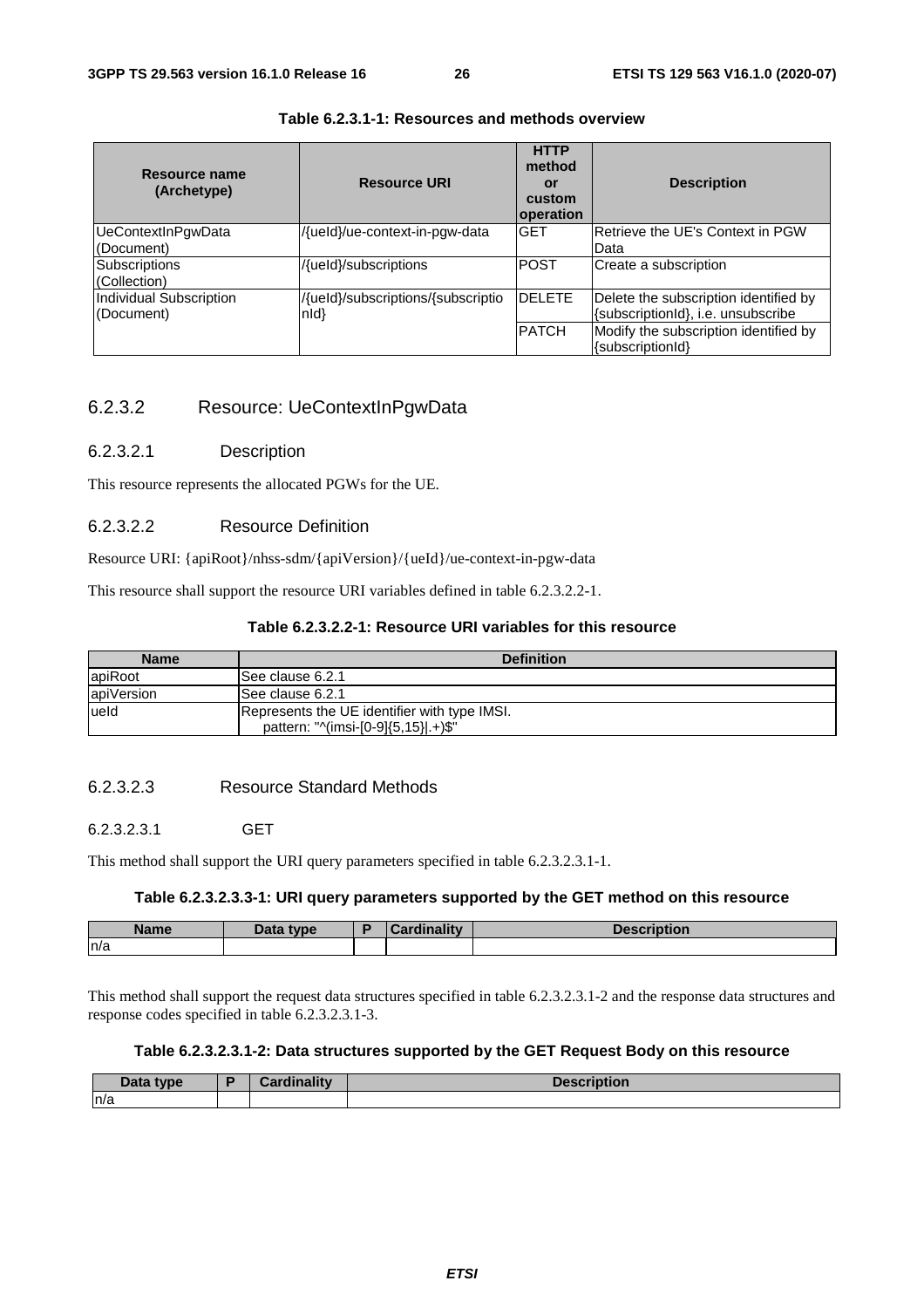| Data type                                                                             | Р | <b>Cardinality</b> | <b>Response</b><br>codes | <b>Description</b>                                                                                                                |
|---------------------------------------------------------------------------------------|---|--------------------|--------------------------|-----------------------------------------------------------------------------------------------------------------------------------|
| UeContextInPgw<br>Data                                                                | м |                    | 200 OK                   | A response body containing the UeContextInPgwData shall be<br>returned.                                                           |
| <b>ProblemDetails</b>                                                                 |   | 101                | 404 Not<br>Found         | The "cause" attribute may be used to indicate one of the<br>following application errors:<br>- USER_NOT_FOUND<br>- DATA NOT FOUND |
| NOTE:<br>In addition common data structures as listed in table 6.2.7-1 are supported. |   |                    |                          |                                                                                                                                   |

#### **Table 6.2.3.2.3.1-3: Data structures supported by the GET Response Body on this resource**

#### 6.2.3.3 Resource: Subscriptions

#### 6.2.3.3.1 Description

This resource is used to represent subscriptions to notifications.

#### 6.2.3.3.2 Resource Definition

Resource URI: {apiRoot}/nhss-sdm/<apiVersion>/{ueId}/subscriptions

This resource shall support the resource URI variables defined in table 6.2.3.3.2-1.

#### **Table 6.2.3.3.2-1: Resource URI variables for this resource**

| <b>Name</b> | <b>Definition</b>                                                          |
|-------------|----------------------------------------------------------------------------|
| apiRoot     | See clause 6.1.1                                                           |
| apiVersion  | ISee clause 6.1.1                                                          |
| lueld       | Represents the IMSI of the subscriber.<br>pattern: "^(imsi-[0-9]{5,15})\$" |

#### 6.2.3.3.3 Resource Standard Methods

#### 6.2.3.3.3.1 POST

This method shall support the URI query parameters specified in table 6.2.3.3.3.1-1.

#### **Table 6.2.3.3.3.1-1: URI query parameters supported by the POST method on this resource**

| <b>Name</b> | Data type | <b>Cardinality</b> | <b>Description</b> |
|-------------|-----------|--------------------|--------------------|
| n/a         |           |                    |                    |

This method shall support the request data structures specified in table 6.2.3.3.3.1-2 and the response data structures and response codes specified in table 6.2.3.3.3.1-3.

#### **Table 6.2.3.3.3.1-2: Data structures supported by the POST Request Body on this resource**

| Data type<br>Dala        |     | <br>and can actually |                                                         |
|--------------------------|-----|----------------------|---------------------------------------------------------|
| Subscriptio<br>∧tionData | ΙVΙ |                      | created.<br>that<br>` is to<br>subscription<br>be<br>ne |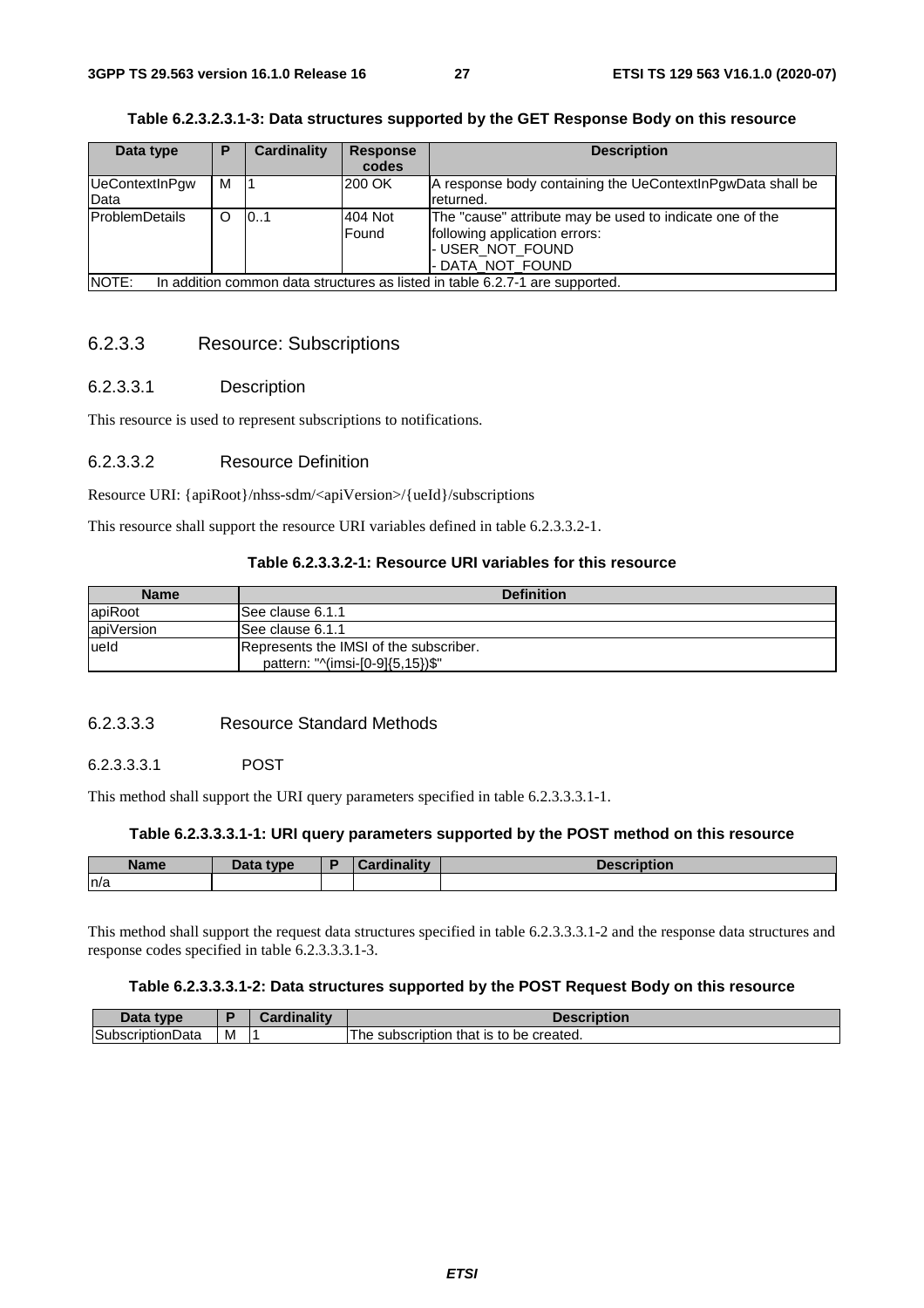| Table 6.2.3.3.3.1-3: Data structures supported by the POST Response Body on this resource |  |
|-------------------------------------------------------------------------------------------|--|
|-------------------------------------------------------------------------------------------|--|

| Data type               | P        | Cardinality | <b>Response</b> | <b>Description</b>                                                            |
|-------------------------|----------|-------------|-----------------|-------------------------------------------------------------------------------|
|                         |          |             | codes           |                                                                               |
| <b>SubscriptionData</b> | м        |             | 201             | Upon success, a response body containing a representation of                  |
|                         |          |             | Created         | the created Individual subscription resource shall be returned.               |
|                         |          |             |                 | The HTTP response shall include a "Location" HTTP header                      |
|                         |          |             |                 | that contains the resource URI of the created resource.                       |
| ProblemDetails          | $\circ$  | 0.1         | 404 Not         | The "cause" attribute may be used to indicate one of the                      |
|                         |          |             | Found           | following application errors:                                                 |
|                         |          |             |                 |                                                                               |
|                         |          |             |                 | - USER NOT FOUND                                                              |
|                         |          |             |                 |                                                                               |
| <b>ProblemDetails</b>   | $\Omega$ | 0.1         | 501 Not         | The "cause" attribute may be used to indicate one of the                      |
|                         |          |             | Implemente      | following application errors:                                                 |
|                         |          |             | d               |                                                                               |
|                         |          |             |                 | - UNSUPPORTED RESOURCE URI                                                    |
|                         |          |             |                 |                                                                               |
|                         |          |             |                 | This response shall not be cached.                                            |
| NOTE:                   |          |             |                 | In addition, common data structures as listed in table 6.1.7-1 are supported. |

### 6.2.3.4 Resource: Individual subscription

### 6.2.3.4.1 Description

This resource is used to represent an individual subscription to notifications.

### 6.2.3.4.2 Resource Definition

Resource URI: {apiRoot}/nhss-sdm/<apiVersion>/{ueId}/subscriptions/{subscriptionId}

This resource shall support the resource URI variables defined in table 6.2.3.4.2-1.

#### **Table 6.2.3.4.2-1: Resource URI variables for this resource**

| <b>Name</b>            | <b>Definition</b>                                                          |
|------------------------|----------------------------------------------------------------------------|
| apiRoot                | See clause 6.1.1                                                           |
| apiVersion             | ISee clause 6.1.1                                                          |
| ueld                   | Represents the IMSI of the subscriber                                      |
|                        | pattern: "^(imsi-[0-9]{5,15})\$"                                           |
| <b>IsubscriptionId</b> | The subscription d identifies an individual subscription to notifications. |

#### 6.2.3.4.3 Resource Standard Methods

#### 6.2.3.4.3.1 DELETE

This method shall support the URI query parameters specified in table 6.2.3.4.3.1-1.

### **Table 6.2.3.4.3.1-1: URI query parameters supported by the DELETE method on this resource**

| Name | <b>Pata type</b> | linalitv | scription |
|------|------------------|----------|-----------|
| ln/a |                  |          |           |

This method shall support the request data structures specified in table 6.2.3.4.3.1-2 and the response data structures and response codes specified in table 6.2.3.4.3.1-3.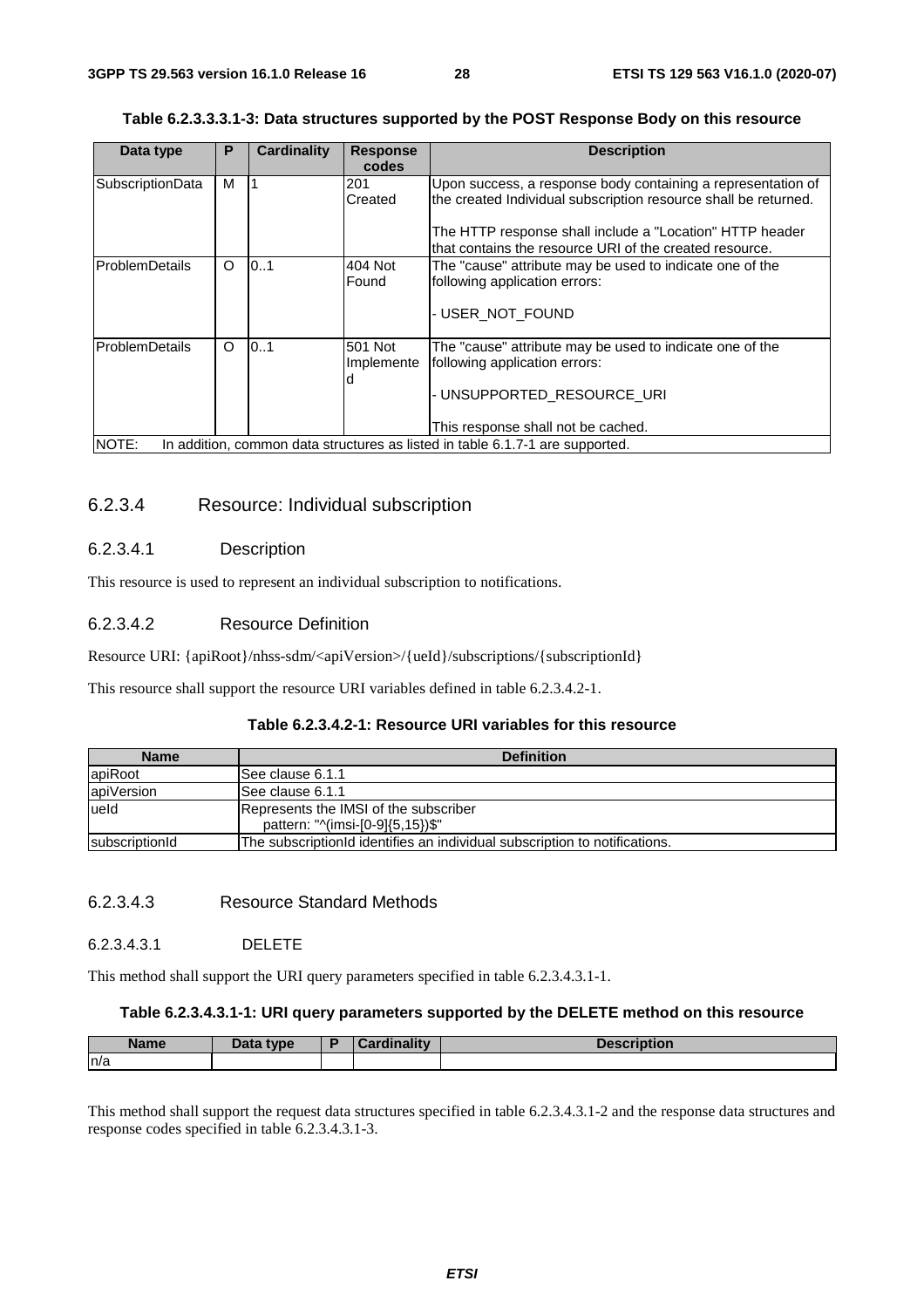#### **Table 6.2.3.4.3.1-2: Data structures supported by the Delete Request Body on this resource**

| nata.<br>tvne | Annalinality |                                              |
|---------------|--------------|----------------------------------------------|
| n/a           |              | The<br>be empty.<br>reauest<br>shall<br>body |

#### **Table 6.2.3.4.3.1-3: Data structures supported by the DELETE Response Body on this resource**

| Data type             | P | <b>Cardinality</b> | <b>Respons</b>               | <b>Description</b>                                                            |
|-----------------------|---|--------------------|------------------------------|-------------------------------------------------------------------------------|
|                       |   |                    | е                            |                                                                               |
|                       |   |                    | codes                        |                                                                               |
| n/a                   |   |                    | 204 No                       | Upon success, an empty response body shall be returned.                       |
|                       |   |                    | Content                      |                                                                               |
| <b>ProblemDetails</b> | O | 101                | 404 Not                      | The "cause" attribute may be used to indicate one of the following            |
|                       |   |                    | application errors:<br>Found |                                                                               |
|                       |   |                    |                              |                                                                               |
|                       |   |                    |                              | - USER NOT FOUND                                                              |
|                       |   |                    |                              | - SUBSCRIPTION NOT FOUND (see 3GPP TS 29.500 [4]                              |
|                       |   |                    |                              | table 5.2.7.2-1)                                                              |
|                       |   |                    |                              |                                                                               |
| NOTE:                 |   |                    |                              | In addition, common data structures as listed in table 6.1.7-1 are supported. |

#### 6.2.3.4.3.2 PATCH

This method shall support the URI query parameters specified in table 6.2.3.4.3.2-1.

#### **Table 6.2.3.4.3.2-1: URI query parameters supported by the PATCH method on this resource**

| <b>Name</b> | <b>Pata type</b> | - | `ordinolity<br>$-21$ | <b>December 1988</b><br>ווטווי |
|-------------|------------------|---|----------------------|--------------------------------|
| n/a         |                  |   |                      |                                |

This method shall support the request data structures specified in table 6.2.3.4.3.2-2 and the response data structures and response codes specified in table 6.2.3.4.3.2-3.

#### **Table 6.2.3.4.3.2-2: Data structures supported by the PATCH Request Body on this resource**

| Data type        |   | <b>Cardinality</b> | <b>Description</b>                                                                                                                                                                     |
|------------------|---|--------------------|----------------------------------------------------------------------------------------------------------------------------------------------------------------------------------------|
| array(Patchitem) | M |                    | It contains the list of changes to be made to the resource representing the<br>individual subscription, according to the JSON PATCH format specified in<br><b>ILETF RFC 6902 [13].</b> |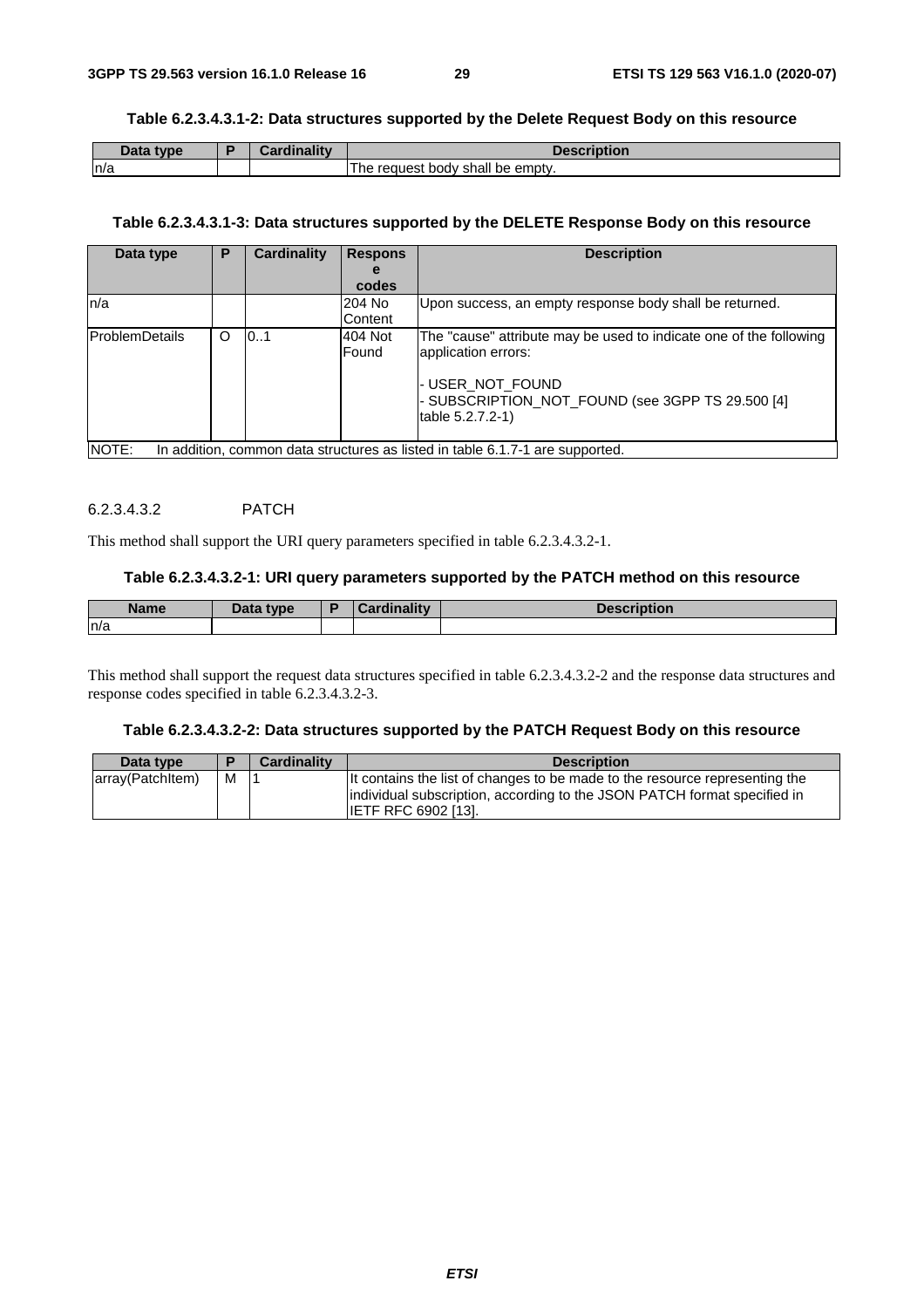| Table 6.2.3.4.3.2-3: Data structures supported by the PATCH Response Body on this resource |  |  |
|--------------------------------------------------------------------------------------------|--|--|
|                                                                                            |  |  |

| Data type             | P | <b>Cardinality</b> | <b>Response</b>  | <b>Description</b>                                                                                           |
|-----------------------|---|--------------------|------------------|--------------------------------------------------------------------------------------------------------------|
|                       |   |                    | codes            |                                                                                                              |
| n/a                   |   |                    | 204 No           | Upon success, a response with no content is returned.                                                        |
|                       |   |                    | Content          |                                                                                                              |
| <b>ProblemDetails</b> | O | 0.1                | 404 Not<br>Found | The "cause" attribute may be used to indicate one of the<br>following application errors:<br>-USER NOT FOUND |
|                       |   |                    |                  | - SUBSCRIPTION_NOT_FOUND (see 3GPP TS 29.500 [4]<br>table 5.2.7.2-1)                                         |
| <b>ProblemDetails</b> | O | 0.1                | 403<br>Forbidden | One or more attributes are not allowed to be modified.                                                       |
|                       |   |                    |                  | The "cause" attribute may be used to indicate one of the<br>following application errors:                    |
|                       |   |                    |                  | - MODIFICATION NOT ALLOWED (see 3GPP TS 29.500 [4]<br>table 5.2.7.2-1)                                       |
| NOTE:                 |   |                    |                  | In addition, common data structures as listed in table 6.1.7-1 are supported.                                |

### 6.2.4 Custom Operations without associated resources

In this release of this specification, no custom operations without associated resources are defined for the Nhss\_SubscriberDataManagement Service.

### 6.2.5 Notifications

#### 6.2.5.1 General

This clause specifies the use of notifications and corresponding protocol details.

#### 6.2.5.2 Data Change Notification

The POST method shall be used for Data Change Notifications and the URI shall be as provided during the subscription procedure.

Resource URI: {callbackReference}

Support of URI query parameters is specified in table 6.2.5.2-1.

#### **Table 6.2.5.2-1: URI query parameters supported by the POST method**

| <b>Name</b> | Data type<br>Dala | "nality"<br><b><i>Change Committee</i></b><br>$\sim$ $\sim$ $\sim$ | Description |
|-------------|-------------------|--------------------------------------------------------------------|-------------|
| ln/a        |                   |                                                                    |             |

Support of request data structures is specified in table 6.2.5.2-2 and of response data structures and response codes is specified in table 6.2.5.2-3.

#### **Table 6.2.5.2-2: Data structures supported by the POST Request Body**

| Data type              |   | dinality<br>$\sim$ $\sim$ $\sim$ | <b>Pescription</b> |
|------------------------|---|----------------------------------|--------------------|
| ModificationNotificati | M |                                  |                    |
| lon                    |   |                                  |                    |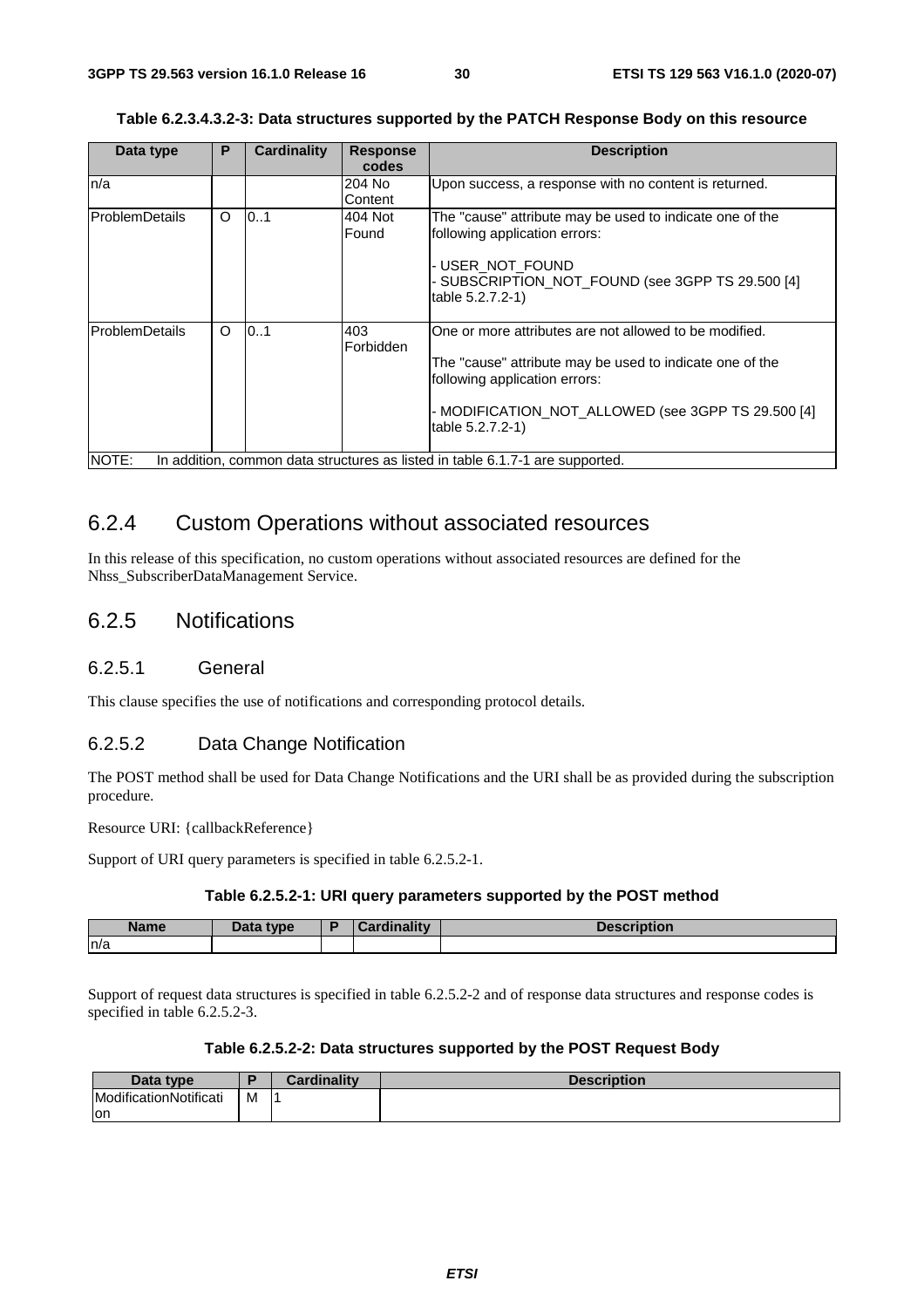| Data type             | P | Cardinality | <b>Response</b> | <b>Description</b>                                                            |
|-----------------------|---|-------------|-----------------|-------------------------------------------------------------------------------|
|                       |   |             | codes           |                                                                               |
| n/a                   |   |             | 204 No          | Upon success, an empty response body shall be returned.                       |
|                       |   |             | Content         |                                                                               |
| <b>ProblemDetails</b> | O | 0.1         | 404 Not         | The "cause" attribute may be used to indicate one of the                      |
|                       |   |             | Found           | following application errors:                                                 |
|                       |   |             |                 | - CONTEXT NOT FOUND                                                           |
|                       |   |             |                 | See table 6.2.7.3-1 for the description of this error.                        |
| NOTE:                 |   |             |                 | In addition, common data structures as listed in table 6.1.7-1 are supported. |

**Table 6.2.5.2-3: Data structures supported by the POST Response Body** 

### 6.2.6 Data Model

#### 6.2.6.1 General

This clause specifies the application data model supported by the API.

Table 6.2.6.1-1 specifies the data types defined for the Nhss\_SubscriberDataManagement service API.

#### **Table 6.2.6.1-1: Nhss\_SubscriberDataManagement specific Data Types**

| Data type:         | <b>Clause defined</b> | <b>Description</b> |
|--------------------|-----------------------|--------------------|
| UeContextInPqwData | 6.2.6.2.2             |                    |

Table 6.2.6.1-2 specifies data types re-used by the Nhss\_SubscriberDataManagement service API from other APIs, including a reference and when needed, a short description of their use within the Nhss\_SubscriberDataManagement service API.

#### **Table 6.2.6.1-2: Nhss\_SubscriberDataManagement re-used Data Types**

| <b>Data</b><br>type            | Reference                                        | `omments |
|--------------------------------|--------------------------------------------------|----------|
| -<br>'awIntc<br>$\overline{ }$ | $\tau$<br>.503 [13]<br>$\cap$<br>3GPP<br>ാ.ാ∪ാ ' |          |

#### 6.2.6.2 Structured data types

#### 6.2.6.2.1 Introduction

This clause defines the data structures to be used in resource representations.

#### 6.2.6.2.2 Type: UeContextInPgwData

#### **Table 6.2.6.2.2-1: Definition of type UeContextInPgwData**

| Attribute name                                                                                         | Data type                                          |  | <b>Cardinality</b> | <b>Description</b>                          |  |
|--------------------------------------------------------------------------------------------------------|----------------------------------------------------|--|--------------------|---------------------------------------------|--|
| pqwlnfo                                                                                                | array(Pgwlnfo)                                     |  | 11N                | Information about the APNs and PGW-C+SMF    |  |
|                                                                                                        |                                                    |  |                    | <b>FQDNs used in interworking with UDM</b>  |  |
| emergencyFadn                                                                                          | string                                             |  | 101                | <b>PGW-C+SMF FQDN for emergency session</b> |  |
| Note:<br>At least one of pgwlnfo and emergency Figdn shall be present. The format of PGW-C+SMF FQDN is |                                                    |  |                    |                                             |  |
|                                                                                                        | specified in clause 5.12.3.2, 3GPP TS 29.303 [16]. |  |                    |                                             |  |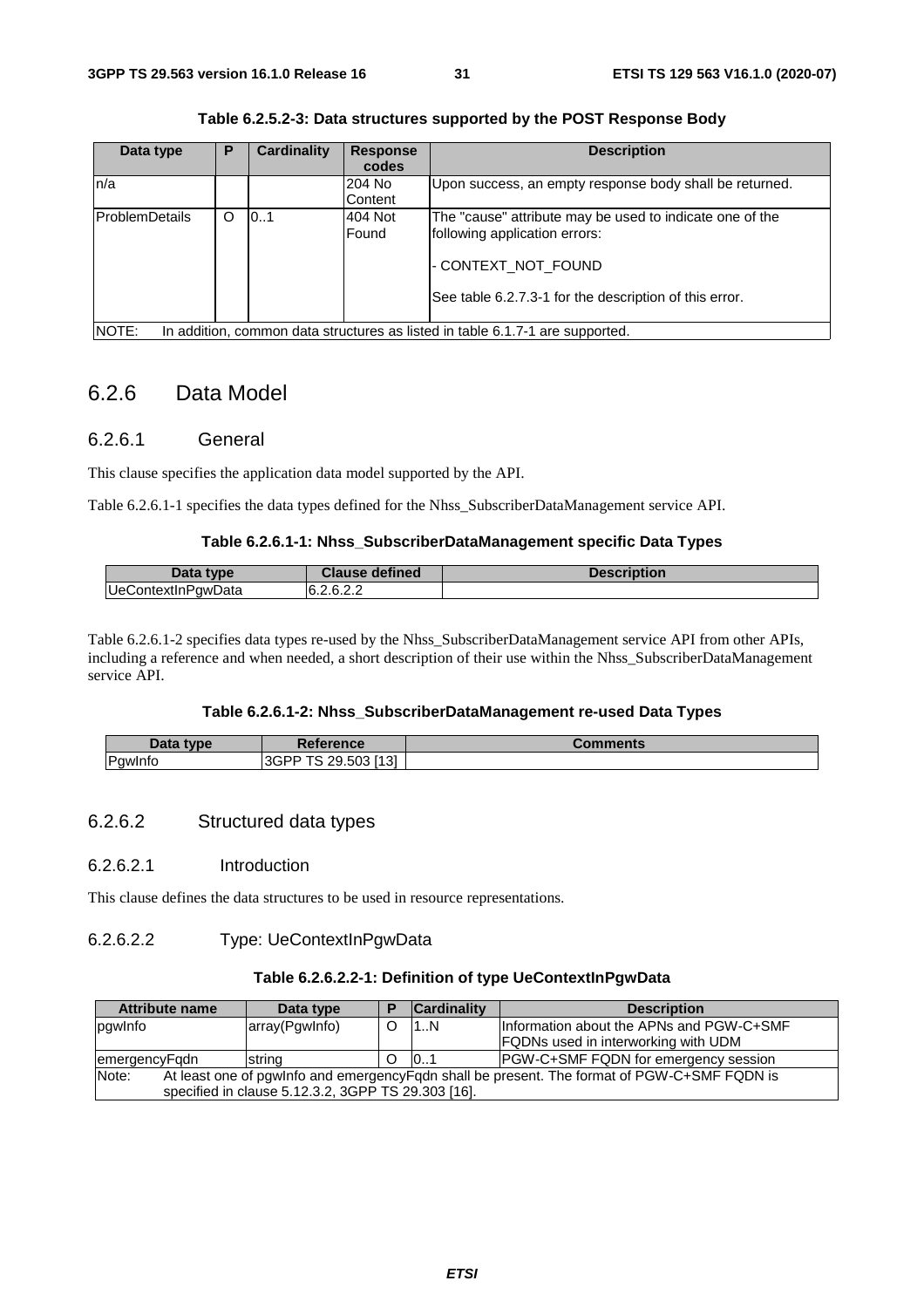#### 6.2.6.3 Simple data types and enumerations

#### 6.2.6.3.1 Introduction

This clause defines simple data types and enumerations that can be referenced from data structures defined in the previous clauses.

#### 6.2.6.3.2 Simple data types

The simple data types defined in table 6.2.6.3.2-1 shall be supported.

#### **Table 6.2.6.3.2-1: Simple data types**

| <b>Type Name</b> | <b>Type Definition</b> | <b>Description</b> |
|------------------|------------------------|--------------------|
|                  |                        |                    |

### 6.2.7 Error Handling

#### 6.2.7.1 General

HTTP error handling shall be supported as specified in clause 5.2.4 of 3GPP TS 29.500 [4].

### 6.2.7.2 Protocol Errors

Protocol errors handling shall be supported as specified in clause 5.2.7 of 3GPP TS 29.500 [4].

#### 6.2.7.3 Application Errors

The common application errors defined in the Table 5.2.7.2-1 in 3GPP TS 29.500 [4] may also be used for the Nhss\_SubscriberDataManagement service. The following application errors listed in Table 6.2.7.3-1 are specific for the Nhss\_SubscriberDataManagement service.

#### **Table 6.2.7.3-1: Application errors**

| <b>Application Error</b> | <b>HTTP status</b> | <b>Description</b>                                                |
|--------------------------|--------------------|-------------------------------------------------------------------|
|                          | code               |                                                                   |
| <b>IUSER NOT FOUND</b>   |                    | 1404 Not Found The user does not exist.                           |
| IDATA NOT FOUND          |                    | 404 Not Found The requested data is not found/does not exist.     |
| ICONTEXT NOT FOUND       |                    | 404 Not Found   It is used during the modification of an existing |
|                          |                    | subscription when no corresponding context exists.                |

### 6.2.8 Feature Negotiation

The optional features in table 6.2.8-1 are defined for the Nhss\_SubscriberDataManagement API. They shall be negotiated using the extensibility mechanism defined in clause 6.6 of 3GPP TS 29.500 [4].

#### **Table 6.2.8-1: Supported Features**

| <b>Feature number</b> | <b>⊧Feature Name</b> | <b>Description</b> |
|-----------------------|----------------------|--------------------|
|                       |                      |                    |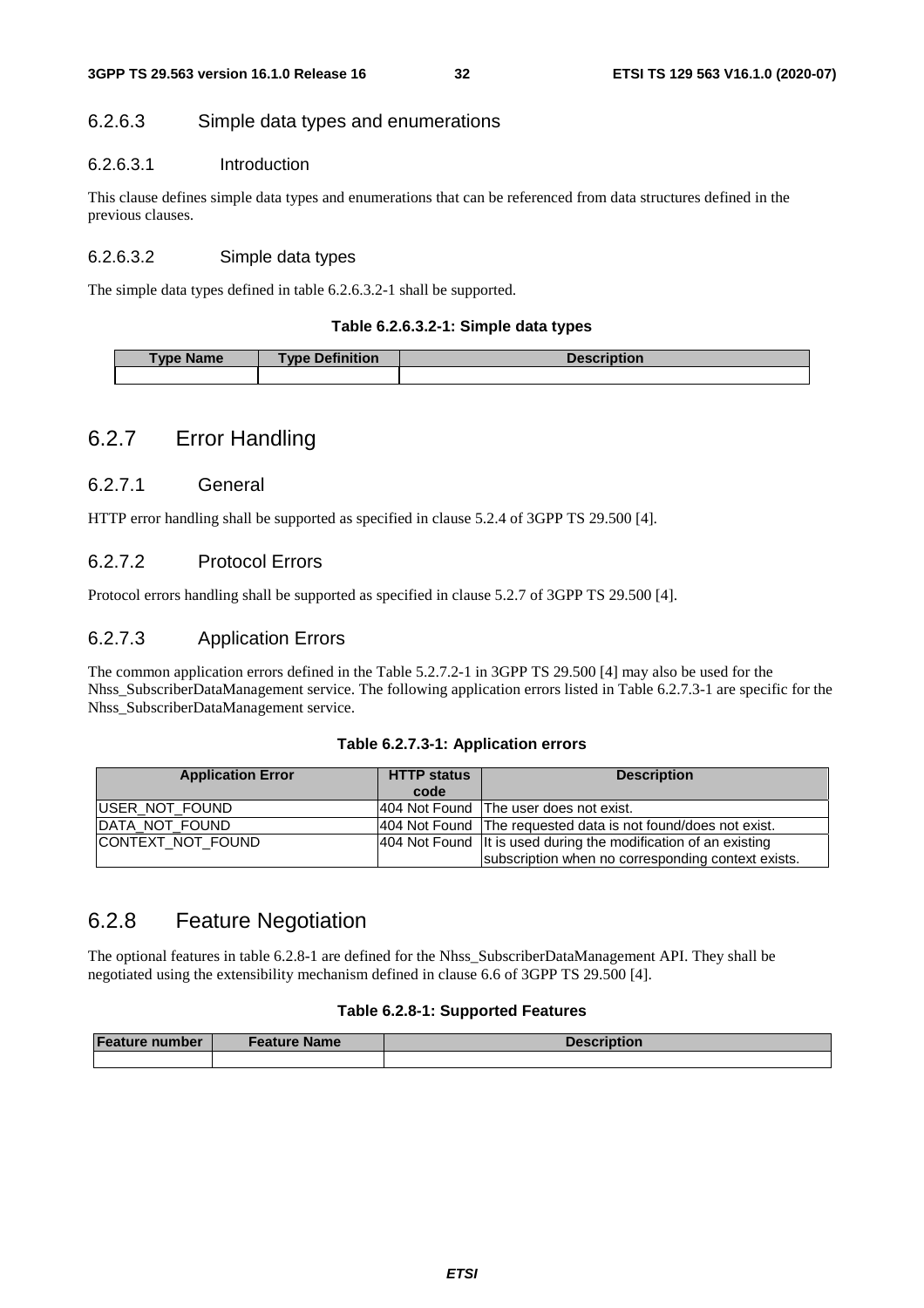## 6.3 Nhss\_UEContextManagement Service API

### 6.3.1 Introduction

The Nhss\_UEContextManagement service shall use the Nhss\_UEContextManagement API.

The request URI used in HTTP request from the NF service consumer towards the NF service producer shall have the structure defined in clause 4.4.1 of 3GPP TS 29.501 [5], i.e.:

#### **{apiRoot}/<apiName>/<apiVersion>/<apiSpecificResourceUriPart>**

with the following components:

- The {apiRoot} shall be set as described in 3GPP TS 29.501 [5].
- The <apiName> shall be "nhss-uecm".
- The  $\langle$ apiVersion $\rangle$  shall be "v1".
- The <apiSpecificResourceUriPart> shall be set as described in clause 6.1.

### 6.3.2 Usage of HTTP

#### 6.3.2.1 General

HTTP/2, as defined in IETF RFC 7540 [9], shall be used as specified in clause 5 of 3GPP TS 29.500 [4].

HTTP/2 shall be transported as specified in clause 5.3 of 3GPP TS 29.500 [4].

HTTP messages and bodies for the Nhss\_UEContextManagement service shall comply with the OpenAPI [10] specification contained in Annex A.

#### 6.3.2.2 HTTP standard headers

#### 6.3.2.2.1 General

The usage of HTTP standard headers shall be supported as specified in clause 5.2.2 of 3GPP TS 29.500 [4].

#### 6.3.2.2.2 Content type

The following content types shall be supported:

- JSON, as defined in IETF RFC 8259 [11], signalled by the content type "application/json".
- The Problem Details JSON Object (IETF RFC 7807 [12] signalled by the content type "application/problem+json".

#### 6.3.2.3 HTTP custom headers

#### 6.3.2.3.1 General

In this release of the specification, no specific custom headers are defined for the Nhss\_UEContextManagement service.

For 3GPP specific HTTP custom headers used across all service-based interfaces, see clause 5.2.3 of 3GPP TS 29.500 [4].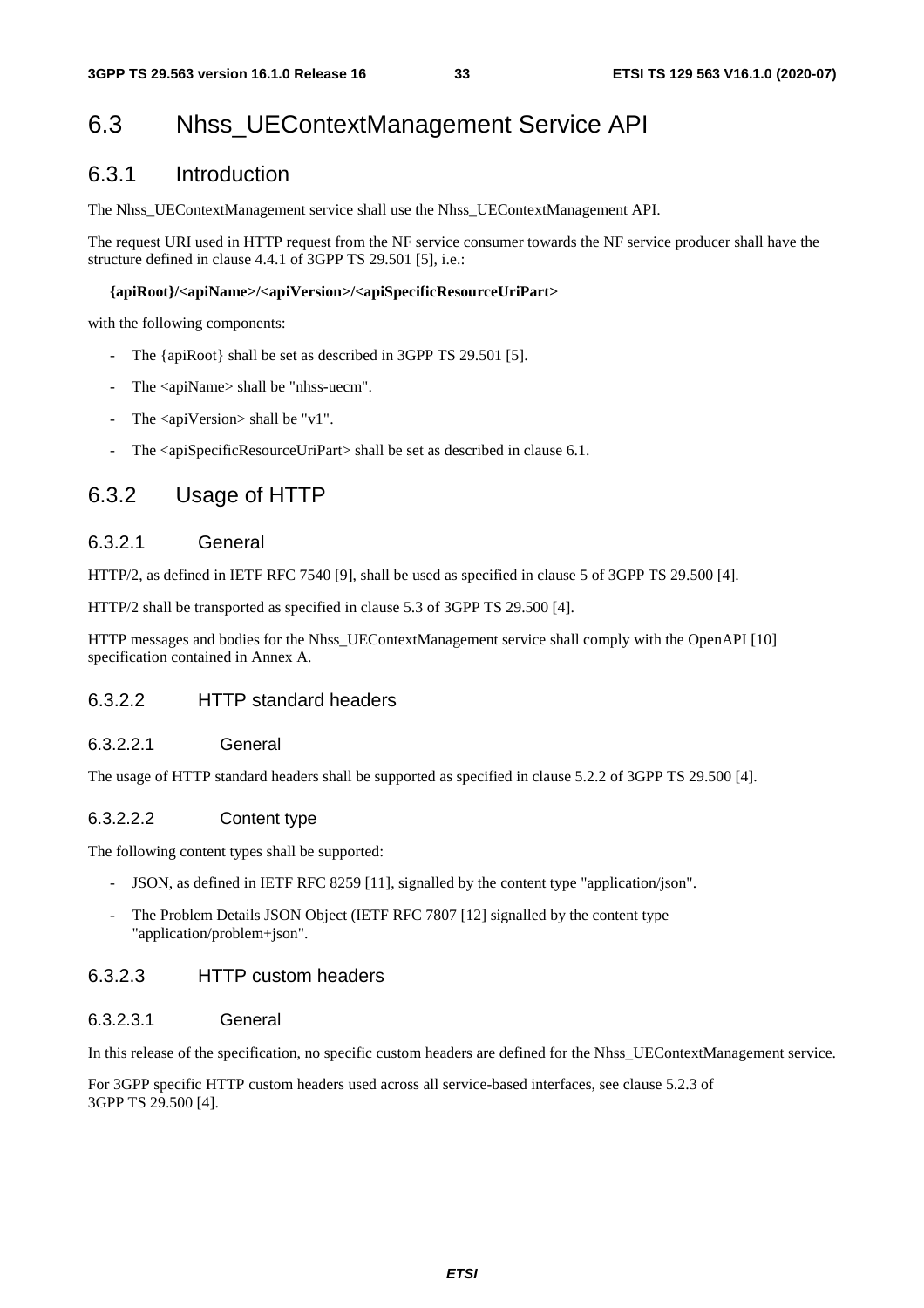### 6.3.3 Resources

6.3.3.1 Overview

### {apiRoot}/nhss-uecm/<apiVersion>



#### **Figure 6.3.3.1-1: Resource URI structure of the nhss-uecm API**

Table 6.3.3.1-1 provides an overview of the resources and applicable HTTP methods.

|  |  | Table 6.3.3.1-1: Resources and methods overview |
|--|--|-------------------------------------------------|
|--|--|-------------------------------------------------|

| Resource name | <b>Resource URI</b> | <b>HTTP</b> method or<br>custom<br>operation | <b>Description</b>                                         |
|---------------|---------------------|----------------------------------------------|------------------------------------------------------------|
| n/a           | deregister-sn       | deregister-sn<br>(POST)                      | Requesting MME/SGSN<br>deregistration                      |
| n/a           | imei-update         | imei-update<br>(POST)                        | Requests the update of the IMEI of<br>the UE stored in HSS |

### 6.3.4 Custom Operations without associated resources

#### 6.3.4.1 Overview

#### **Table 6.3.4.1-1: Custom operations without associated resources**

| <b>Custom operation URI</b>                   | <b>Mapped HTTP</b><br>method | <b>Description</b>                  |  |
|-----------------------------------------------|------------------------------|-------------------------------------|--|
| {apiRoot}/nhss-                               | IPOST                        | Requesting MME/SGSN deregistration. |  |
| uecm/ <apiversion>/deregister-sn</apiversion> |                              |                                     |  |

#### 6.3.4.2 Operation: deregister-sn

#### 6.3.4.2.1 Description

This custom operation is used by the NF service consumer (UDM) to request MME/SGSN deregistration.

#### 6.3.4.2.2 Operation Definition

This operation shall support the data structures and response codes specified in tables 6.3.4.2.2-1 and 6.3.4.2.2-2.

#### **Table 6.3.4.2.2-1: Data structures supported by the POST Request Body**

| Data type         |   | <b>Cardinality</b> | <b>Description</b> |
|-------------------|---|--------------------|--------------------|
| DeregistrationReg | м |                    |                    |
| luest             |   |                    |                    |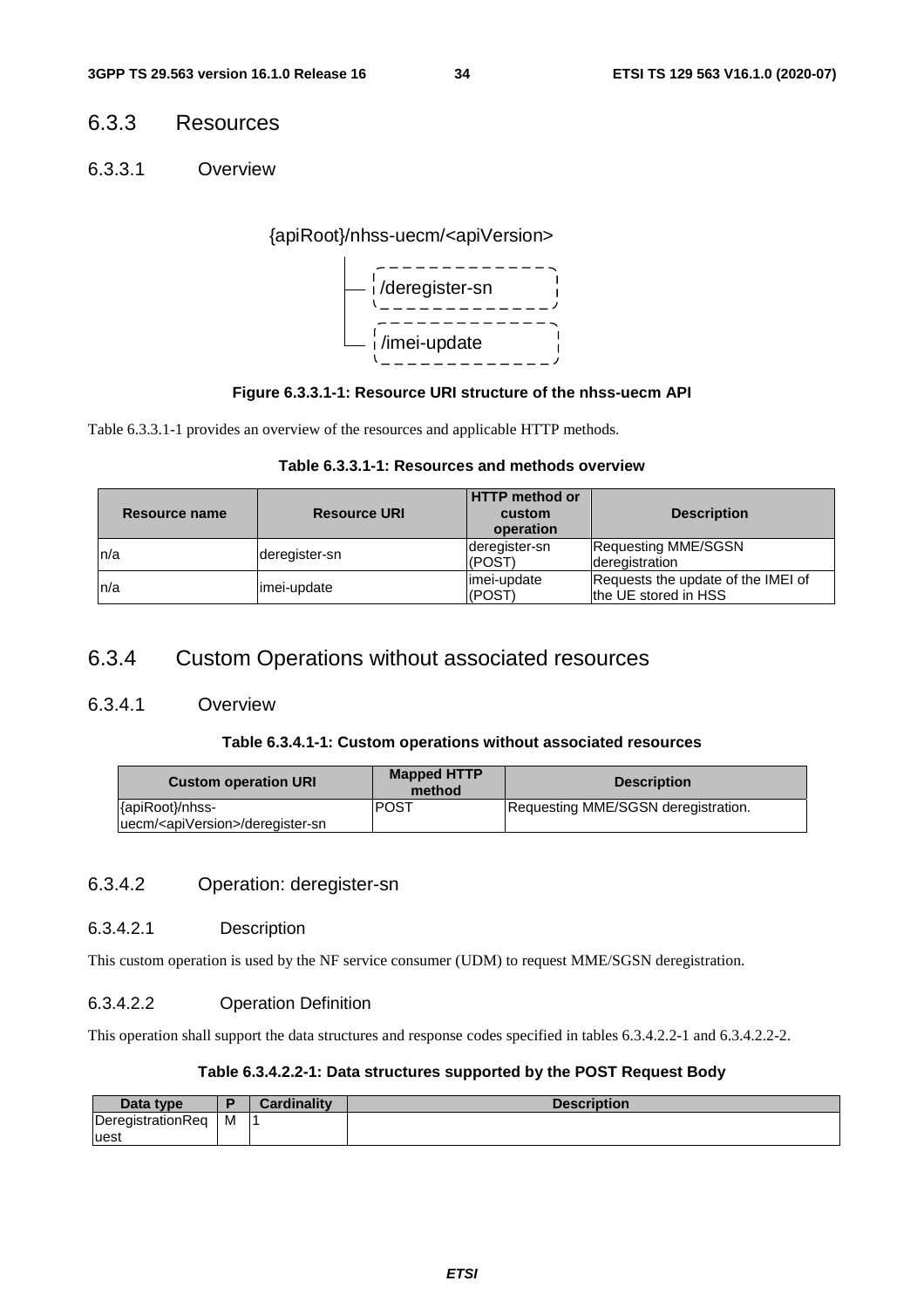| Data type              | P | Cardinality | <b>Response</b> | <b>Description</b>                                       |
|------------------------|---|-------------|-----------------|----------------------------------------------------------|
|                        |   |             | codes           |                                                          |
| ln/a                   |   |             | l204 No         | Upon success, an empty response body shall be returned.  |
|                        |   |             | Content         |                                                          |
| <b>IProblemDetails</b> | O |             | 404 Not         | The "cause" attribute may be used to indicate one of the |
|                        |   |             | Found           | following application errors:                            |
|                        |   |             |                 | I-USER NOT FOUND                                         |
|                        |   |             |                 | - CONTEXT_NOT_FOUND                                      |

**Table 6.3.4.2.2-2: Data structures supported by the POST Response Body** 

#### 6.3.4.3 Operation: imei-update

#### 6.3.4.3.1 Description

This custom operation is used by the NF service consumer (UDM) to request the update of the IMEI of the UE.

#### 6.3.4.3.2 Operation Definition

This operation shall support the data structures and response codes specified in tables 6.3.4.3.2-1 and 6.3.4.3.2-2.

#### **Table 6.3.4.3.2-1: Data structures supported by the POST Request Body**

| るい<br><br>Putu                       |   | <br>$      -$<br><b>The Company's Company's Company's</b> | ---- |
|--------------------------------------|---|-----------------------------------------------------------|------|
| <b>Imeil</b><br>--------<br>oateinto | M |                                                           |      |

#### **Table 6.3.4.3.2-2: Data structures supported by the POST Response Body**

| Data type             | P | <b>Cardinality</b> | <b>Response</b><br>codes | <b>Description</b>                                       |
|-----------------------|---|--------------------|--------------------------|----------------------------------------------------------|
| ln/a                  |   |                    | 204 No                   | Upon success, an empty response body shall be returned.  |
|                       |   |                    | Content                  |                                                          |
| <b>ProblemDetails</b> | O |                    | 404 Not                  | The "cause" attribute may be used to indicate one of the |
|                       |   |                    | Found                    | following application errors:                            |
|                       |   |                    |                          | - USER_NOT_FOUND                                         |
|                       |   |                    |                          | - CONTEXT_NOT_FOUND                                      |

### 6.3.5 Notifications

In this release of this specification, no notifications are defined for the Nhss\_UEContextManagement Service.

### 6.3.6 Data Model

#### 6.3.6.1 General

This clause specifies the application data model supported by the API.

Table 6.3.6.1-1 specifies the structured data types defined for the Nhss\_UECM service API.

| Table 6.3.6.1-1: Nhss_UECM specific Data Types |  |
|------------------------------------------------|--|
|                                                |  |

| Data type                     | <b>Clause defined</b> | Description                          | <b>Applicability</b> |
|-------------------------------|-----------------------|--------------------------------------|----------------------|
| <b>IDeregistrationRequest</b> | 6.3.6.2.2             | Contains IMSI, deregistration reason |                      |
| <b>ImeiUpdateInfo</b>         | 6.3.6.2.3             | Contains IMSI, new IMEI              |                      |

Table 6.3.6.1-2 specifies data types re-used by the Nhss\_UECM service API from other specifications, including a reference to their respective specifications and when needed, a short description of their use within the Nhss\_UECM service API.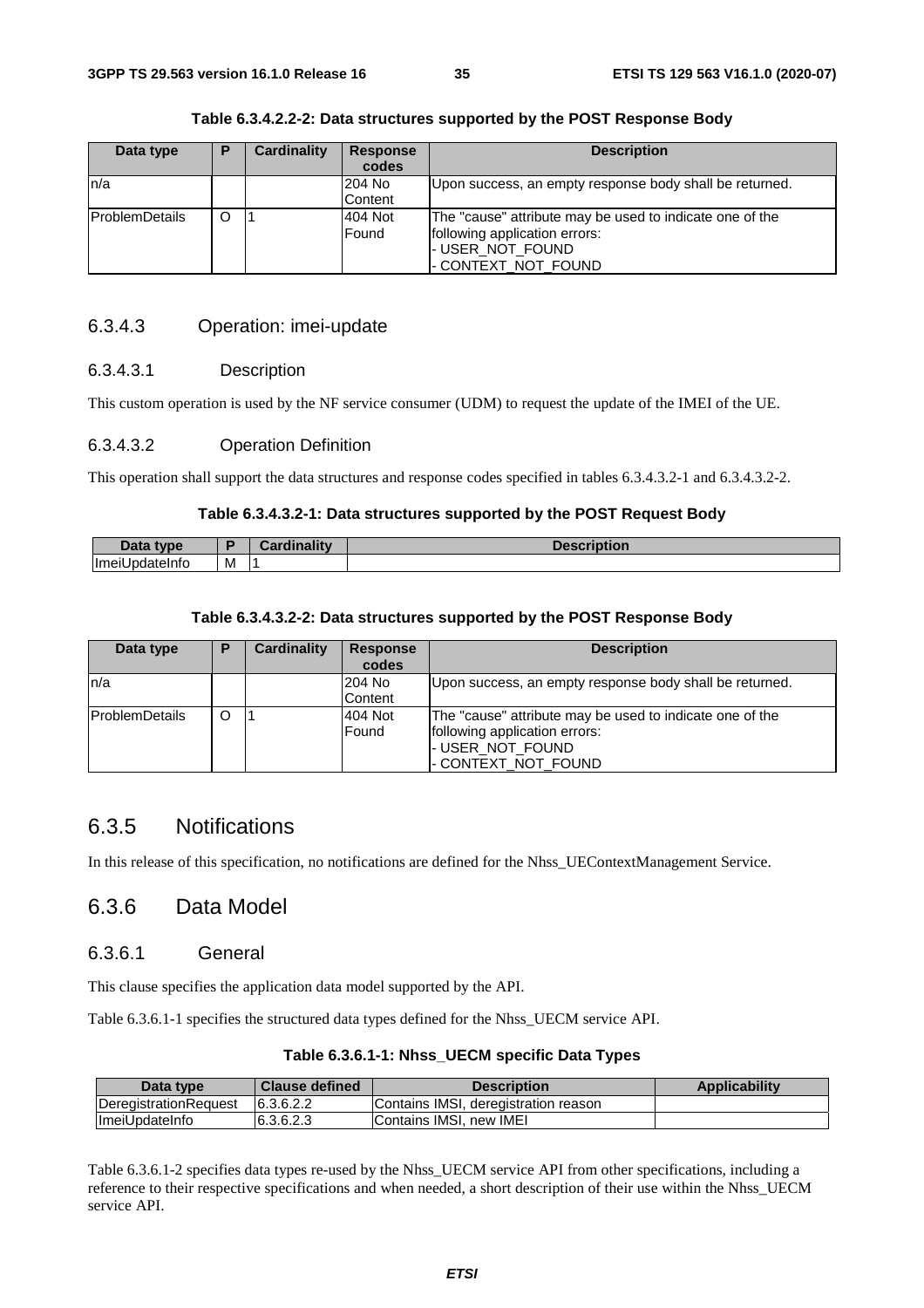#### **Table 6.3.6.1-2: Nhss\_UECM re-used Data Types**

| Data type<br>paca | <b>Reference</b> | `omments | ıbilitv |
|-------------------|------------------|----------|---------|
| n/a               |                  |          |         |

#### 6.3.6.2 Structured data types

#### 6.3.6.2.1 Introduction

This clause defines the structures to be used in resource representations.

#### 6.3.6.2.2 Type: DeregistrationRequest

#### **Table 6.3.6.2.2-1: Definition of type DeregistrationRequest**

| <b>Attribute name</b> | Data type                 |   | <b>Cardinality</b> | <b>Description</b>           | <b>Applicability</b> |
|-----------------------|---------------------------|---|--------------------|------------------------------|----------------------|
| limsi                 | Istrina                   | М |                    | lpattern: "^[0-9]{5.15}\$"   |                      |
| deregReason           | DeregistrationR<br>leason | M |                    | String, see clause 6.3.6.3.3 |                      |

#### 6.3.6.2.3 Type: ImeiUpdateInfo

#### **Table 6.3.6.2.3-1: Definition of type ImeiUpdateInfo**

| <b>Attribute name</b> | Data type                                                      | Р | <b>Cardinality</b> | <b>Description</b>                              |
|-----------------------|----------------------------------------------------------------|---|--------------------|-------------------------------------------------|
| limsi                 | string                                                         | м |                    | IMSI of the subscriber.                         |
|                       |                                                                |   |                    |                                                 |
|                       |                                                                |   |                    | pattern: "^[0-9]{5,15}\$"                       |
| imei                  | string                                                         | C | 0.1                | IMEI of the UE as described in                  |
|                       |                                                                |   |                    | 3GPP TS 23.003 [15], clause 6.2.1; it shall not |
|                       |                                                                |   |                    | include the Check Digit.                        |
|                       |                                                                |   |                    |                                                 |
|                       |                                                                |   |                    | pattern: "^[0-9]{14}\$"                         |
| imeisv                | string                                                         | C | 0.1                | IMEISV of the UE as described in                |
|                       |                                                                |   |                    | 3GPP TS 23.003 [15], clause 6.2.2.              |
|                       |                                                                |   |                    |                                                 |
|                       |                                                                |   |                    | pattern: "^[0-9]{16}\$"                         |
| INOTE:                | Exactly one of attributes "imei" or "imeisy" shall be present. |   |                    |                                                 |

#### 6.3.6.3 Simple data types and enumerations

#### 6.3.6.3.1 Introduction

This clause defines simple data types and enumerations that can be referenced from data structures defined in the previous clauses.

#### 6.3.6.3.2 Simple data types

The simple data types defined in table 6.3.6.3.2-1 shall be supported.

#### **Table 6.3.6.3.2-1: Simple data types**

| <b>Type Name</b> | <b>Type Definition</b> | <b>Description</b> |  |
|------------------|------------------------|--------------------|--|
|                  |                        |                    |  |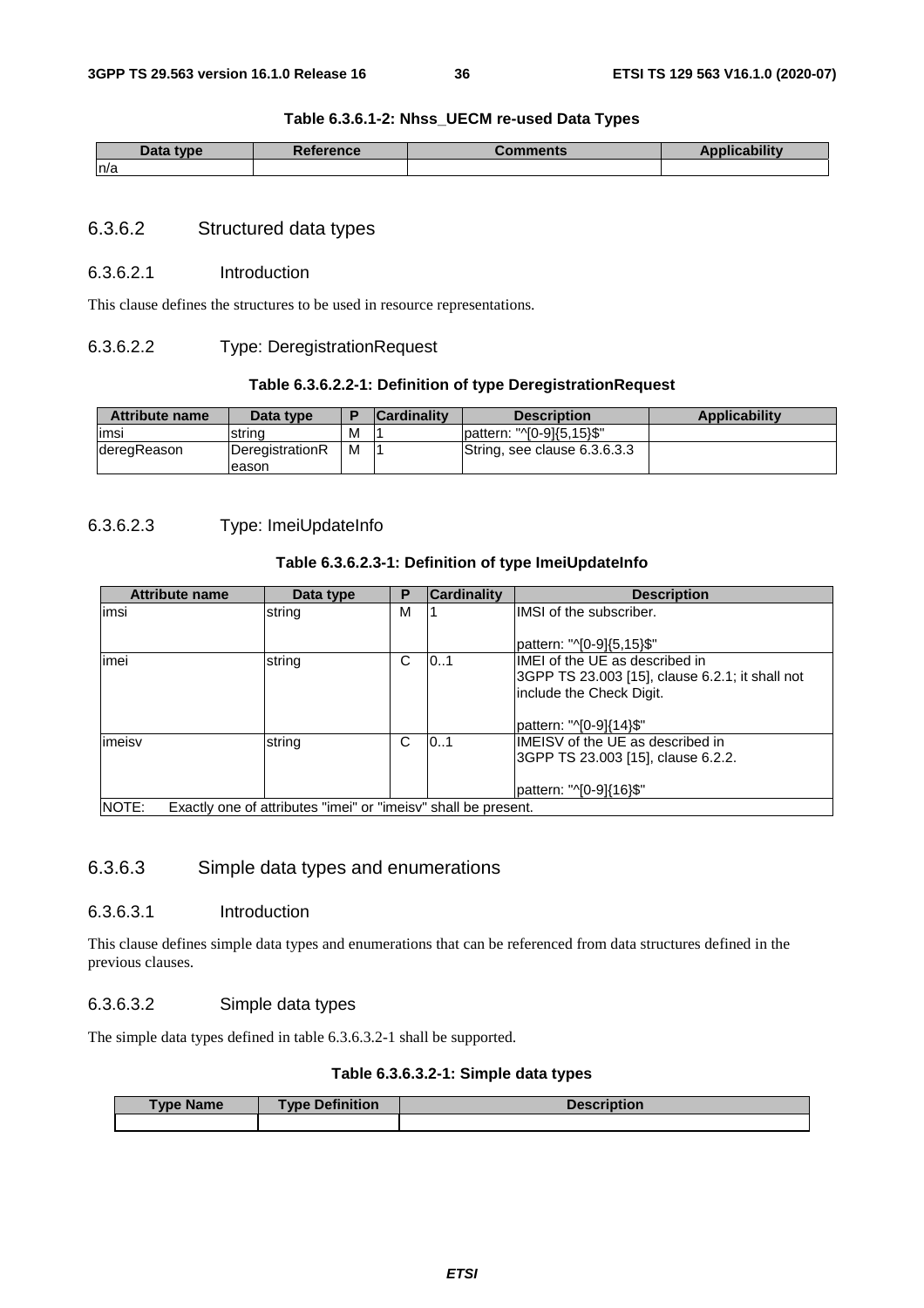#### 6.3.6.3.3 Enumeration: DeregistrationReason

| <b>Enumeration value</b>             | <b>Description</b>                                                                                                                                                                                              |
|--------------------------------------|-----------------------------------------------------------------------------------------------------------------------------------------------------------------------------------------------------------------|
| "UE_INITIAL_AND_SINGLE_REGISTRATION" | This value is used when the UDM needs to<br>indicate to HSS that the MME/SGSN, if any,<br>shall be cancelled due to an initial registration<br>for single registration.                                         |
| "UE_INITIAL_AND_DUAL_REGISTRATION"   | This value is used when the UDM needs to<br>indicate to HSS that an SGSN shall be<br>cancelled (due to initial registration), but the<br>MME shall not be cancelled (due to dual<br>registration).              |
| "EPS_TO_5GS_MOBILITY"                | This value is used when the UDM needs to<br>indicate to HSS that the MME/SGSN, if any,<br>shall be cancelled due to a mobility event (i.e.<br>for single registration which is not an initial<br>registration). |

#### **Table 6.3.6.3.3-1: Enumeration DeregistrationReason**

### 6.3.7 Error Handling

#### 6.3.7.1 General

HTTP error handling shall be supported as specified in clause 5.2.4 of 3GPP TS 29.500 [4].

### 6.3.7.2 Protocol Errors

Protocol errors handling shall be supported as specified in clause 5.2.7 of 3GPP TS 29.500 [4].

#### 6.3.7.3 Application Errors

The common application errors defined in the Table 5.2.7.2-1 in 3GPP TS 29.500 [4] may also be used for the Nudm\_UEContextManagement service. The application errors defined for the Nhss\_UEContextManagement service are listed in Table 6.3.7.3-1.

#### **Table 6.3.7.3-1: Application errors**

| <b>Application Error</b>  | <b>HTTP status</b><br>code | <b>Description</b>                                           |
|---------------------------|----------------------------|--------------------------------------------------------------|
| <b>IUSER NOT FOUND</b>    | 1404 Not Found             | The user does not exist.                                     |
| <b>ICONTEXT NOT FOUND</b> | 1404 Not Found             | It is used when no corresponding UE context<br><b>exists</b> |

### 6.3.8 Feature Negotiation

The optional features in table 6.3.8-1 are defined for the Nhss\_UEContextManagement API. They shall be negotiated using the extensibility mechanism defined in clause 6.6 of 3GPP TS 29.500 [4].

#### **Table 6.3.8-1: Supported Features**

| <b>Feature number</b> | <b>Feature Name</b> | <b>Description</b> |  |
|-----------------------|---------------------|--------------------|--|
|                       |                     |                    |  |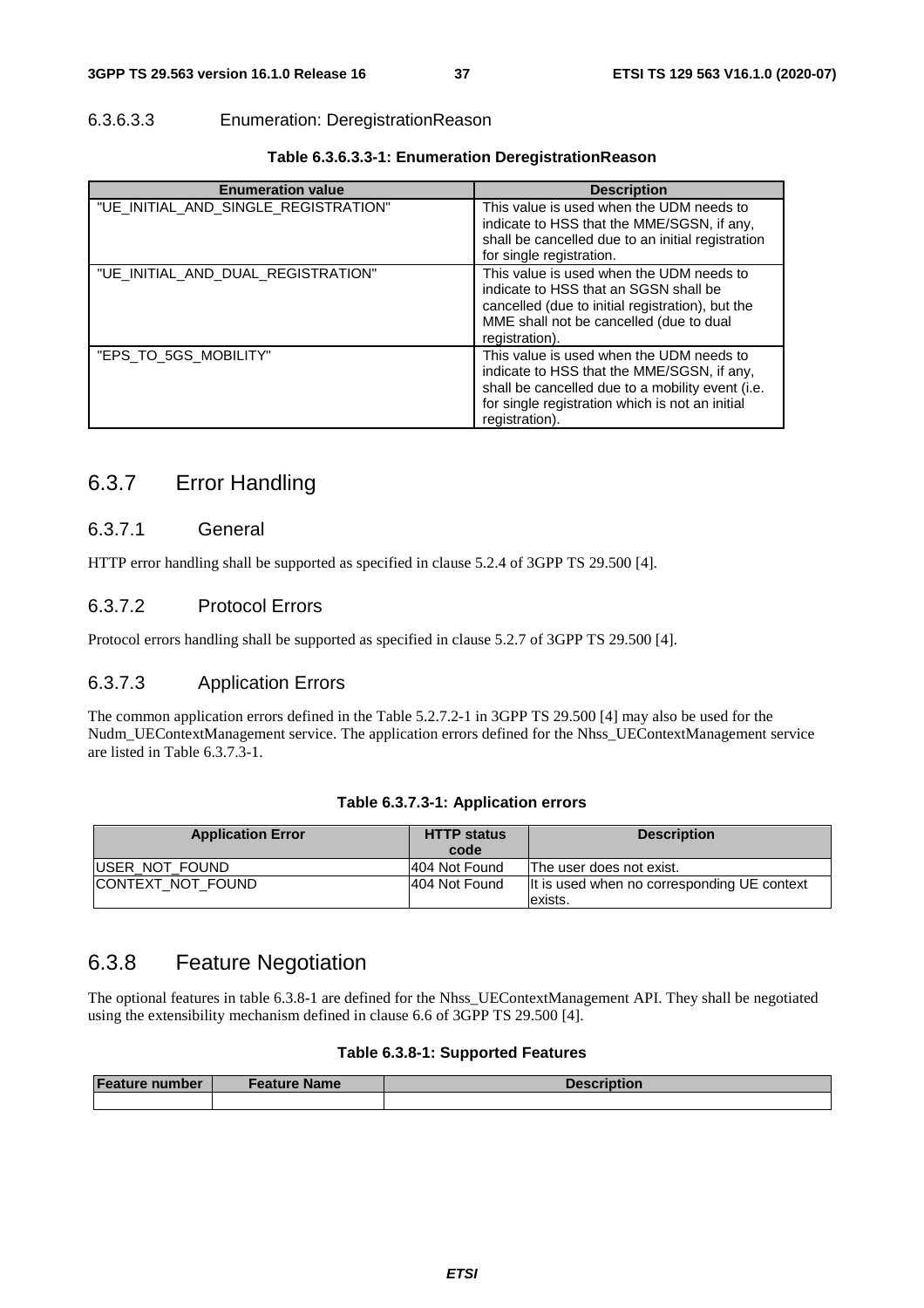## 6.4 Nhss\_EventExposure Service API

### 6.4.1 API URI

URIs of this API shall have the following root:

{apiRoot}/<apiName>/<apiVersion>/

where "apiRoot" is defined in clause 4.4.1 of 3GPP TS 29.501 [5], the "apiName" shall be set to "nhss-ee" and the "apiVersion" shall be set to "v1" for the current version of this specification.

### 6.4.2 Usage of HTTP

#### 6.4.2.1 General

HTTP/2, as defined in IETF RFC 7540 [13], shall be used as specified in clause 5 of 3GPP TS 29.500 [4].

HTTP/2 shall be transported as specified in clause 5.3 of 3GPP TS 29.500 [4].

HTTP messages and bodies for the Nhss\_EE service shall comply with the OpenAPI [14] specification contained in Annex A5.

### 6.4.2.2 HTTP standard headers

#### 6.4.2.2.1 General

The usage of HTTP standard headers shall be supported as specified in clause 5.2.2 of 3GPP TS 29.500 [4].

#### 6.4.2.2.2 Content type

The following content types shall be supported:

JSON, as defined in IETF RFC 8259 [15], signalled by the content type "application/json".

The Problem Details JSON Object (IETF RFC 7807 [16] signalled by the content type "application/problem+json"

JSON Patch (IETF RFC 6902 [41]). The use of the JSON Patch format in a HTTP request body shall be signalled by the content type "application/json-patch+json".

### 6.4.2.3 HTTP custom headers

#### 6.4.2.3.1 General

The usage of HTTP custom headers shall be supported as specified in clause 5.2.3 of 3GPP TS 29.500 [4].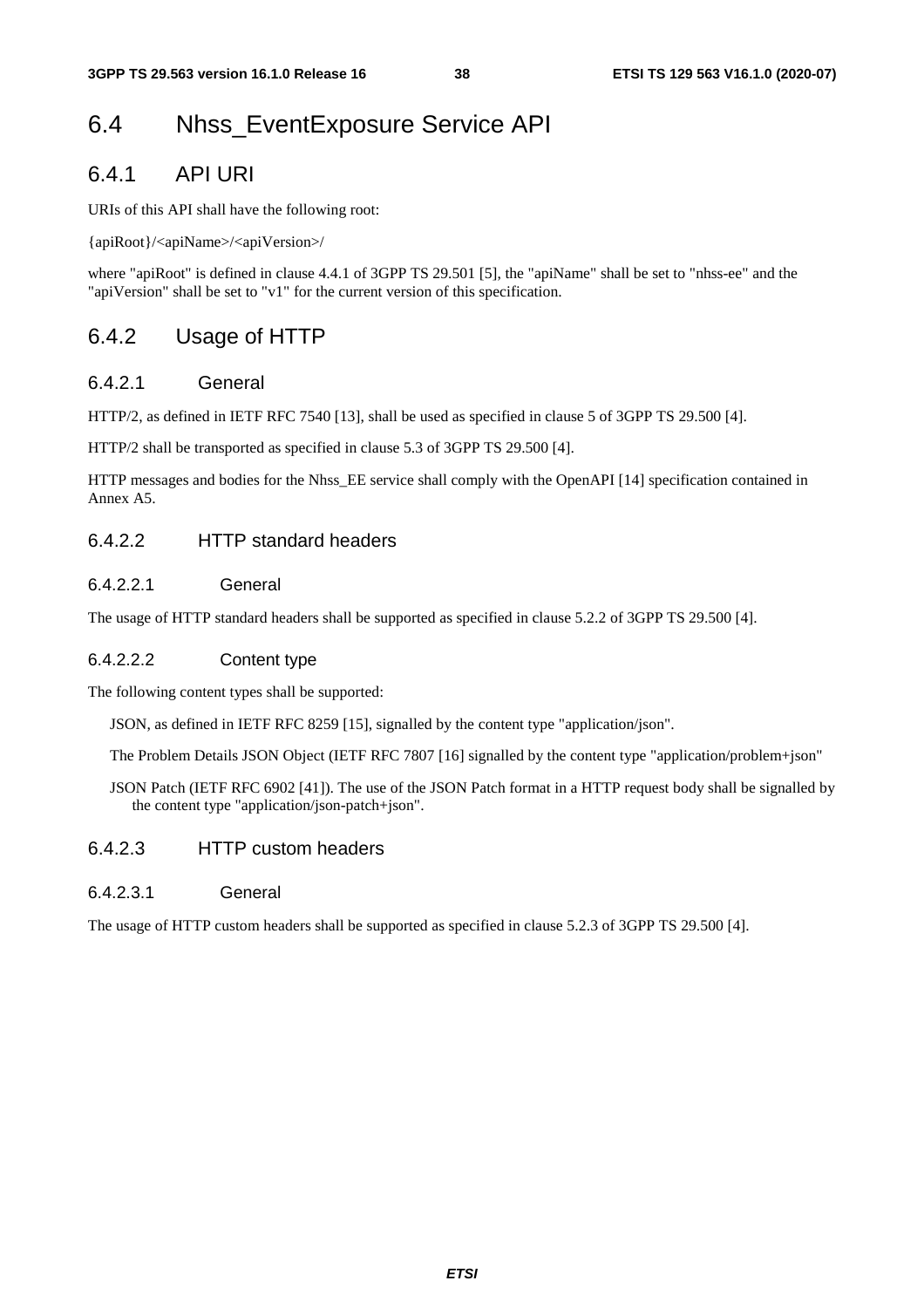### 6.4.3 Resources

6.4.3.1 Overview



#### **Figure 6.4.3.1-1: Resource URI structure of the Nhss\_EE API**

Table 6.4.3.1-1 provides an overview of the resources and applicable HTTP methods.

### **Table 6.4.3.1-1: Resources and methods overview**

| Resource name<br>(Archetype)           | <b>Resource URI</b>                           | <b>HTTP</b><br>method<br>or<br>custom<br><b>operation</b> | <b>Description</b>                                                          |
|----------------------------------------|-----------------------------------------------|-----------------------------------------------------------|-----------------------------------------------------------------------------|
| <b>EeSubscriptions</b><br>(Collection) | /{ueld}/ee-subscriptions                      | <b>POST</b>                                               | Create a subscription                                                       |
| Individual subscription<br>(Document)  | /{ueld}/ee-<br>subscriptions/{subscriptionId} | <b>PATCH</b>                                              | Update the subscription identified by<br>[subscriptionId]                   |
|                                        |                                               | <b>DELETE</b>                                             | Delete the subscription identified by<br>{subscriptionId}, i.e. unsubscribe |

### 6.4.3.2 Resource: EeSubscriptions (Collection)

#### 6.4.3.2.1 Description

This resource is used to represent subscriptions to notifications.

#### 6.4.3.2.2 Resource Definition

Resource URI: {apiRoot}/nhss-ee/v1/{ueIdentity}/ee-subscriptions

This resource shall support the resource URI variables defined in table 6.4.3.2.2-1.

#### **Table 6.4.3.2.2-1: Resource URI variables for this resource**

| Name    | <b>Definition</b>                                   |
|---------|-----------------------------------------------------|
| apiRoot | lSee clause 6.4.1                                   |
| lueld   | Represents the identity of the UE in the HSS (IMSI) |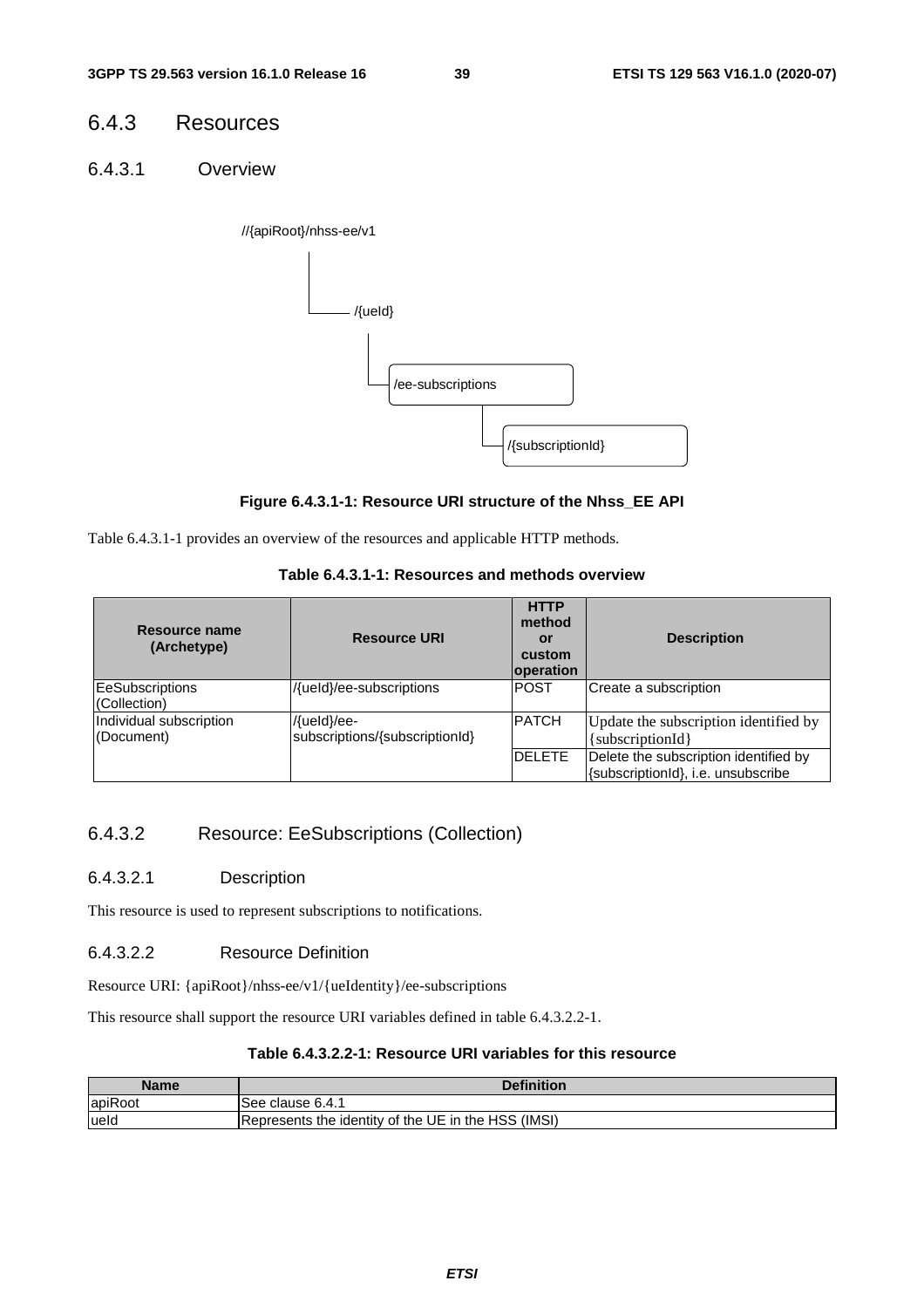#### 6.4.3.2.3 Resource Standard Methods

#### 6.4.3.2.3.1 POST

This method shall support the URI query parameters specified in table 6.4.3.2.3.1-1.

#### **Table 6.4.3.2.3.1-1: URI query parameters supported by the POST method on this resource**

| <b>Name</b> | <b>Pata type</b> | والمنافذ والمستحدث<br>$\sim$ | <b>THE R. P. LEWIS CO., LANSING.</b><br>10 J I |
|-------------|------------------|------------------------------|------------------------------------------------|
| n/a         |                  |                              |                                                |

This method shall support the request data structures specified in table 6.4.3.2.3.1-2 and the response data structures and response codes specified in table 6.4.3.2.3.1-3.

#### **Table 6.4.3.2.3.1-2: Data structures supported by the POST Request Body on this resource**

| Inta.<br>tvne               |            | -- 1145 | <b>SCription</b>                                         |
|-----------------------------|------------|---------|----------------------------------------------------------|
| <b>IEeS</b><br>Subscription | <b>IVI</b> |         | be created<br>subscription<br><b>he</b><br>that<br>is to |

#### **Table 6.4.3.2.3.1-3: Data structures supported by the POST Response Body on this resource**

| Data type                        | P        | <b>Cardinality</b> | <b>Response</b><br>codes   | <b>Description</b>                                                                                                                                                                                              |
|----------------------------------|----------|--------------------|----------------------------|-----------------------------------------------------------------------------------------------------------------------------------------------------------------------------------------------------------------|
| <b>CreatedEeSubscr</b><br>iption | м        |                    | 201<br>Created             | Upon success, a response body containing a representation of<br>the created Individual subscription resource shall be returned,<br>along with event reports that might be immediately available at<br>lthe HSS. |
|                                  |          |                    |                            | The HTTP response shall include a "Location" HTTP header<br>that contains the resource URI of the created resource.                                                                                             |
| lProblemDetails                  | $\Omega$ | 0.1                | 403<br>Forbidden           | The "cause" attribute may be used to indicate one of the<br>following application errors:<br>- MONITORING NOT ALLOWED<br>- MAXIMUM_RESOURCES_EXCEEDED                                                           |
| ProblemDetails                   | $\circ$  | 0.1                | 404 Not<br>Found           | The "cause" attribute may be used to indicate one of the<br>following application errors:<br>-USER NOT FOUND                                                                                                    |
| <b>ProblemDetails</b>            | $\Omega$ | 0.1                | 501 Not<br>Implemente<br>d | The "cause" attribute may be used to indicate one of the<br>following application errors:<br>- UNSUPPORTED MONITORING EVENT TYPE<br>UNSUPPORTED_MONITORING_REPORT_OPTIONS<br>This response shall not be cached. |

#### 6.4.3.3 Resource: Individual subscription (Document)

#### 6.4.3.3.1 Resource Definition

Resource URI: {apiRoot}/nhss-ee/v1/{ueId}/ee-subscriptions/{subscriptionId}

This resource shall support the resource URI variables defined in table 6.4.3.3.1-1.

| Table 6.4.3.3.1-1: Resource URI variables for this resource |  |
|-------------------------------------------------------------|--|
|-------------------------------------------------------------|--|

| <b>Name</b>            | <b>Definition</b>                                                         |
|------------------------|---------------------------------------------------------------------------|
| apiRoot                | ISee clause 6.4.1                                                         |
| lueldentity            | Represents the identity of the UE in the HSS (IMSI)                       |
| <b>IsubscriptionId</b> | The subscriptionId identifies an individual subscription to notifications |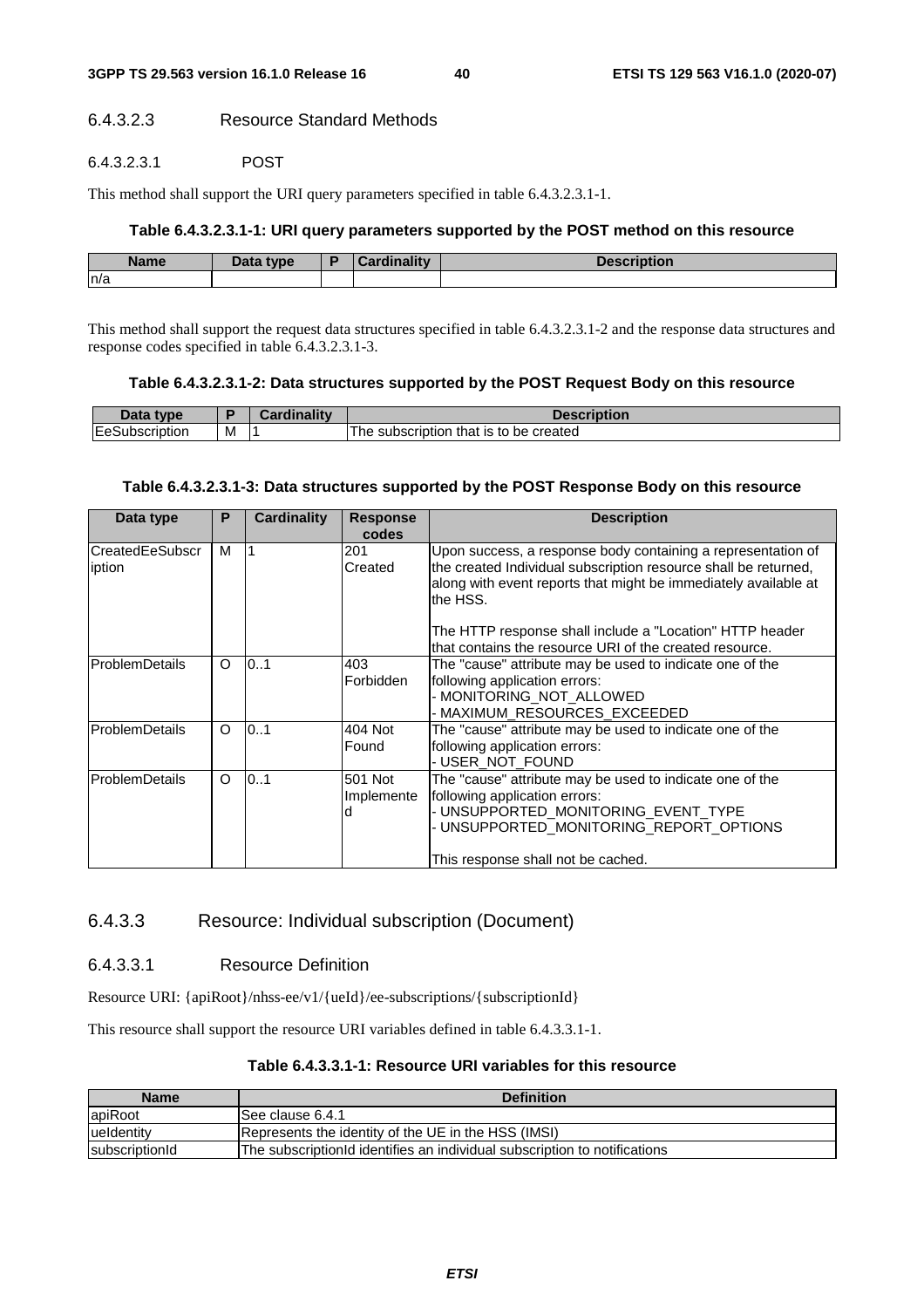### 6.4.3.3.2 Resource Standard Methods

#### 6.4.3.3.2.1 DELETE

This method shall support the URI query parameters specified in table 6.4.3.3.2.1-1.

#### **Table 6.4.3.3.1.1-1: URI query parameters supported by the DELETE method on this resource**

| <b>Name</b> | Data tyne | $\frac{1}{2}$ and $\frac{1}{2}$ and $\frac{1}{2}$ and $\frac{1}{2}$<br>$\sim$<br>$\sim$ $\sim$ $\sim$ $\sim$ | -----<br>пог |
|-------------|-----------|--------------------------------------------------------------------------------------------------------------|--------------|
| n/a         |           |                                                                                                              |              |

This method shall support the request data structures specified in table 6.4.3.3.2.1-2 and the response data structures and response codes specified in table 6.4.3.3.2.1-3.

#### **Table 6.4.3.3.2.1-2: Data structures supported by the Delete Request Body on this resource**

| <b>Data type</b><br>Dala | $10 - 100$ | <b>Description</b>                         |
|--------------------------|------------|--------------------------------------------|
| n/a                      |            | request<br>body<br>shall be empty.<br>' he |

#### **Table 6.4.3.3.2.1-3: Data structures supported by the DELETE Response Body on this resource**

| Data type              | P | <b>Cardinality</b> | <b>Response</b><br>codes | <b>Description</b>                                                                                                                                                                     |
|------------------------|---|--------------------|--------------------------|----------------------------------------------------------------------------------------------------------------------------------------------------------------------------------------|
| ln/a                   |   |                    | 204 No<br>Content        | Upon success, an empty response body shall be returned.                                                                                                                                |
| <b>IProblemDetails</b> |   | 0.1                | 404 Not<br>Found         | The "cause" attribute may be used to indicate one of the<br>following application errors:<br>- USER_NOT_FOUND<br>- SUBSCRIPTION_NOT_FOUND, see 3GPP TS 29.500 [4]<br>ltable 5.2.7.2-1. |

### 6.4.3.3.2.2 PATCH

This method shall support the URI query parameters specified in table 6.4.3.3.2.2-1.

#### **Table 6.4.3.3.2.2-1: URI query parameters supported by the PATCH method on this resource**

| Name                           | Data type             | <b>Cardinality</b> | <b>Description</b>                |
|--------------------------------|-----------------------|--------------------|-----------------------------------|
| supported-<br><b>Ifeatures</b> | SupportedFeat<br>ures | 10                 | see 3GPP TS 29.500 [4] clause 6.6 |

This method shall support the request data structures specified in table 6.4.3.3.2.2-2 and the response data structures and response codes specified in table 6.4.3.3.2.2-3.

#### **Table 6.4.3.3.2.2-2: Data structures supported by the PATCH Request Body on this resource**

| Data<br>type.           |   |   | Description                                                          |
|-------------------------|---|---|----------------------------------------------------------------------|
| ∥array(Patc<br>unitem ' | м | N | Subscription<br>` describe the modifications to the Event ੮<br>ltems |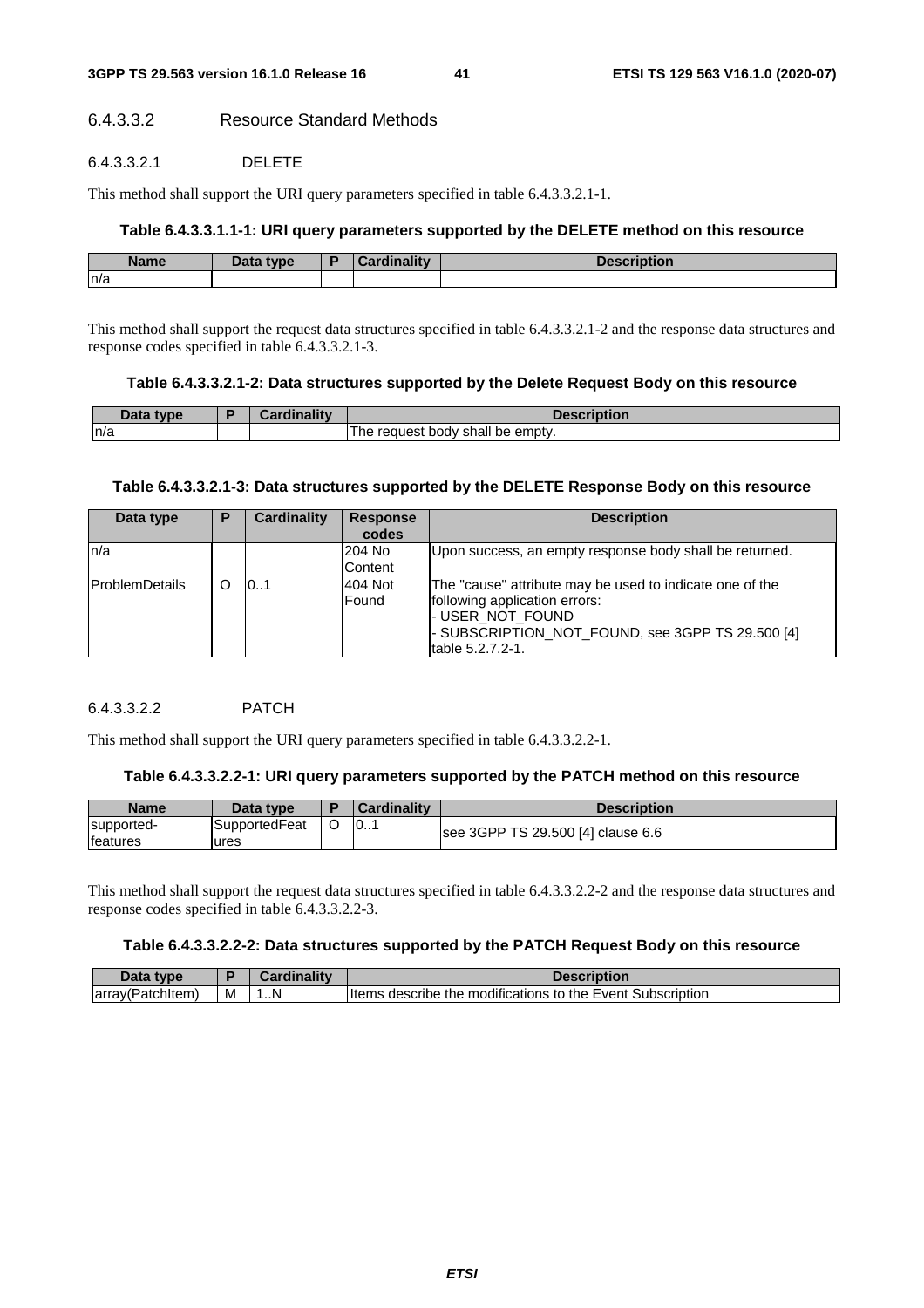| Table 6.4.3.3.2.2-3: Data structures supported by the PATCH Response Body on this resource |  |
|--------------------------------------------------------------------------------------------|--|
|                                                                                            |  |

| Data type             | P | Cardinality | <b>Response</b> | <b>Description</b>                                       |
|-----------------------|---|-------------|-----------------|----------------------------------------------------------|
|                       |   |             | codes           |                                                          |
| n/a                   |   |             | 204 No          | Upon success, an empty response body shall be returned.  |
|                       |   |             | Content         |                                                          |
| <b>PatchResult</b>    | м |             | 200 OK          | Upon success, the execution report is returned.          |
| <b>ProblemDetails</b> | O | 101         | 404 Not         | The "cause" attribute may be used to indicate one of the |
|                       |   |             | Found           | following application errors:                            |
|                       |   |             |                 | - USER_NOT_FOUND                                         |
|                       |   |             |                 | - SUBSCRIPTION_NOT_FOUND, see 3GPP TS 29.500 [4]         |
|                       |   |             |                 | table 5.2.7.2-1.                                         |
|                       | O | 0.1         | 403             | One or more attributes are not allowed to be modified.   |
|                       |   |             | Forbidden       |                                                          |
|                       |   |             |                 | The "cause" attribute may be used to indicate one of the |
|                       |   |             |                 | following application errors:                            |
|                       |   |             |                 | - MODIFICATION_NOT_ALLOWED, see 3GPP TS 29.500 [4]       |
|                       |   |             |                 | table 5.2.7.2-1.                                         |

### 6.4.4 Custom Operations without associated resources

In this release of this specification, no custom operations without associated resources are defined for the Nhss\_EventExposure Service.

### 6.4.5 Notifications

### 6.4.5.1 General

This clause will specify the use of notifications and corresponding protocol details if required for the specific service. When notifications are supported by the API, it will include a reference to the general description of notifications support over the 5G SBIs specified in TS 29.500 / TS 29.501.

#### 6.4.5.2 Event Occurrence Notification

The POST method shall be used for Event Occurrence Notifications and the URI shall be as provided during the subscription procedure.

Resource URI: {callbackReference}

Support of URI query parameters is specified in table 6.4.5.2-1.

#### **Table 6.4.5.2-1: URI query parameters supported by the POST method**

| <b>Name</b> | Data type | D | <b>Pardinality</b> | Description |
|-------------|-----------|---|--------------------|-------------|
| n/a         |           |   |                    |             |

Support of request data structures is specified in table 6.4.5.2-2 and of response data structures and response codes is specified in table 6.4.5.2-3.

#### **Table 6.4.5.2-2: Data structures supported by the POST Request Body**

| Data type           |   | <b>Cardinality</b> | <b>Description</b>                                                            |
|---------------------|---|--------------------|-------------------------------------------------------------------------------|
| array (Monitoring R | м |                    | A list of Monitoring Reports each of which contains information regarding the |
| (eport)             |   |                    | loccurred event                                                               |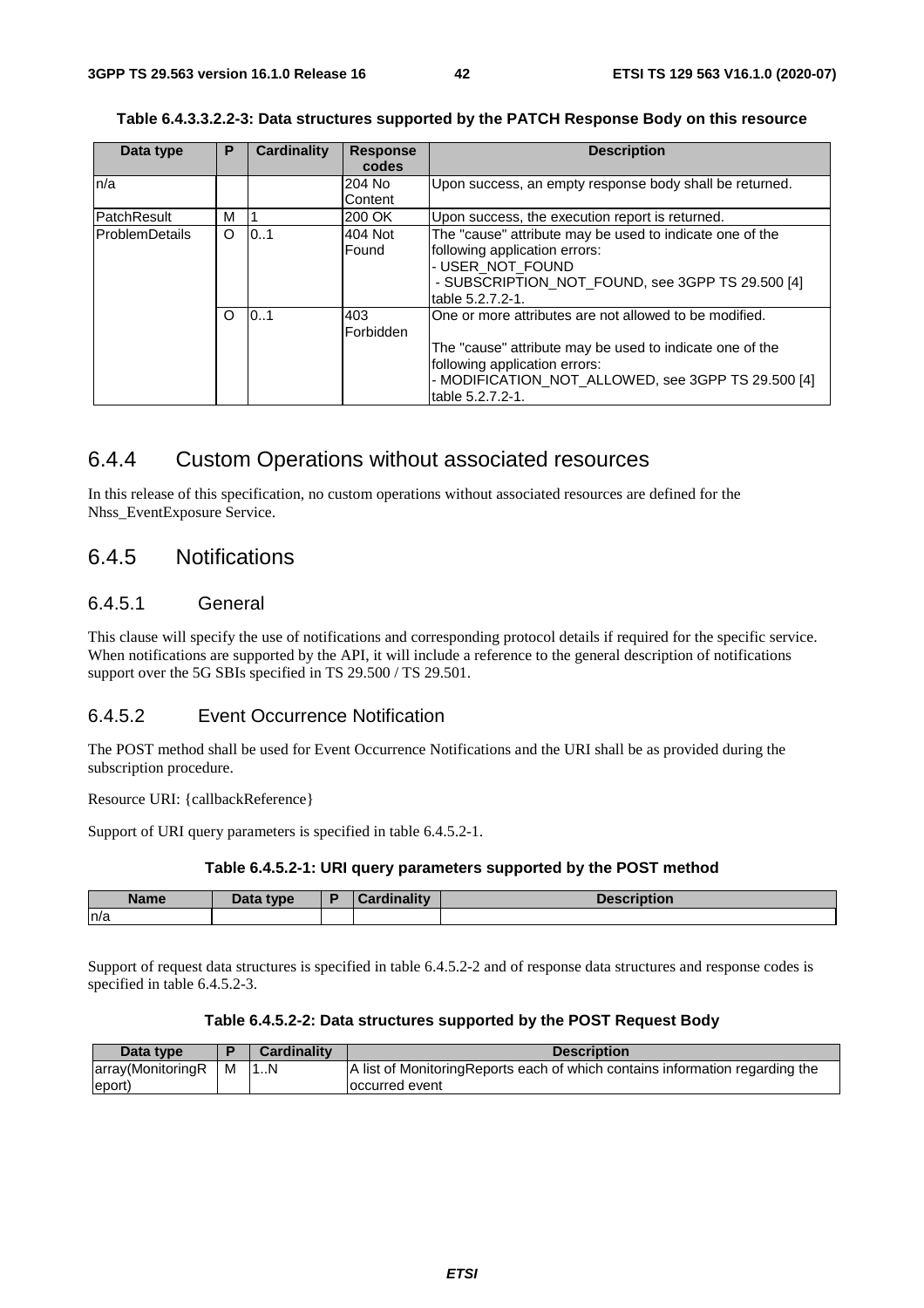| Data type              | Р | <b>Cardinality</b> | <b>Response</b><br>codes | <b>Description</b>                                                            |
|------------------------|---|--------------------|--------------------------|-------------------------------------------------------------------------------|
| ln/a                   |   |                    | 204 No                   | Upon success, an empty response body shall be returned.                       |
|                        |   |                    | Content                  |                                                                               |
| <b>IProblemDetails</b> | ∩ | 10.1               | 404 Not                  | The "cause" attribute may be used to indicate one of the                      |
|                        |   |                    | Found                    | following application errors:                                                 |
|                        |   |                    |                          | - CONTEXT_NOT_FOUND                                                           |
| NOTE:                  |   |                    |                          | In addition, common data structures as listed in table 6.1.7-1 are supported. |

**Table 6.4.5.2-3: Data structures supported by the POST Response Body** 

### 6.4.6 Data Model

#### 6.4.6.1 General

This clause specifies the application data model supported by the API.

Table 6.4.6.1-1 specifies the data types defined for the Nhss\_EE service API.

#### **Table 6.4.6.1-1: Nhss\_EE specific Data Types**

| Data type               | <b>Clause defined</b> | <b>Description</b>              |
|-------------------------|-----------------------|---------------------------------|
| <b>EeSubscription</b>   | 6.4.6.2.2             | A subscription to Notifications |
| CreatedEeSubscription   | 6.4.6.2.3             |                                 |
| MonitoringConfiguration | 6.4.6.2.4             | Monitoring Configuration        |
| MonitoringReport        | 6.4.6.2.5             | <b>Monitoring Report</b>        |
| Report                  | 6.4.6.2.6             |                                 |

Table 6.4.6.1-2 specifies data types re-used by the Nhss\_EE service API from other specifications, including a reference to their respective specifications and when needed, a short description of their use within the Nhss\_EE service API.

#### **Table 6.4.6.1-2: Nhss\_EE re-used Data Types**

| Data type          | Reference          | <b>Comments</b>                   |
|--------------------|--------------------|-----------------------------------|
| Uri                | 3GPP TS 29.571 [7] | Uniform Resource Identifier       |
| SupportedFeatures  | 3GPP TS 29.571 [7] | See 3GPP TS 29.500 [4] clause 6.6 |
| DateTime           | 3GPP TS 29.571 [7] |                                   |
| <b>PatchResult</b> | 3GPP TS 29.571 [7] |                                   |
| DurationSec        | 3GPP TS 29.571 [7] |                                   |
| DiameterIdentity   | 3GPP TS 29.571 [7] |                                   |
| EventType          | 3GPP TS 29.503 [x] |                                   |

#### 6.4.6.2 Structured data types

#### 6.4.6.2.1 Introduction

This clause defines the data structures to be used in resource representations.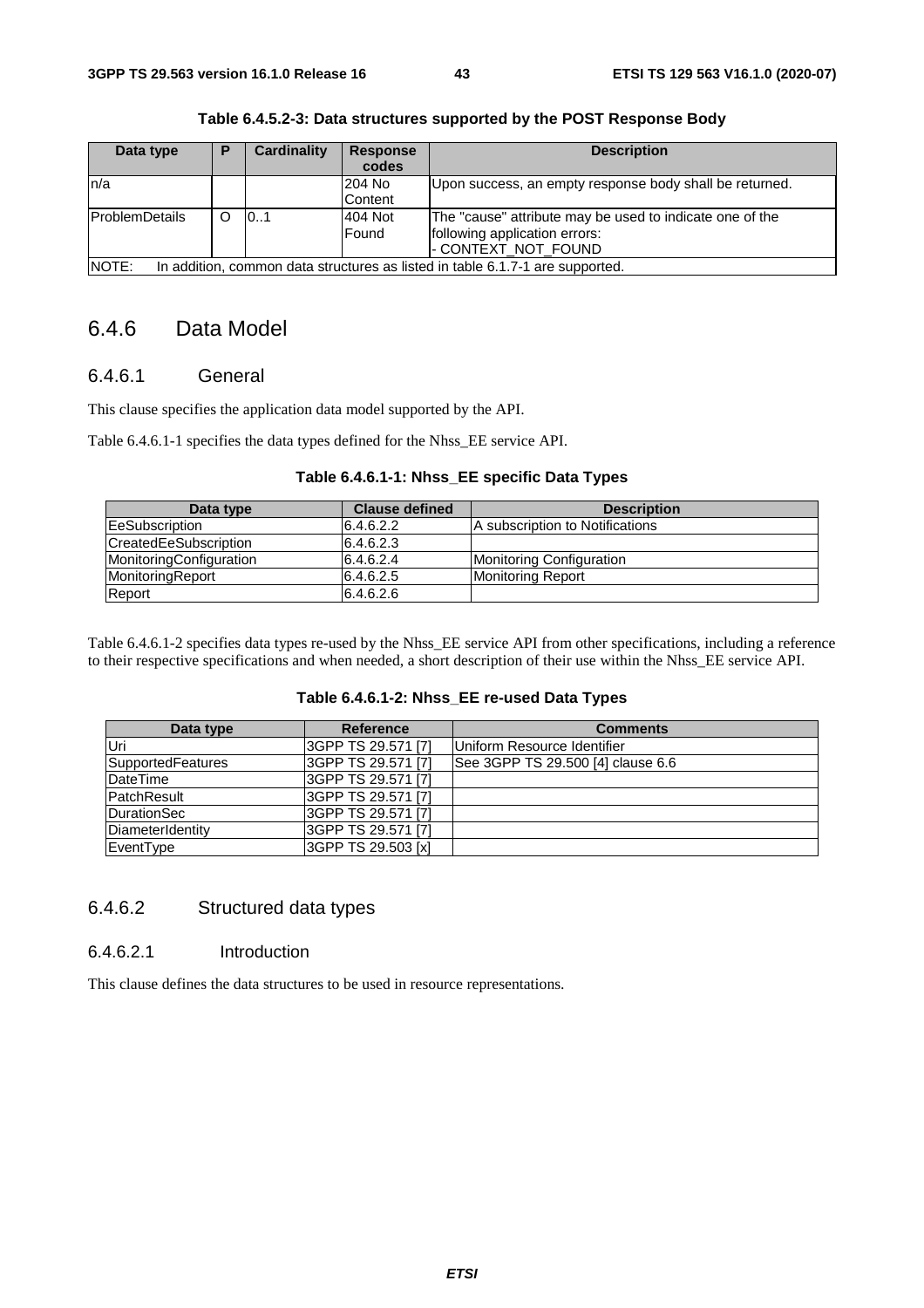### 6.4.6.2.2 Type: EeSubscription

| <b>Attribute name</b>            | Data type                        |   | <b>Cardinality</b> | <b>Description</b>                                                                                                                        |
|----------------------------------|----------------------------------|---|--------------------|-------------------------------------------------------------------------------------------------------------------------------------------|
| <b>IcallbackReference</b>        | Uri                              | M |                    | URI provided by the NF service consumer to                                                                                                |
|                                  |                                  |   |                    | receive notifications                                                                                                                     |
| <b>ImonitoringConfigurations</b> | map(MonitoringCo<br>nfiguration) | O | 11. N              | A map (list of key-value pairs where referenceld<br>converted from integer to string serves as key) of<br><b>MonitoringConfigurations</b> |
| scefid                           | DiameterIdentity                 | O | 101                | Diameter Identify (FQDN) of the SCEF                                                                                                      |
| supportedFeatures                | SupportedFeatures                | O | 101                | See clause 6.4.8                                                                                                                          |

#### **Table 6.4.6.2.2-1: Definition of type EeSubscription**

#### 6.4.6.2.3 Type: CreatedEeSubscription

#### **Table 6.4.6.2.3-1: Definition of type CreatedEeSubscription**

| <b>Attribute name</b> | Data type                   |   | <b>Cardinality</b> | <b>Description</b>                                                                                                                                                               |
|-----------------------|-----------------------------|---|--------------------|----------------------------------------------------------------------------------------------------------------------------------------------------------------------------------|
| eeSubscription        | <b>EeSubscription</b>       | м |                    | This IE shall contain the representation of the                                                                                                                                  |
|                       |                             |   |                    | created event subscription.                                                                                                                                                      |
| eventReports          | array(Monitoring<br>Report) | O | 11N                | This IE when present, shall contain the status of<br>events that are requested for immediate reporting as<br>well, if those events are available at the time of<br>subscription. |

### 6.4.6.2.4 Type: MonitoringConfiguration

#### **Table 6.4.6.2.4-1: Definition of type MonitoringConfiguration**

| <b>Attribute name</b> | Data type |   | <b>Cardinality</b> | <b>Description</b>                                                                                                                                                                                                                |
|-----------------------|-----------|---|--------------------|-----------------------------------------------------------------------------------------------------------------------------------------------------------------------------------------------------------------------------------|
| eventType             | EventType | м |                    | Event type                                                                                                                                                                                                                        |
| <i>immediateFlag</i>  | boolean   |   | 101                | Indicates if an immediate event report in the<br>subscription response indicating current value /<br>status of the event is required, if available. If the flag<br>is not present, then immediate reporting shall not be<br>done. |

#### 6.4.6.2.5 Type: MonitoringReport

#### **Table 6.4.6.2.5-1: Definition of type MonitoringReport**

| Attribute name       | Data type     |   | <b>Cardinality</b> | <b>Description</b>                        |
|----------------------|---------------|---|--------------------|-------------------------------------------|
| <b>I</b> referenceld | Referenceld   | M |                    |                                           |
| eventType            | IEventTvpe    | M |                    | IEvent tvpe.                              |
| <b>ItimeStamp</b>    | IDateTime     | M |                    | IPoint in time at which the event occured |
| report               | <b>Report</b> |   | 10                 |                                           |

6.4.6.2.6 Type: Report

TBD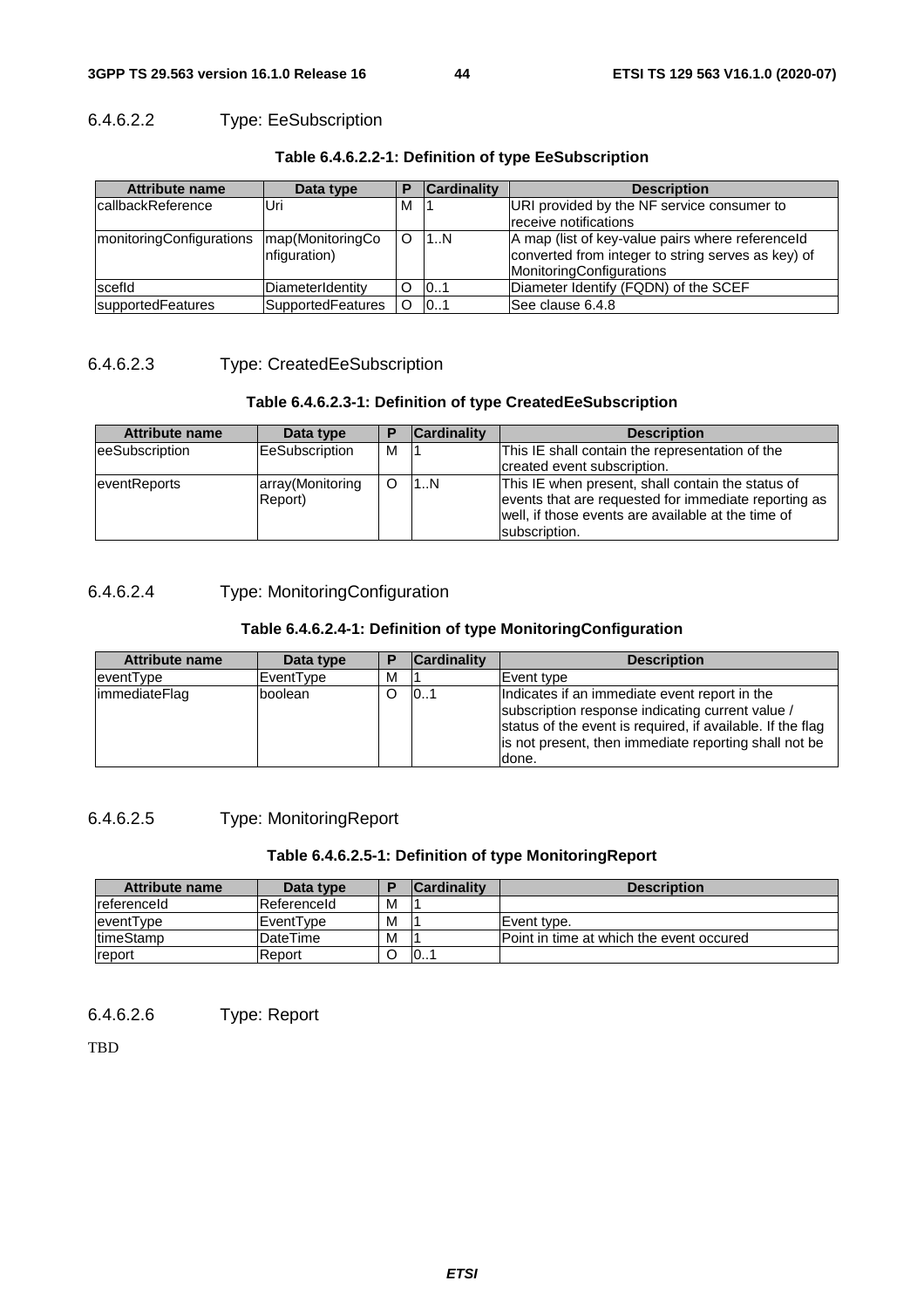#### 6.4.6.3 Simple data types and enumerations

#### 6.4.6.3.1 Introduction

This clause defines simple data types and enumerations that can be referenced from data structures defined in the previous clauses.

#### 6.4.6.3.2 Simple data types

The simple data types defined in table 6.4.6.3.2-1 shall be supported.

#### **Table 6.4.6.3.2-1: Simple data types**

| <b>Type Definition</b> | <b>Description</b>                                                                                                  |
|------------------------|---------------------------------------------------------------------------------------------------------------------|
| integer                | Referenceld is used as key in a map of Monitoring Configurations;<br>$\overline{\phantom{1}}$ see clause 6.4.6.2.4. |
|                        |                                                                                                                     |

### 6.4.7 Error Handling

#### 6.4.7.1 General

HTTP error handling shall be supported as specified in clause 5.2.4 of 3GPP TS 29.500 [4].

#### 6.4.7.2 Protocol Errors

Protocol errors handling shall be supported as specified in clause 5.2.7 of 3GPP TS 29.500 [4].

### 6.4.7.3 Application Errors

The common application errors defined in the Table 5.2.7.2-1 in 3GPP TS 29.500 [4] may also be used for the Nhss EventExposure service. The following application errors listed in Table 6.4.7.3-1 are specific for the Nhss\_EventExposure service.

| Table 6.4.7.3-1: Application errors |  |  |  |
|-------------------------------------|--|--|--|
|-------------------------------------|--|--|--|

| <b>Application Error</b>              | <b>HTTP status</b><br>code | <b>Description</b>                                                                                          |
|---------------------------------------|----------------------------|-------------------------------------------------------------------------------------------------------------|
| MONITORING NOT ALLOWED                | 403 Forbidden              | The subscriber does not have the<br>necessary subscription for monitoring<br>with the requested Event Type. |
| USER_NOT_FOUND                        | 404 Not Found              | The user does not exist                                                                                     |
| CONTEXT_NOT_FOUND                     | 404 Not Found              | It is used when no corresponding context<br>exists.                                                         |
| UNSUPPORTED_MONITORING_EVENT_TYPE     | 501 Not<br>Implemented     | The monitoring configuration contains<br>unsupported event type.                                            |
| UNSUPPORTED_MONITORING_REPORT_OPTIONS | 501 Not<br>Implemented     | The monitoring configuration contains<br>unsupported report options.                                        |

### 6.4.8 Feature Negotiation

The optional features in table 6.4.8-1 are defined for the Nhss\_EE API. They shall be negotiated using the extensibility mechanism defined in clause 6.6 of 3GPP TS 29.500 [4].

#### **Table 6.4.8-1: Supported Features**

| <b>Feature number</b> | Feature Name | <b>Description</b> |
|-----------------------|--------------|--------------------|
|                       |              |                    |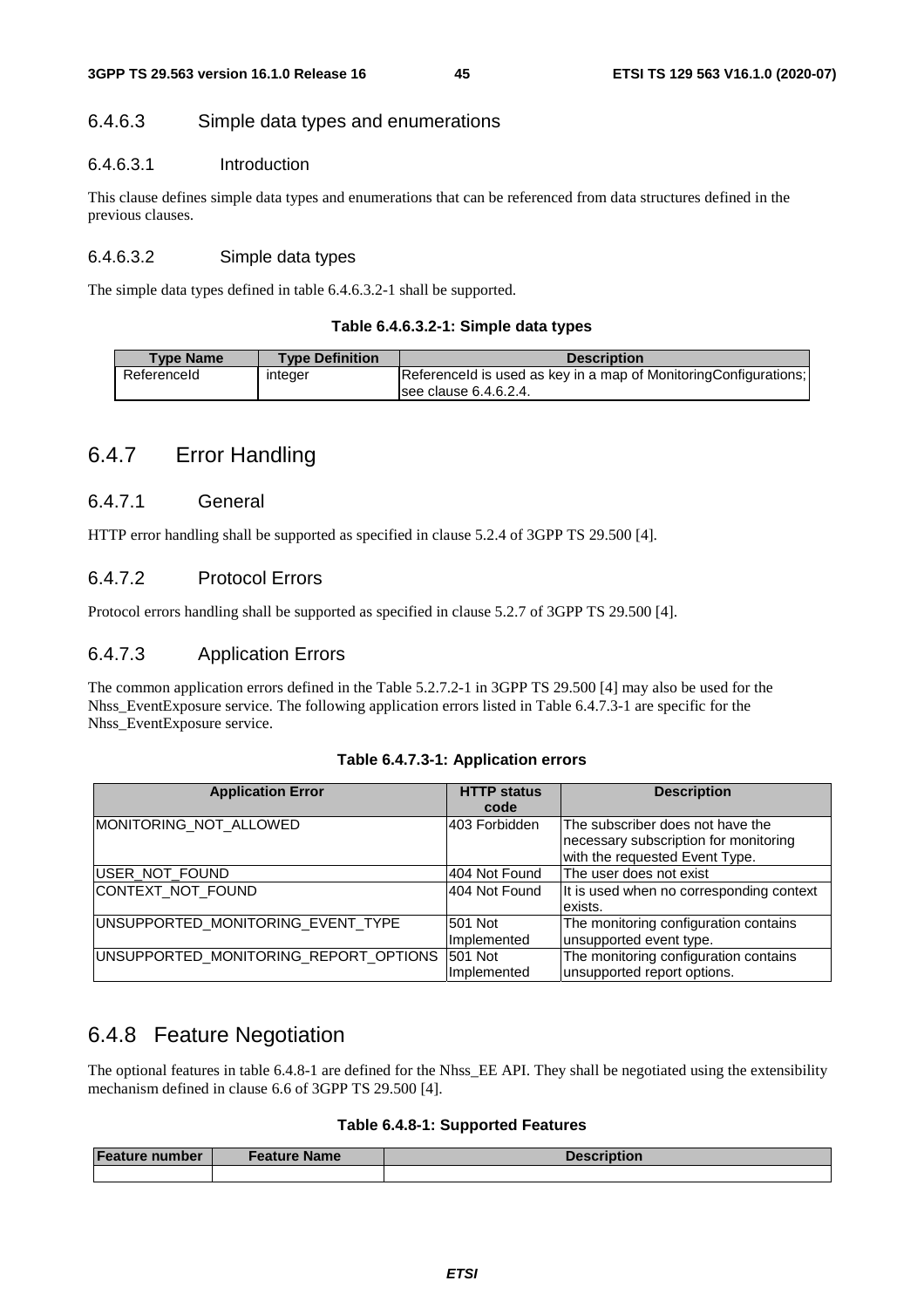### 6.4.9 Security

As indicated in 3GPP TS 33.501 [6] and 3GPP TS 29.500 [4], the access to the Nhss\_EE API may be authorized by means of the OAuth2 protocol (see IETF RFC 6749 [18]), based on local configuration, using the "Client Credentials" authorization grant, where the NRF (see 3GPP TS 29.510 [19]) plays the role of the authorization server.

If OAuth2 is used, an NF Service Consumer, prior to consuming services offered by the Nhss\_EE API, shall obtain a "token" from the authorization server, by invoking the Access Token Request service, as described in 3GPP TS 29.510 [19], clause 5.4.2.2.

NOTE: When multiple NRFs are deployed in a network, the NRF used as authorization server is the same NRF that the NF Service Consumer used for discovering the Nhss\_EE service.

The Nhss\_EE API defines a single scope "nhss-ee" for OAuth2 authorization (as specified in 3GPP TS 33.501 [6]) for the entire API, and it does not define any additional scopes at resource or operation level.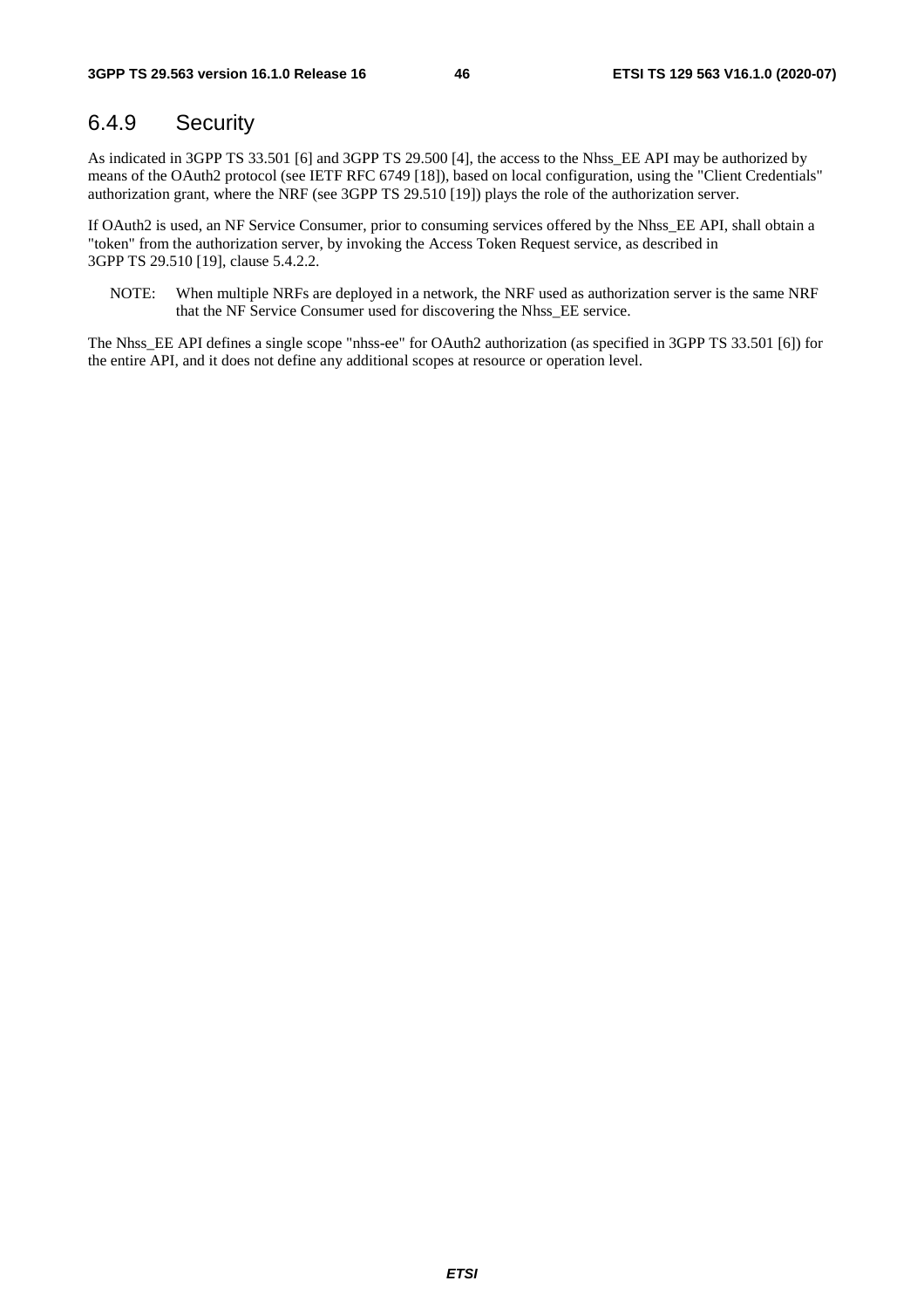## Annex A (normative): OpenAPI specification

### A.1 General

This Annex specifies the formal definition of the Nhss Service API(s). It consists of OpenAPI 3.0.0 specifications in YAML format.

This Annex takes precedence when being discrepant to other parts of the specification with respect to the encoding of information elements and methods within the API(s).

NOTE: The semantics and procedures, as well as conditions, e.g. for the applicability and allowed combinations of attributes or values, not expressed in the OpenAPI definitions but defined in other parts of the specification also apply.

Informative copies of the OpenAPI specification files contained in this 3GPP Technical Specification are available on a Git-based repository hosted in ETSI Forge, that uses the GitLab software version control system (see 3GPP TS 29.501 [5] clause 5.3.1 and 3GPP TR 21.900 [14] clause 5B).

## A.2 Nhss\_UEAuthentication API

```
openapi: 3.0.0 
info: 
   version: '1.0.0' 
   title: 'NhssUEAU' 
   description: | 
     HSS UE Authentication Service. 
     © 2019, 3GPP Organizational Partners (ARIB, ATIS, CCSA, ETSI, TSDSI, TTA, TTC). 
     All rights reserved. 
externalDocs: 
   description: 3GPP TS 29.563 HSS Services for Interworking With UDM, version 16.1.0 
   url: 'http://www.3gpp.org/ftp/Specs/archive/29_series/29.563/' 
servers: 
   - url: '{apiRoot}/nhss-ueau/v1' 
     variables: 
       apiRoot: 
         default: https://example.com 
         description: apiRoot as defined in clause 4.4 of 3GPP TS 29.501. 
security: 
    - oAuth2ClientCredentials: 
     - nhss-ueau 
   - {} 
paths: 
   /generate-av: 
     post: 
       summary: Generate authentication vector for the UE 
       operationId: GenerateAV 
       tags: 
          - Generate Auth Vector 
       requestBody: 
         content: 
           application/json: 
              schema: 
                $ref: '#/components/schemas/AvGenerationRequest' 
         required: true 
       responses: 
          '200': 
           description: Expected response to a valid request 
            content: 
              application/json: 
                schema: 
                  $ref: '#/components/schemas/AvGenerationResponse' 
          '400': 
            $ref: 'TS29571_CommonData.yaml#/components/responses/400' 
          '403':
```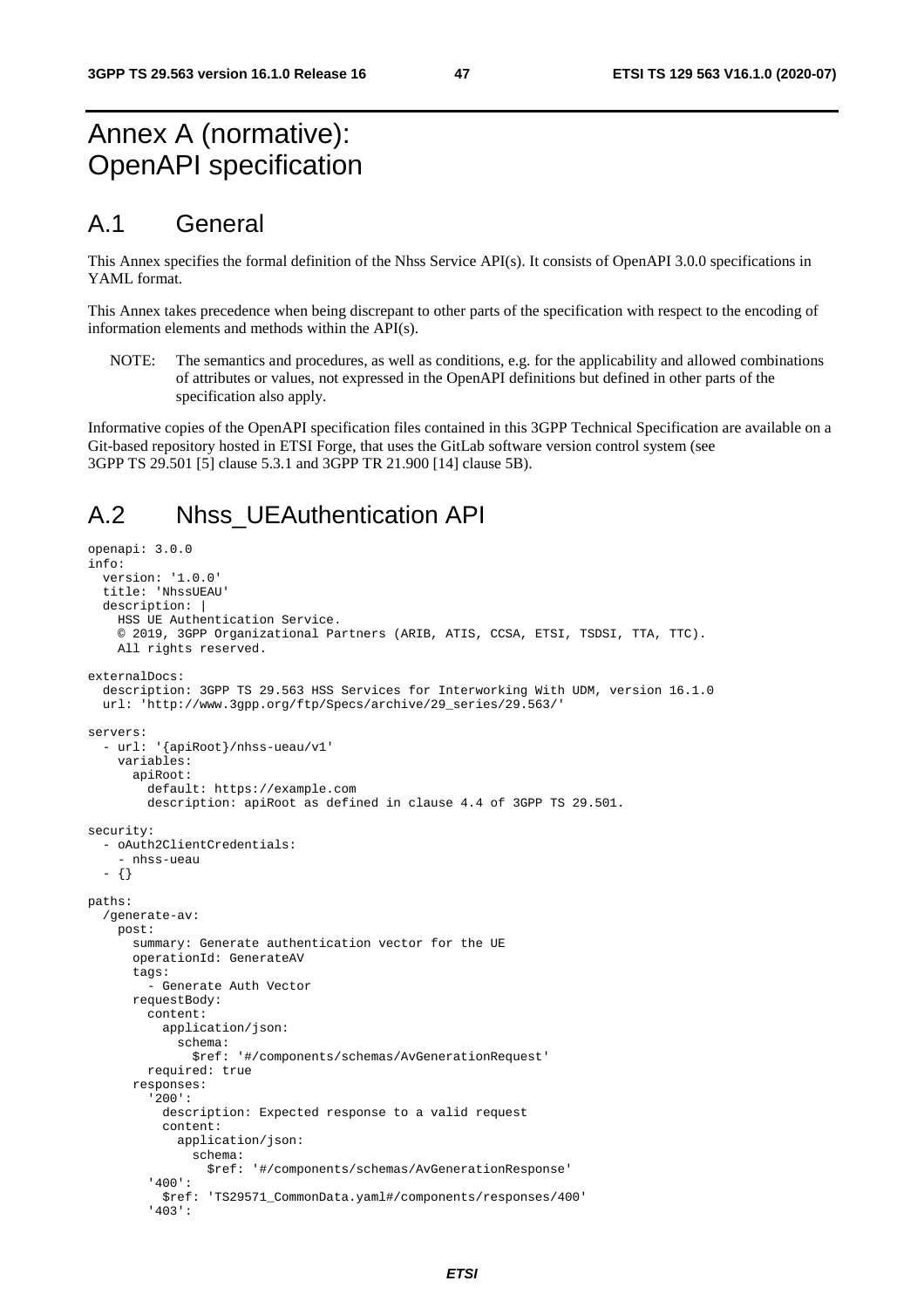#### **3GPP TS 29.563 version 16.1.0 Release 16 48 ETSI TS 129 563 V16.1.0 (2020-07)**

 \$ref: 'TS29571\_CommonData.yaml#/components/responses/403' '404': \$ref: 'TS29571\_CommonData.yaml#/components/responses/404' '500': \$ref: 'TS29571\_CommonData.yaml#/components/responses/500' '501': \$ref: 'TS29571\_CommonData.yaml#/components/responses/501' '503': \$ref: 'TS29571\_CommonData.yaml#/components/responses/503' default: description: Unexpected error components: securitySchemes: oAuth2ClientCredentials: type: oauth2 flows: clientCredentials: tokenUrl: '{nrfApiRoot}/oauth2/token' scopes: nhss-ueau: Access to the nhss-ueau API schemas: # COMPLEX TYPES: AvGenerationRequest: type: object required: - imsi - authType - servingNetworkName properties: imsi: type: string pattern: '^[0-9]{5,15}\$' authType: \$ref: 'TS29503\_Nudm\_UEAU.yaml#/components/schemas/AuthType' servingNetworkName: \$ref: 'TS29503\_Nudm\_UEAU.yaml#/components/schemas/ServingNetworkName' resynchronizationInfo: \$ref: 'TS29503\_Nudm\_UEAU.yaml#/components/schemas/ResynchronizationInfo' AvGenerationResponse: type: object oneOf: - required: - avEapAkaPrime - required: - av5GHeAka properties: avEapAkaPrime: \$ref: 'TS29503\_Nudm\_UEAU.yaml#/components/schemas/AvEapAkaPrime' av5GHeAka: \$ref: 'TS29503\_Nudm\_UEAU.yaml#/components/schemas/Av5GHeAka'

```
# SIMPLE TYPES:
```
openapi: 3.0.0

```
# ENUMS:
```
## A.3 Nhss\_SubscriberDataManagement API

```
info: 
   version: '1.0.0' 
   title: 'Nhss_SDM' 
  description:
    HSS Subscriber Data Management. 
    © 2020, 3GPP Organizational Partners (ARIB, ATIS, CCSA, ETSI, TSDSI, TTA, TTC). 
    All rights reserved.
```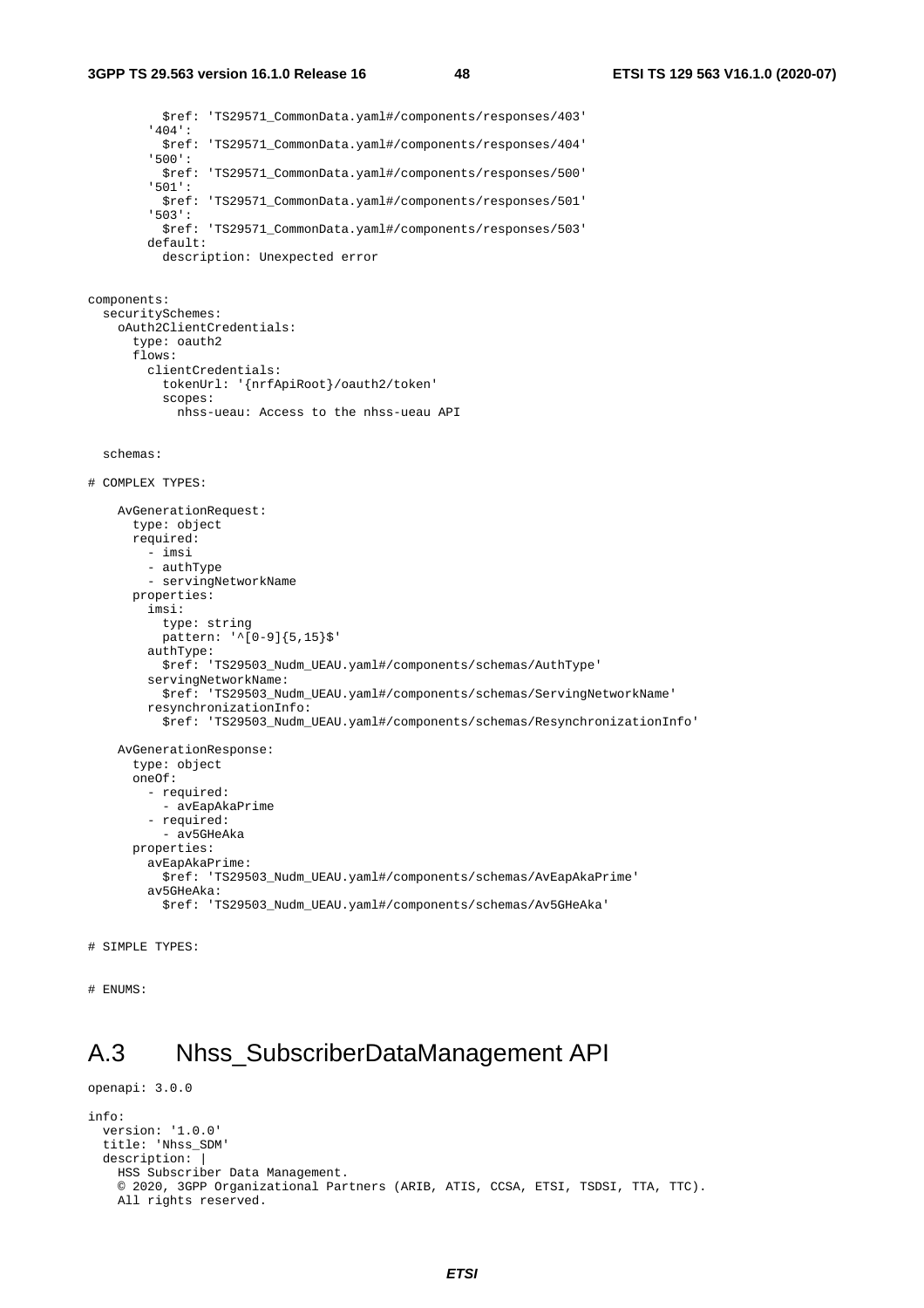```
externalDocs: 
   description: 3GPP TS 29.563 HSS Services for Interworking With UDM, version 16.1.0 
   url: 'http://www.3gpp.org/ftp/Specs/archive/29_series/29.563/' 
servers: 
   - url: '{apiRoot}/nhss-sdm/v1' 
     variables: 
       apiRoot: 
         default: https://example.com 
         description: apiRoot as defined in clause 4.4 of 3GPP TS 29.501. 
security: 
   - oAuth2ClientCredentials: 
      - nhss-sdm 
   - {} 
paths: 
   /{ueId}/ue-context-in-pgw-data: 
     get: 
       summary: Retrieve the UE Context In PGW 
       operationId: GetUeCtxInPgwData 
       tags: 
         - UE Context In PGW Data Retrieval 
       parameters: 
          - name: ueId 
           in: path 
           description: Identifier of the UE 
           required: true 
           schema: 
              type: string 
              pattern: '^(imsi-[0-9]{5,15})$' 
       responses: 
          '200': 
           description: Expected response to a valid request 
            content: 
              application/json: 
                schema: 
                  $ref: '#/components/schemas/UeContextInPgwData' 
          '400': 
           $ref: 'TS29571_CommonData.yaml#/components/responses/400' 
          '404': 
           $ref: 'TS29571_CommonData.yaml#/components/responses/404' 
          '500': 
           $ref: 'TS29571_CommonData.yaml#/components/responses/500' 
          '503': 
           $ref: 'TS29571_CommonData.yaml#/components/responses/503' 
          default: 
           description: Unexpected error 
   /{ueId}/subscriptions: 
     post: 
       summary: subscribe to notifications 
       operationId: Subscribe 
       tags: 
         - Subscription Creation 
       parameters: 
          - name: ueId 
           in: path 
           description: IMSI of the user 
           required: true 
            schema: 
              type: string 
              pattern: '^(imsi-[0-9]{5,15})$' 
       requestBody: 
          content: 
           application/json: 
              schema: 
                $ref: '#/components/schemas/SubscriptionData' 
         required: true 
       responses: 
          '201': 
           description: Expected response to a valid request 
           content: 
              application/json: 
                schema: 
                  $ref: '#/components/schemas/SubscriptionData' 
           headers:
```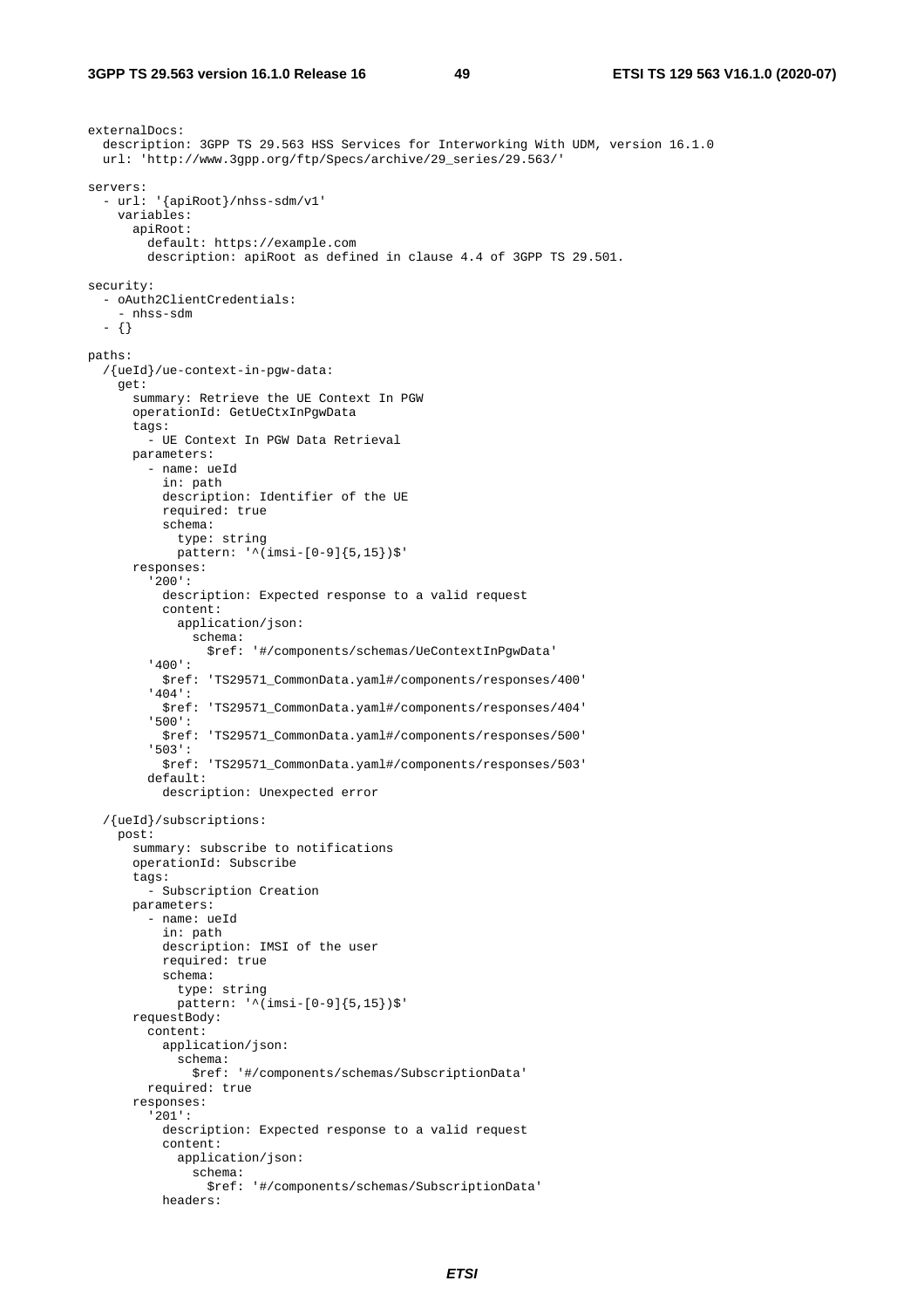```
 Location: 
                description: 'Contains the URI of the newly created resource, according to the 
structure: {apiRoot}/nhss-sdm/<apiVersion>/{ueId}/subscriptions/{subscriptionId}' 
                required: true 
                schema: 
                  type: string 
          '400': 
           $ref: 'TS29571_CommonData.yaml#/components/responses/400' 
          '404': 
           $ref: 'TS29571_CommonData.yaml#/components/responses/404' 
          '500': 
           $ref: 'TS29571_CommonData.yaml#/components/responses/500' 
          '501': 
            $ref: 'TS29571_CommonData.yaml#/components/responses/501' 
          '503': 
           $ref: 'TS29571_CommonData.yaml#/components/responses/503' 
        defan1t: description: Unexpected error 
       callbacks: 
         datachangeNotification: 
            '{request.body#/callbackReference}': 
              post: 
                requestBody: 
                  required: true 
                  content: 
                    application/json: 
                      schema: 
                         $ref: 'TS29503_Nudm_SDM.yaml#/components/schemas/ModificationNotification' 
                responses: 
                   '204': 
                    description: Successful Notification response 
                  '400': 
                    $ref: 'TS29571_CommonData.yaml#/components/responses/400' 
                  '404': 
                    $ref: 'TS29571_CommonData.yaml#/components/responses/404' 
                  '500': 
                    $ref: 'TS29571_CommonData.yaml#/components/responses/500' 
                   '503': 
                    $ref: 'TS29571_CommonData.yaml#/components/responses/503' 
                  default: 
                    description: Unexpected error 
   /{ueId}/subscriptions/{subscriptionId}: 
     delete: 
       summary: unsubscribe from notifications 
       operationId: Unsubscribe 
       tags: 
          - Subscription Deletion 
       parameters: 
         - name: ueId 
           in: path 
           description: IMSI of the user 
           required: true 
           schema: 
             type: string 
             pattern: '^(imsi-[0-9]{5,15})$' 
          - name: subscriptionId 
           in: path 
           description: Id of the Subscription 
           required: true 
           schema: 
             type: string 
       responses: 
          '204': 
           description: Successful response 
          '400': 
           $ref: 'TS29571_CommonData.yaml#/components/responses/400' 
          '404': 
           $ref: 'TS29571_CommonData.yaml#/components/responses/404' 
          '500': 
            $ref: 'TS29571_CommonData.yaml#/components/responses/500' 
          '503': 
           $ref: 'TS29571_CommonData.yaml#/components/responses/503' 
         default: 
           description: Unexpected error 
     patch: 
       summary: modify the subscription 
       operationId: Modify
```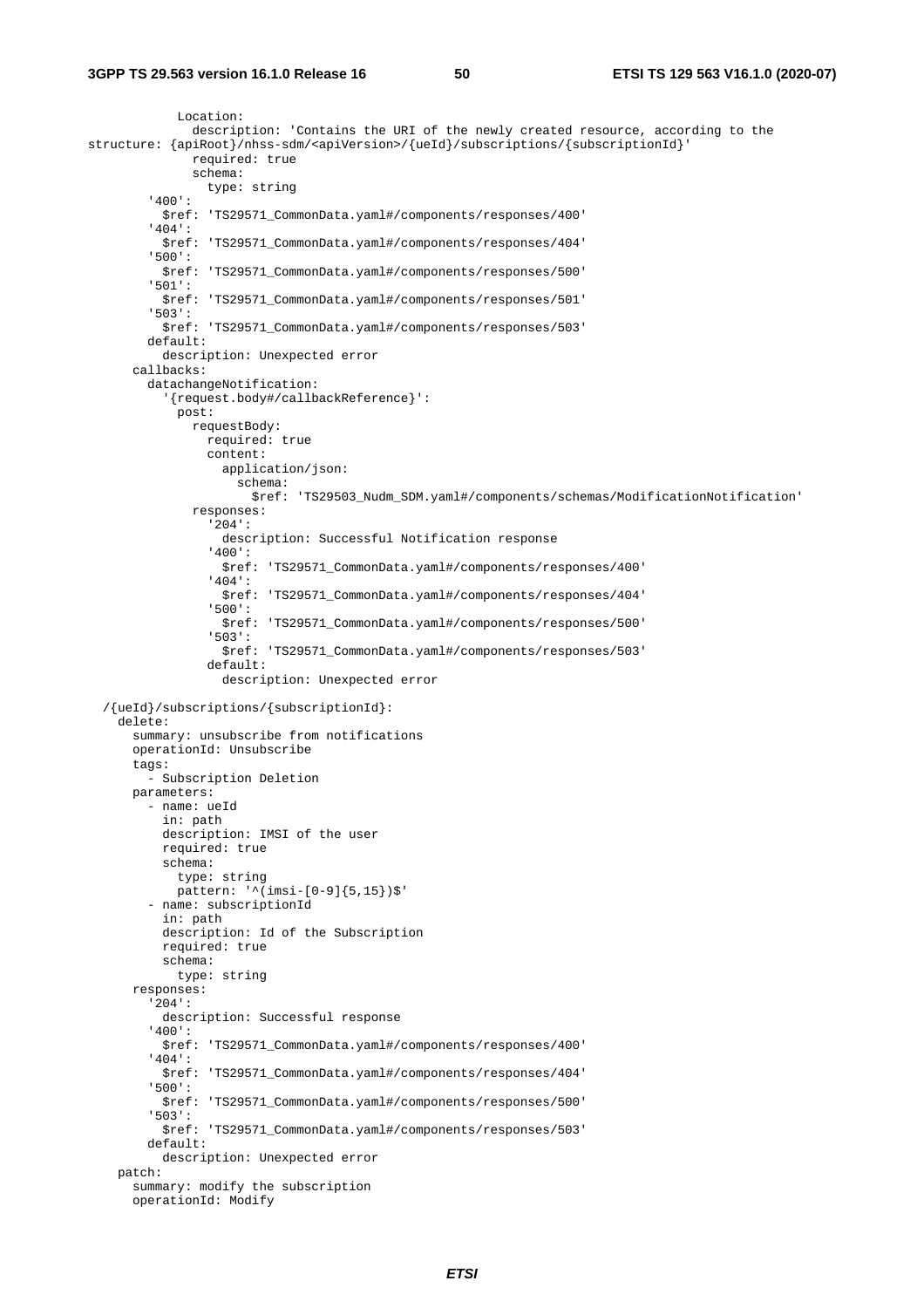#### **3GPP TS 29.563 version 16.1.0 Release 16 51 ETSI TS 129 563 V16.1.0 (2020-07)**

```
 tags: 
          - Subscription Modification 
       parameters: 
          - name: ueId 
            in: path 
            description: IMSI of the user 
            required: true 
            schema: 
              type: string 
              pattern: '^(imsi-[0-9]{5,15})$' 
          - name: subscriptionId 
            in: path 
            description: Id of the Subscription 
            required: true 
            schema: 
             type: string 
       requestBody: 
          content: 
            application/json-patch+json: 
              schema: 
                type: array 
                items: 
                   $ref: 'TS29571_CommonData.yaml#/components/schemas/PatchItem' 
                minItems: 1 
         required: true 
       responses: 
          '204': 
            description: Successful modification 
          '400': 
            $ref: 'TS29571_CommonData.yaml#/components/responses/400' 
          '403': 
            $ref: 'TS29571_CommonData.yaml#/components/responses/403' 
          '404': 
            $ref: 'TS29571_CommonData.yaml#/components/responses/404' 
          '500': 
            $ref: 'TS29571_CommonData.yaml#/components/responses/500' 
          '503': 
            $ref: 'TS29571_CommonData.yaml#/components/responses/503' 
         default: 
            description: Unexpected error 
components: 
   securitySchemes: 
     oAuth2ClientCredentials: 
       type: oauth2 
       flows: 
         clientCredentials: 
            tokenUrl: '{nrfApiRoot}/oauth2/token' 
            scopes: 
              nhss-sdm: Access to the nhss-sdm API 
   schemas: 
# COMPLEX TYPES: 
     UeContextInPgwData: 
       type: object 
       properties: 
         pgwInfo: 
            type: array 
            items: 
              $ref: 'TS29503_Nudm_SDM.yaml#/components/schemas/PgwInfo' 
           minItems: 1 
          emergencyFqdn: 
            type: string 
     SubscriptionData: 
       type: object 
       # FFS 
# SIMPLE TYPES: 
# ENUMS:
```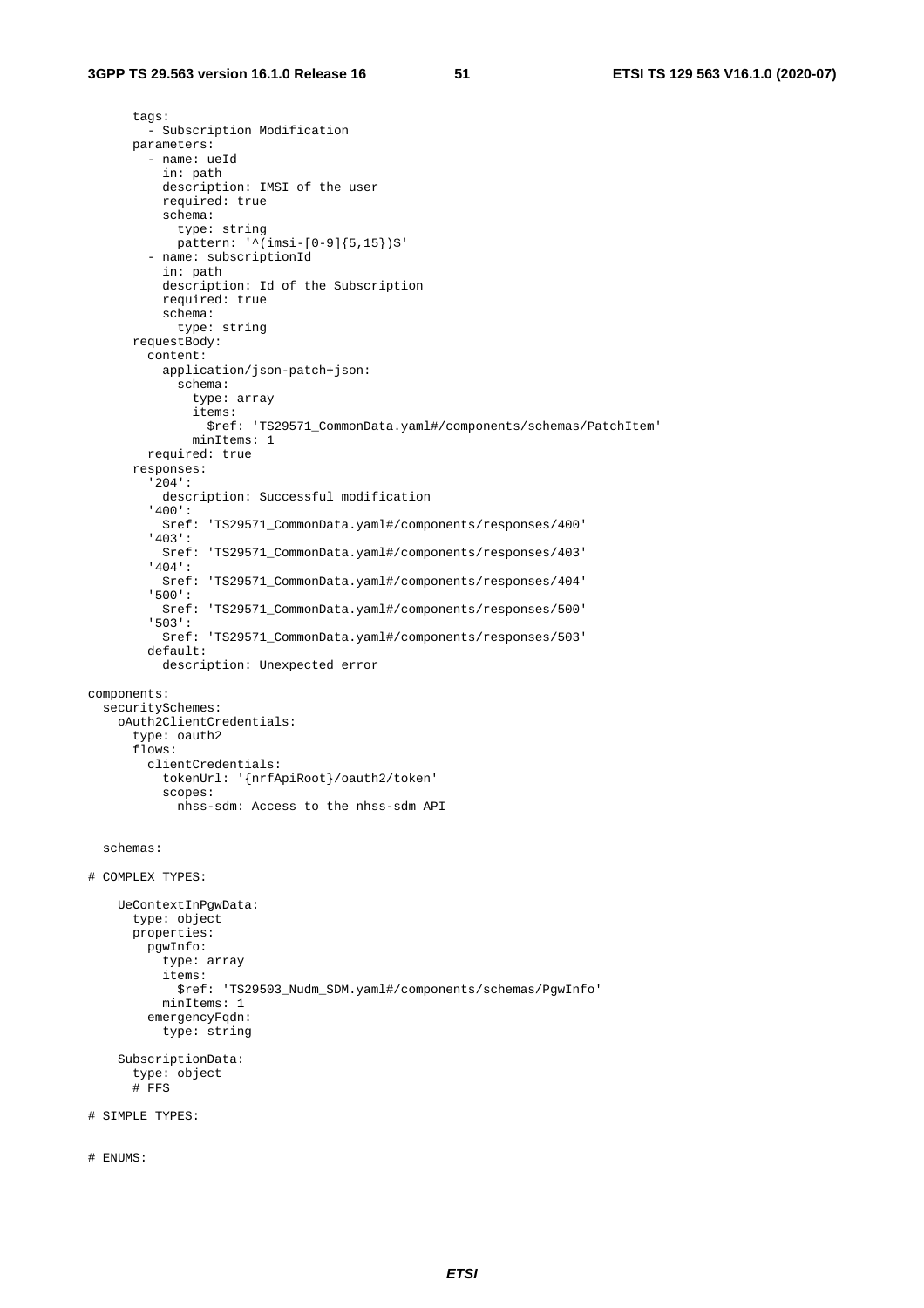openapi: 3.0.0

## A.4 Nhss\_UEContextManagement API

```
info: 
   version: '1.0.0' 
   title: 'Nhss_UECM' 
   description: | 
     HSS UE Context Management 
     © 2020, 3GPP Organizational Partners (ARIB, ATIS, CCSA, ETSI, TSDSI, TTA, TTC). 
     All rights reserved. 
externalDocs: 
   description: 3GPP TS 29.563 HSS Services for Interworking With UDM, version 16.1.0 
   url: 'http://www.3gpp.org/ftp/Specs/archive/29_series/29.563/' 
servers: 
   - url: '{apiRoot}/nhss-uecm/v1' 
     variables: 
       apiRoot: 
         default: https://example.com 
         description: apiRoot as defined in clause 4.4 of 3GPP TS 29.501. 
security: 
   - oAuth2ClientCredentials: 
     - nhss-uecm 
   - {} 
paths: 
   /deregister-sn: 
     post: 
       summary: MME/SGSN Deregistration 
       operationId: DeregisterSN 
       tags: 
          - MME/SGSN Deregistration 
       requestBody: 
         content: 
           application/json: 
              schema: 
                $ref: '#/components/schemas/DeregistrationRequest' 
         required: true 
       responses: 
          '204': 
           description: No content 
          '400': 
           $ref: 'TS29571_CommonData.yaml#/components/responses/400' 
          '404': 
           $ref: 'TS29571_CommonData.yaml#/components/responses/404' 
          '500': 
           $ref: 'TS29571_CommonData.yaml#/components/responses/500' 
          '501': 
            $ref: 'TS29571_CommonData.yaml#/components/responses/501' 
          '503': 
           $ref: 'TS29571_CommonData.yaml#/components/responses/503' 
         default: 
           description: Unexpected error 
   /imei-update: 
     post: 
       summary: IMEI Update 
       operationId: IMEIUpdate 
       tags: 
          - IMEI Update 
       requestBody: 
         content: 
           application/json: 
              schema: 
                $ref: '#/components/schemas/ImeiUpdateInfo' 
         required: true 
       responses: 
          '204': 
           description: No content 
          '400': 
           $ref: 'TS29571_CommonData.yaml#/components/responses/400' 
          '404': 
           $ref: 'TS29571_CommonData.yaml#/components/responses/404' 
          '500':
```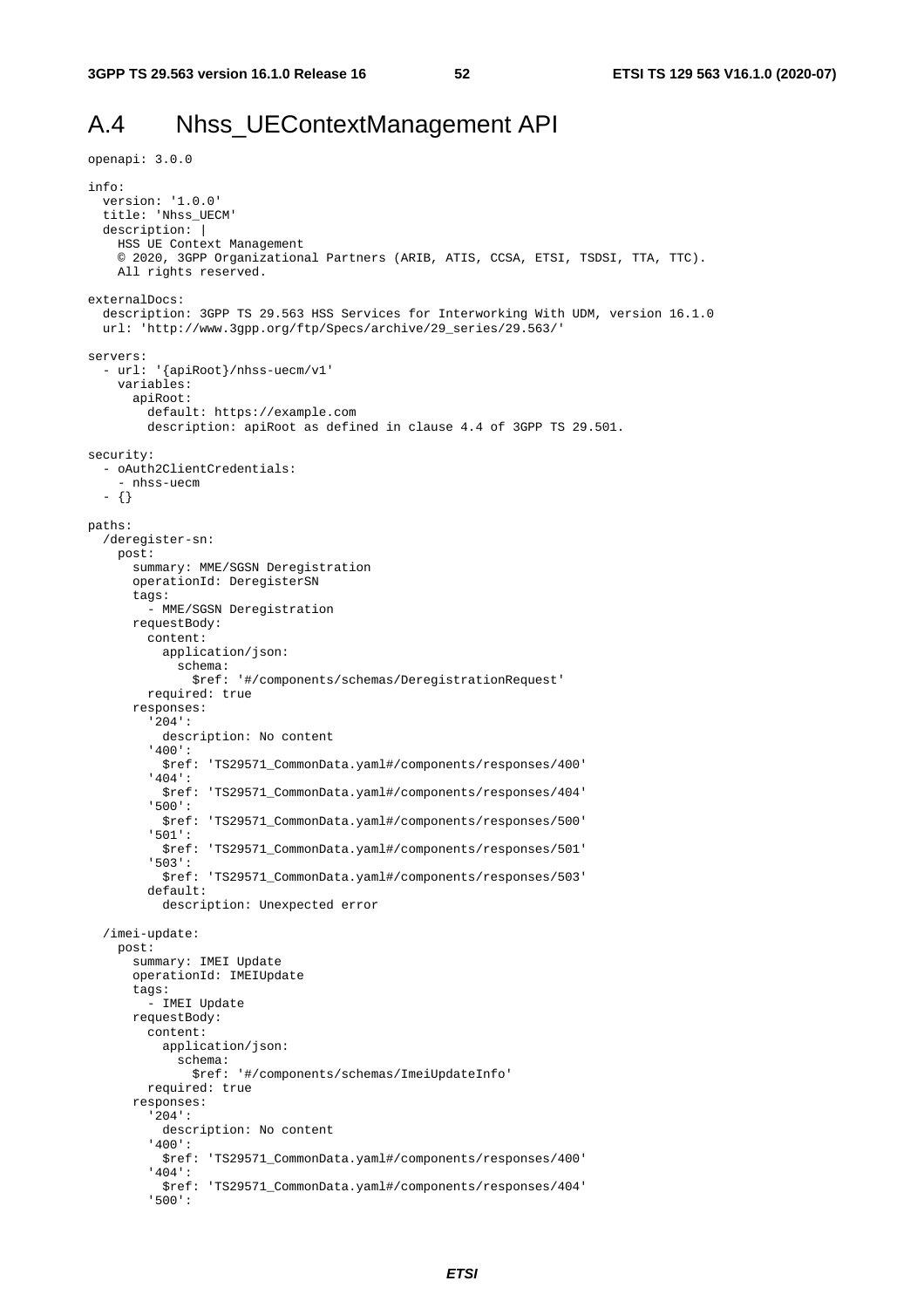```
 $ref: 'TS29571_CommonData.yaml#/components/responses/500' 
          '501': 
           $ref: 'TS29571_CommonData.yaml#/components/responses/501' 
          '503': 
           $ref: 'TS29571_CommonData.yaml#/components/responses/503' 
          default: 
           description: Unexpected error 
components: 
   securitySchemes: 
    oAuth2ClientCredentials: 
       type: oauth2 
       flows: 
         clientCredentials: 
           tokenUrl: '{nrfApiRoot}/oauth2/token' 
           scopes: 
              nhss-uecm: Access to the nhss-uecm API 
   schemas: 
# COMPLEX TYPES: 
     DeregistrationRequest: 
       type: object 
       required: 
         - imsi 
         - deregReason 
       properties: 
         imsi: 
           type: string 
          pattern: '^[0-9]{5,15}$'
         deregReason: 
           $ref: '#/components/schemas/DeregistrationReason' 
     ImeiUpdateInfo: 
       type: object 
       required: 
          - imsi 
       oneOf: 
         - required: [ imei ] 
          - required: [ imeisv ] 
       properties: 
         imsi: 
           type: string 
           pattern: '^[0-9]{5,15}$' 
          imei: 
           type: string 
           pattern: '^[0-9]{14,15}$' 
          imeisv: 
           type: string 
           pattern: '^[0-9]{16}$' 
# SIMPLE TYPES: 
# ENUMS: 
     DeregistrationReason: 
       anyOf: 
          - type: string 
            enum: 
              - UE_INITIAL_AND_SINGLE_REGISTRATION 
              - UE_INITIAL_AND_DUAL_REGISTRATION 
              - EPS_TO_5GS_MOBILITY 
          - type: string 
A.5 Nhss_EE API 
openapi: 3.0.0
```

```
info: 
   version: '1.0.0' 
   title: 'Nhss_EE' 
   description: | 
    HSS Event Exposure 
     © 2020, 3GPP Organizational Partners (ARIB, ATIS, CCSA, ETSI, TSDSI, TTA, TTC).
```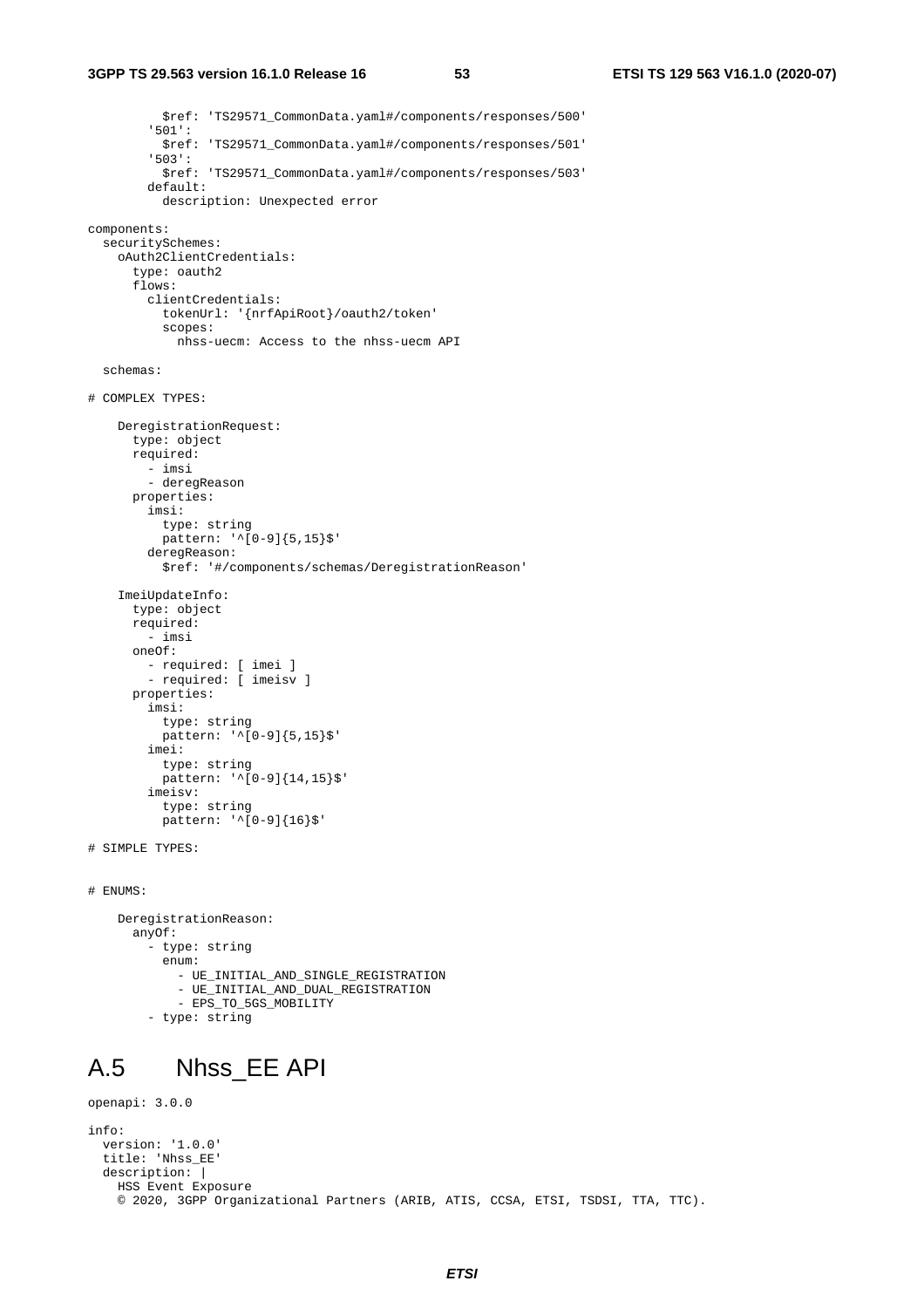```
 All rights reserved. 
externalDocs: 
   description: 3GPP TS 29.563 HSS Services for Interworking With UDM, version 16.1.0 
   url: 'http://www.3gpp.org/ftp/Specs/archive/29_series/29.563/' 
servers: 
   - url: '{apiRoot}/nhss-ee/v1' 
     variables: 
       apiRoot: 
         default: https://example.com 
         description: apiRoot as defined in clause 4.4 of 3GPP TS 29.501. 
security: 
   - {} 
   - oAuth2ClientCredentials: 
     - nhss-ee 
paths: 
   /{ueId}/ee-subscriptions: 
    post: 
       summary: Subscribe 
       operationId: CreateEeSubscription 
       tags: 
          - EE Subscription (Collection) 
       parameters: 
          - name: ueId 
           in: path 
           description: IMSI of the subscriber 
           required: true 
           schema: 
              $ref: '#/components/schemas/Imsi' 
       requestBody: 
         content: 
           application/json: 
              schema: 
                $ref: '#/components/schemas/EeSubscription' 
         required: true 
       responses: 
          '201': 
           description: Expected response to a valid request 
           content: 
              application/json: 
                schema: 
                  $ref: '#/components/schemas/CreatedEeSubscription' 
           headers: 
              Location: 
                description: 'Contains the URI of the newly created resource, according to the 
structure: {apiRoot}/nhss-ee/v1/{ueIdentity}/ee-subscriptions/{subscriptionId}' 
                required: true 
                schema: 
                  type: string 
          '400': 
            $ref: 'TS29571_CommonData.yaml#/components/responses/400' 
          '403': 
           $ref: 'TS29571_CommonData.yaml#/components/responses/403' 
          '404': 
            $ref: 'TS29571_CommonData.yaml#/components/responses/404' 
          '500': 
           $ref: 'TS29571_CommonData.yaml#/components/responses/500' 
          '501': 
            $ref: 'TS29571_CommonData.yaml#/components/responses/501' 
          '503': 
            $ref: 'TS29571_CommonData.yaml#/components/responses/503' 
         default: 
           description: Unexpected error 
       callbacks: 
          eventOccurrenceNotification: 
            '{request.body#/callbackReference}': 
              post: 
                requestBody: 
                  required: true 
                  content: 
                     application/json: 
                       schema: 
                         type: array 
                         items: 
                           $ref: '#/components/schemas/MonitoringReport'
```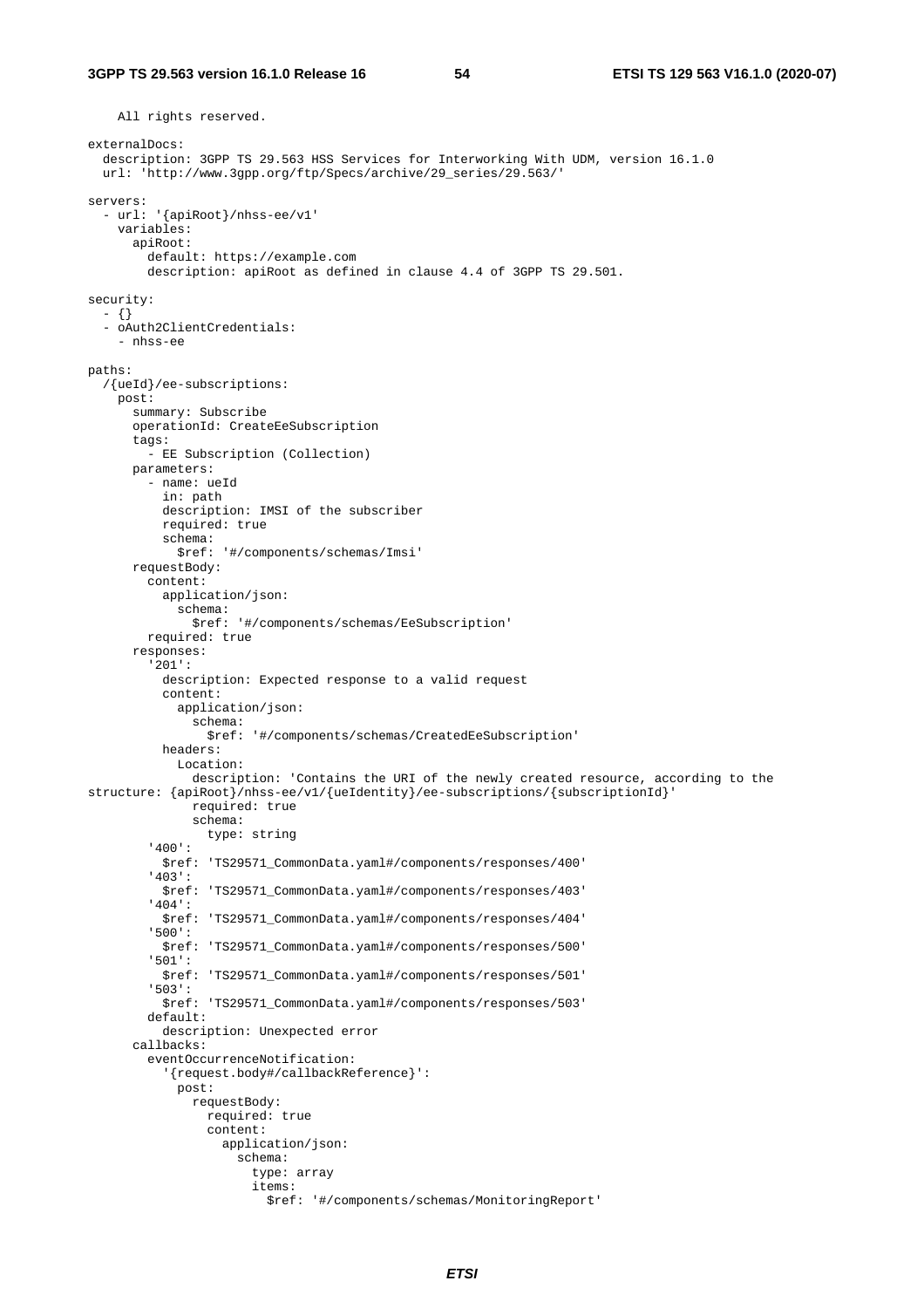minItems: 1

 responses: '204': description: Successful Notification response '400': \$ref: 'TS29571\_CommonData.yaml#/components/responses/400' '404': \$ref: 'TS29571\_CommonData.yaml#/components/responses/404' '500': \$ref: 'TS29571\_CommonData.yaml#/components/responses/500' '503': \$ref: 'TS29571\_CommonData.yaml#/components/responses/503' default: description: Unexpected error /{ueId}/ee-subscriptions/{subscriptionId}: delete: summary: Unsubscribe operationId: DeleteEeSubscription tags: - Delete EE Subscription parameters: - name: ueId in: path description: IMSI of the subscriber required: true schema: \$ref: '#/components/schemas/Imsi' - name: subscriptionId in: path description: Id of the EE Subscription required: true schema: type: string responses: '204': description: Successful response '400': \$ref: 'TS29571\_CommonData.yaml#/components/responses/400' '404': \$ref: 'TS29571\_CommonData.yaml#/components/responses/404' '500': \$ref: 'TS29571\_CommonData.yaml#/components/responses/500' '503': \$ref: 'TS29571\_CommonData.yaml#/components/responses/503' default: description: Unexpected error patch: summary: Patch operationId: UpdateEeSubscription tags: - Update EE Subscription parameters: - name: ueId in: path description: IMSI of the subscriber required: true schema: \$ref: '#/components/schemas/Imsi' - name: subscriptionId in: path description: Id of the EE Subscription required: true schema: type: string requestBody: content: application/json-patch+json: schema: type: array items: \$ref: 'TS29571\_CommonData.yaml#/components/schemas/PatchItem' minItems: 1 required: true responses: '200': description: Expected response to a valid request content: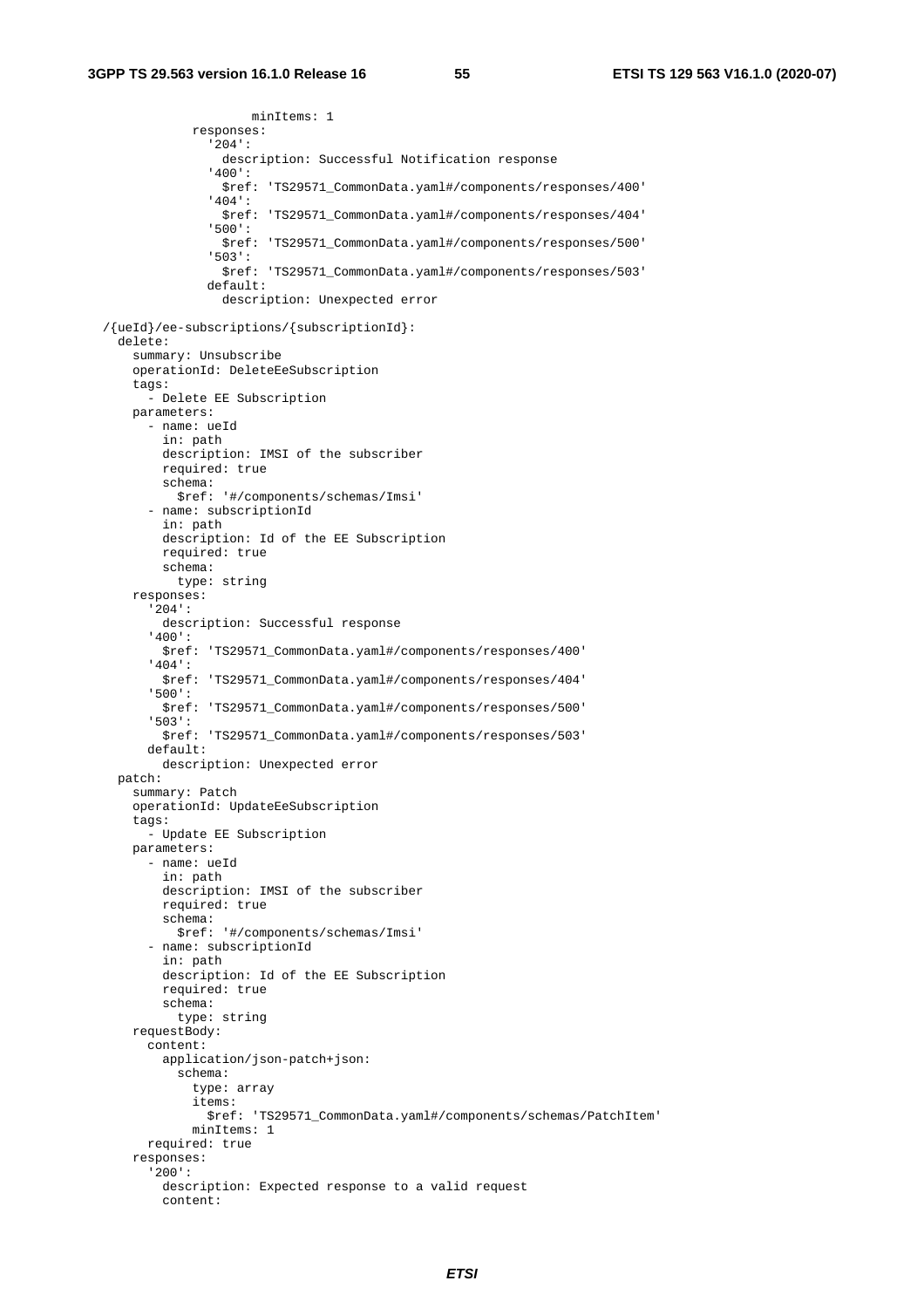application/json: schema: \$ref: 'TS29571\_CommonData.yaml#/components/schemas/PatchResult' '204': description: Successful response '403': \$ref: 'TS29571\_CommonData.yaml#/components/responses/403' '404': \$ref: 'TS29571\_CommonData.yaml#/components/responses/404' default: description: Unexpected error components: securitySchemes: oAuth2ClientCredentials: type: oauth2 flows: clientCredentials: tokenUrl: '{nrfApiRoot}/oauth2/token' scopes: nhss-ee: Access to the nhss-ee API schemas: # COMPLEX TYPES: Imsi: type: string  $p$ attern: '^(imsi-[0-9]{5,15})\$' EeSubscription: type: object required: - callbackReference properties: callbackReference: \$ref: 'TS29571\_CommonData.yaml#/components/schemas/Uri' scefId: \$ref: 'TS29571\_CommonData.yaml#/components/schemas/DiameterIdentity' monitoringConfigurations: description: A map (list of key-value pairs where ReferenceId serves as key) of MonitoringConfigurations type: object additionalProperties: \$ref: '#/components/schemas/MonitoringConfiguration' minProperties: 1 supportedFeatures: \$ref: 'TS29571\_CommonData.yaml#/components/schemas/SupportedFeatures' CreatedEeSubscription: type: object required: - eeSubscription properties: eeSubscription: \$ref: '#/components/schemas/EeSubscription' eventReports: type: array items: \$ref: '#/components/schemas/MonitoringReport' minItems: 1 MonitoringConfiguration: type: object required: - eventType properties: eventType: \$ref: 'TS29503\_Nudm\_EE.yaml#/components/schemas/EventType' immediateReport: type: boolean MonitoringReport: type: object required: - referenceId - eventType - timeStamp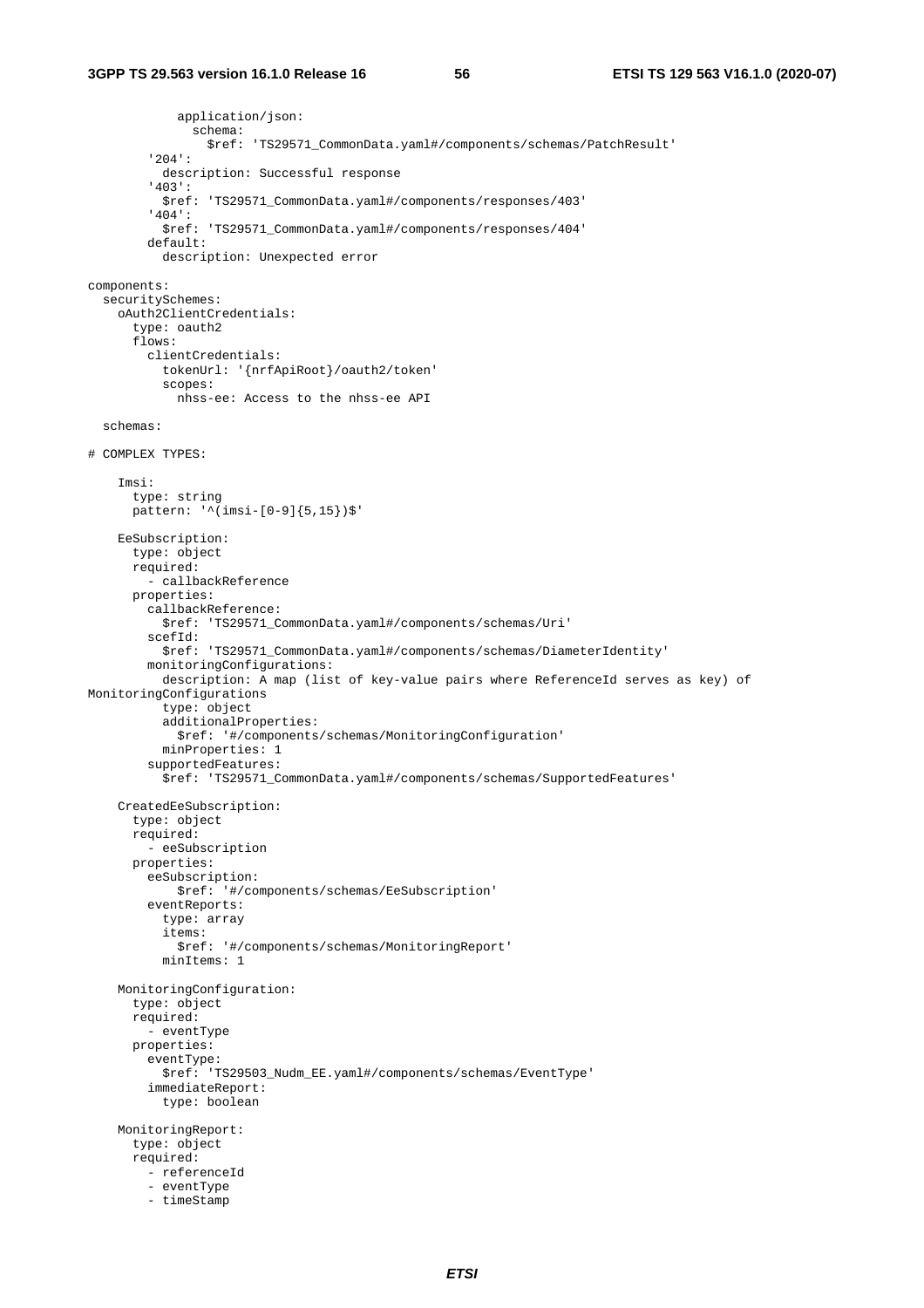properties: referenceId: \$ref: '#/components/schemas/ReferenceId' eventType: \$ref: 'TS29503\_Nudm\_EE.yaml#/components/schemas/EventType' timeStamp: \$ref: 'TS29571\_CommonData.yaml#/components/schemas/DateTime' report: \$ref: '#/components/schemas/Report'

 Report: type: object # TBD

# SIMPLE TYPES:

 ReferenceId: type: integer

# ENUMS: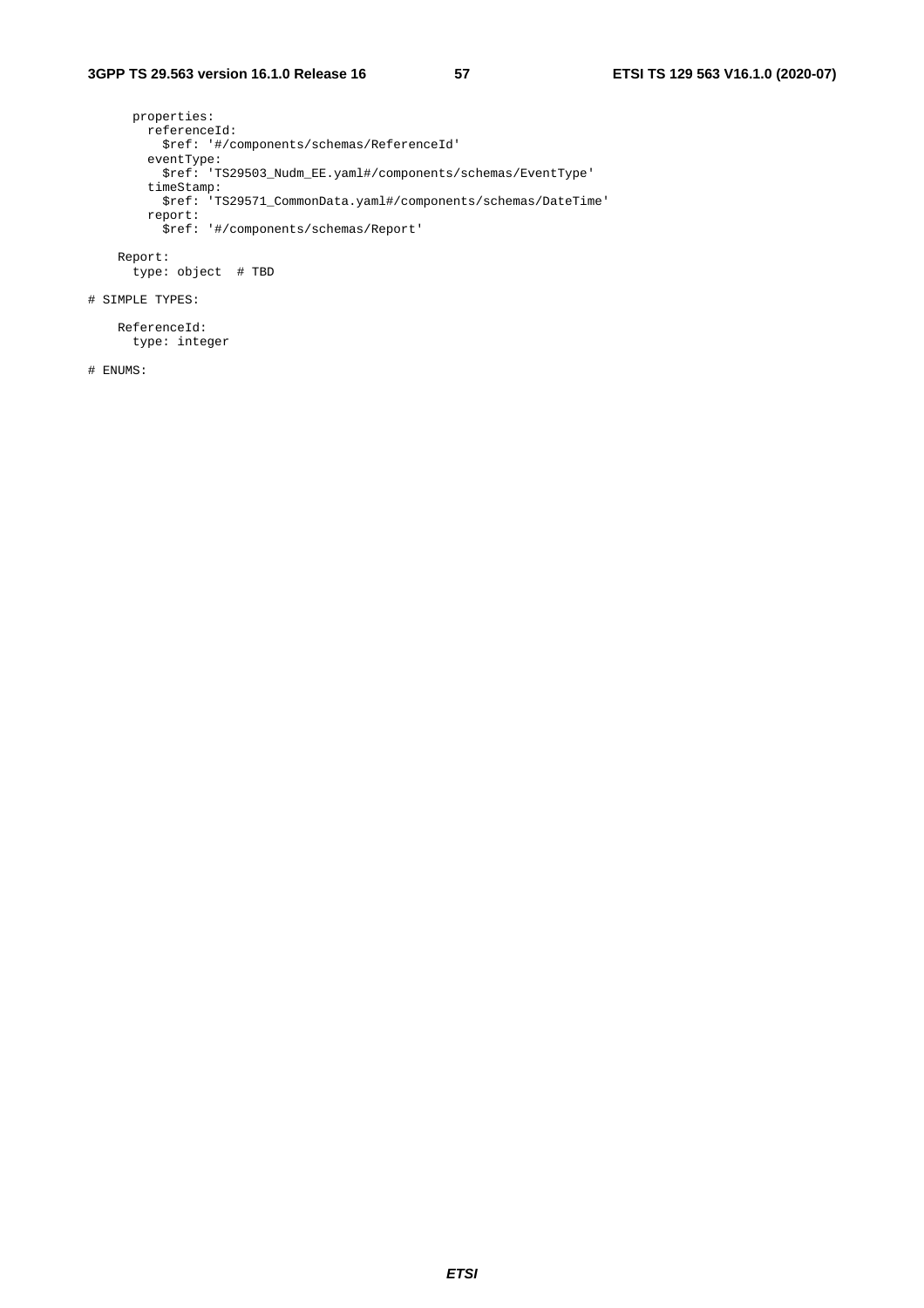## Annex B (informative): Withdrawn API versions

## B.1 General

This Annex lists withdrawn API versions of the APIs defined in the present specification. 3GPP TS 29.501 [5] clause 4.3.1.6 describes the withdrawal of API versions.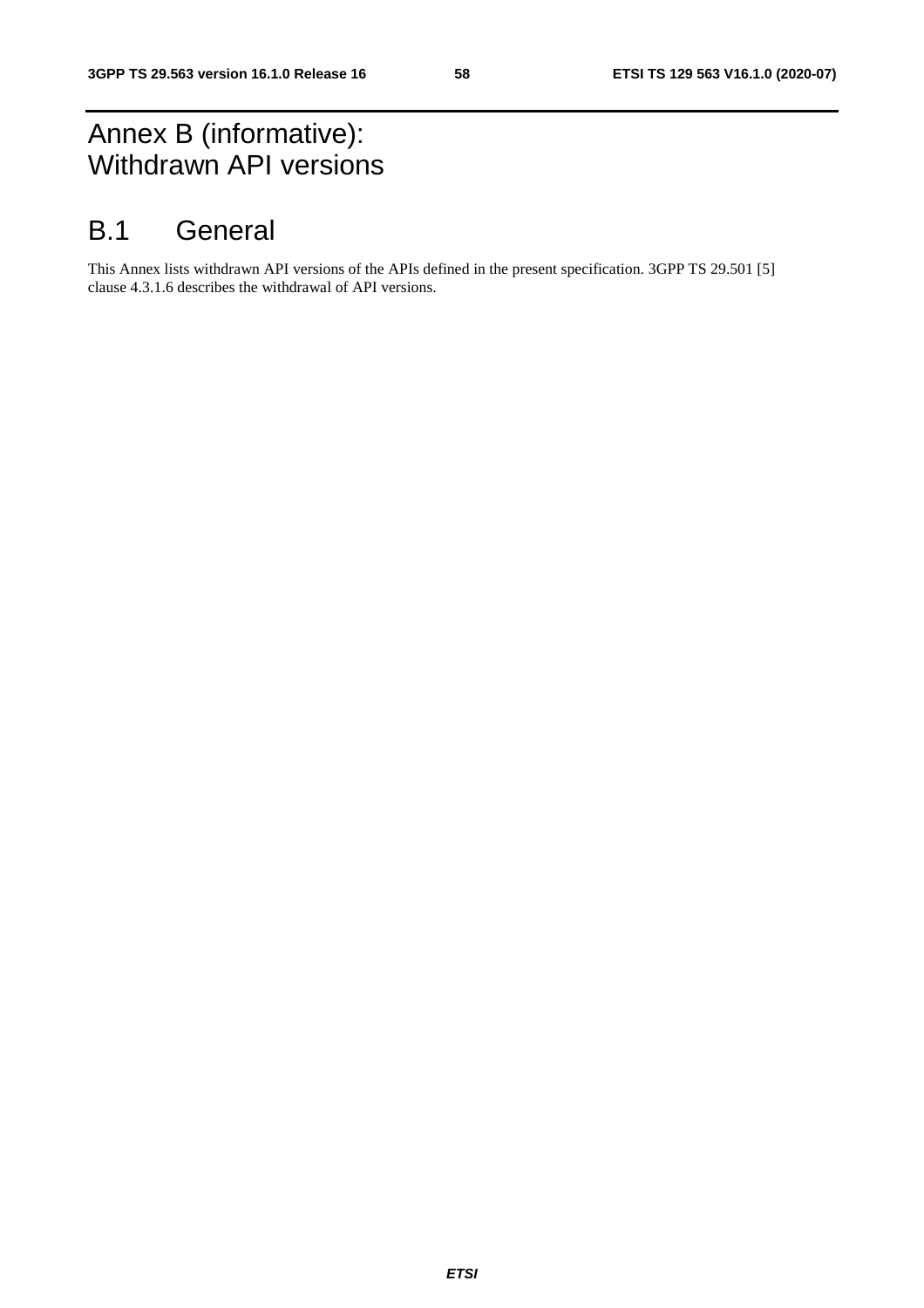## Annex C (informative): Change history

|             | <b>Change history</b> |             |           |                |   |                                                           |            |  |
|-------------|-----------------------|-------------|-----------|----------------|---|-----------------------------------------------------------|------------|--|
| <b>Date</b> | <b>Meeting</b>        | <b>TDoc</b> | <b>CR</b> | <b>Rev Cat</b> |   | <b>Subject/Comment</b>                                    | <b>New</b> |  |
|             |                       |             |           |                |   |                                                           | version    |  |
| 2019-05     | CT4#91                | C4-192407   |           |                |   | Initial Draft.                                            | 0.1.0      |  |
| 2019-09     | CT4#93                | C4-193847   |           |                |   | Incorporation of pCRs agreed at CT4#93 in C4-193553, C4-  | 0.2.0      |  |
|             |                       |             |           |                |   | 193624.                                                   |            |  |
| 2019-10     | CT4#94                | C4-194521   |           |                |   | Incorporation of pCRs agreed at CT4#94 in C4-194346.      | 0.3.0      |  |
| 2019-11     | CT4#95                | C4-195636   |           |                |   | Incorporation of pCRs agreed at CT4#95 in C4-195579.      | 0.4.0      |  |
| 2019-12     | CT#86                 | CP-193067   |           |                |   | TS presented for information                              | 1.0.0      |  |
| 2020-03     | CT4#96e               | C4-201271   |           |                |   | Incorporation of pCRs agreed at CT4#96e in C4-200880, C4- | 1.1.0      |  |
|             |                       |             |           |                |   | 200917, C4-200964, C4-201100.                             |            |  |
| 2020-03     | CT#87e                | CP-200065   |           |                |   | TS presented for approval                                 | 2.0.0      |  |
| 2020-03     | CT#87e                |             |           |                |   | Approved at CT#87e                                        | 16.0.0     |  |
| 2020-07     | CT#88                 | CP-201033   | 0001      |                | в | Storage of YAML files in ETSI Forge                       | 16.1.0     |  |
| 2020-07     | CT#88                 | CP-201033   | 0002      |                | F | PGW-C+SMF FQDN for Emergency Session                      | 16.1.0     |  |
| 2020-07     | CT#88                 | CP-201033   | 0003      |                | в | <b>Initial Registration</b>                               | 16.1.0     |  |
| 2020-07     | CT#88                 | CP-201033   | 0004      |                | в | <b>HSS Event Exposure</b>                                 | 16.1.0     |  |
| 2020-07     | CT#88                 | CP-201033   | 0005      |                | F | Serving Node Deregistration                               | 16.1.0     |  |
| 2020-07     | CT#88                 | CP-201073   | 0006      |                | F | 29.563 Rel-16 API version and External doc update         | 16.1.0     |  |